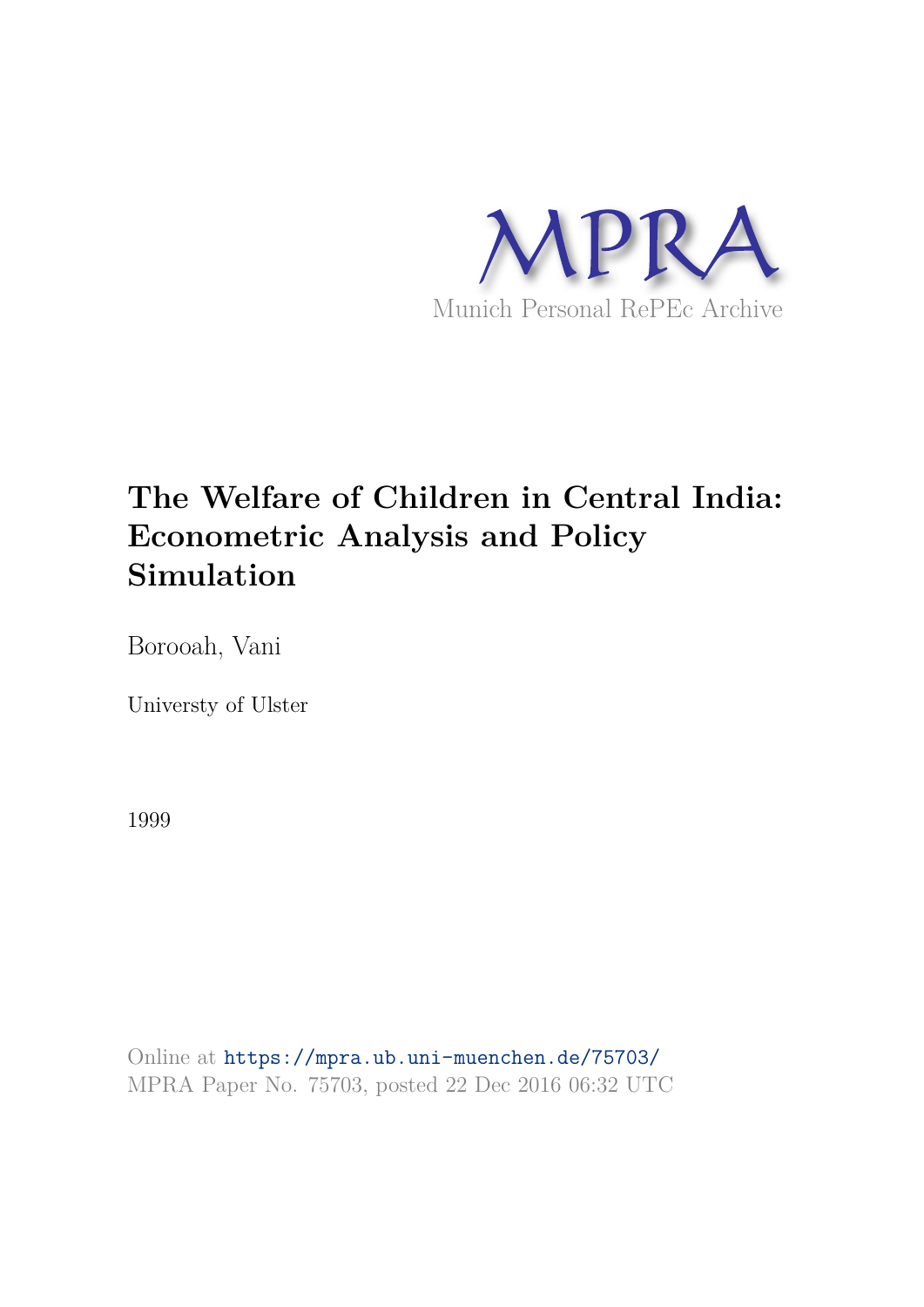# **The Welfare of Children in Central India: Econometric Analysis and Policy Simulation**

VANI K. BOROOAH

ABSTRACT *Among the many indicators of child welfare, rates of child and infant mortality and the prevalance of child labour are especially important, particularly in the context of developing countries. This paper estimates and simulates a model of child welfare based on recently released data for the Indian state of Madhya Pradesh. The results show that some policies, like raising female literacy rates or reducing inequality in land holdings, could have unexpected effects, while the effects of other policies, like reducing poverty or improving infrastructure, are more predictable.* 

#### **1. Introduction**

Among the many indicators of child welfare, two are particularly important: the rates of infant and child mortality; and the prevalence of child labour. In 1996, the infant (under one) and child (under five) mortality rates in developing countries varied from, respectively, nine and 10 deaths per 1000 live births in Cyprus to, respectively, 191 and 320 deaths per 1000 live births in Niger (United Nations Development Programme, 1998). The average infant and child mortality rates for the OECD countries were, respectively, 13 and 15, and the corresponding numbers for developing countries were 65 and 95 (United Nations Development Programme, 1998, Table 12). As regards child labour, according to the International Labour Office (Ashagrie, 1993) there were almost 79 million children in the world (representing nearly 14% of children in the 10–14 years age group), mostly living in developing countries, who did regular work. The proportion of this age group that worked (the "participation rate") was as high as 33% in some African countries (Ashagrie, 1993, Table 4).

Each of these aspects of child welfare has, separately, attracted considerable academic research. In the area of mortality rates, to take but a few examples: Lee *et al.*  (1997) examined the effects of nutrition, sanitation and water quality on the health of children in high mortality regions; LeGrand & Phillips (1996) studied the effects of fertility reductions on infant and child mortality; Pattnaik (1995) investigated the effects of women's status on infant mortality and on birth rates; and Drèze *et al.* (1995) and Murthi *et al.* (1995) investigated the effects of women's empowerment on fertility and on child mortality rates. In the area of child labour, again to take a few examples: Basu & Van (1998) showed that labour markets could be characterized by multiple

Vani K. Borooah, School of Public Policy, Economics and Law, University of Ulster, Newtownabbey, Northern Ireland BT37 0QB

I am grateful to Thankum and Shoba Arun and to two anonymous referees for several valuable comments on an earlier version of the paper. Needless to say, I alone am responsible for its deficiencies.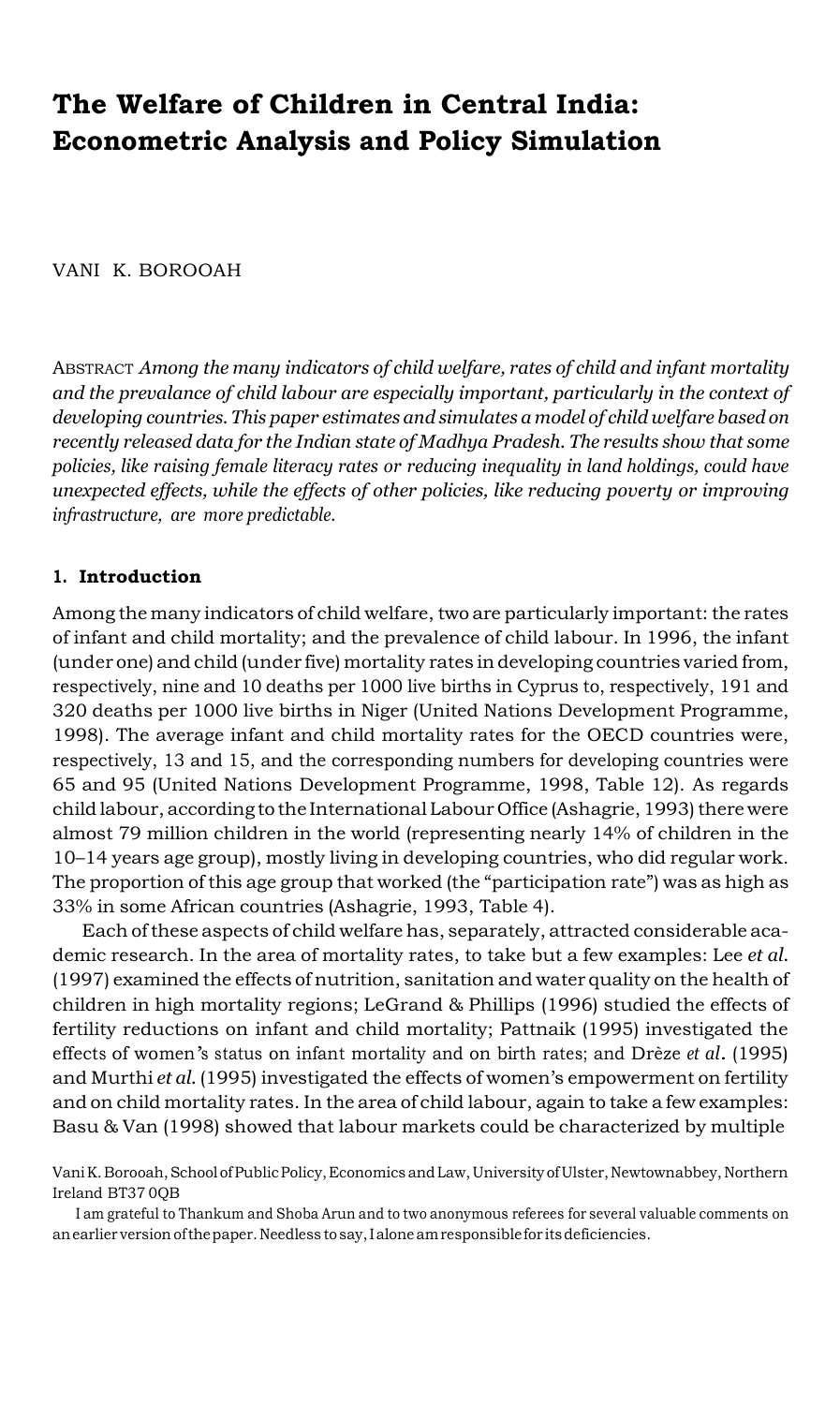

Figure 1. Political map of India.

equilibria—one in which wages were low and children worked and another in which wages were high and children did not work; White (1996) studied the effects of globalization on child labour; and Mahmood *et al.* (1994) and Weiner (1991) examined the issues surrounding child labour in, respectively, Pakistan and India. Against this background, the purpose of this paper is to present econometric estimates and simulation results for a model of child welfare, the empirical base of which is data, recently released, for the Indian state of Madhya Pradesh (literally "Central Province") and its districts. The accompanying maps (Figures 1 and 2) locate the state on the Indian sub-continent and identify its districts.

Madhya Pradesh is the largest of the Indian states and, with a population of nearly 70 million, is the sixth most populous. Nearly one-third of its area is forested (with teak, sal, bamboo and salai being particularly important), with another 46% devoted to agriculture. The state's land use pattern is reflected inits employment structure: 52% of its main workers are cultivators with an additional 25% working as agricultural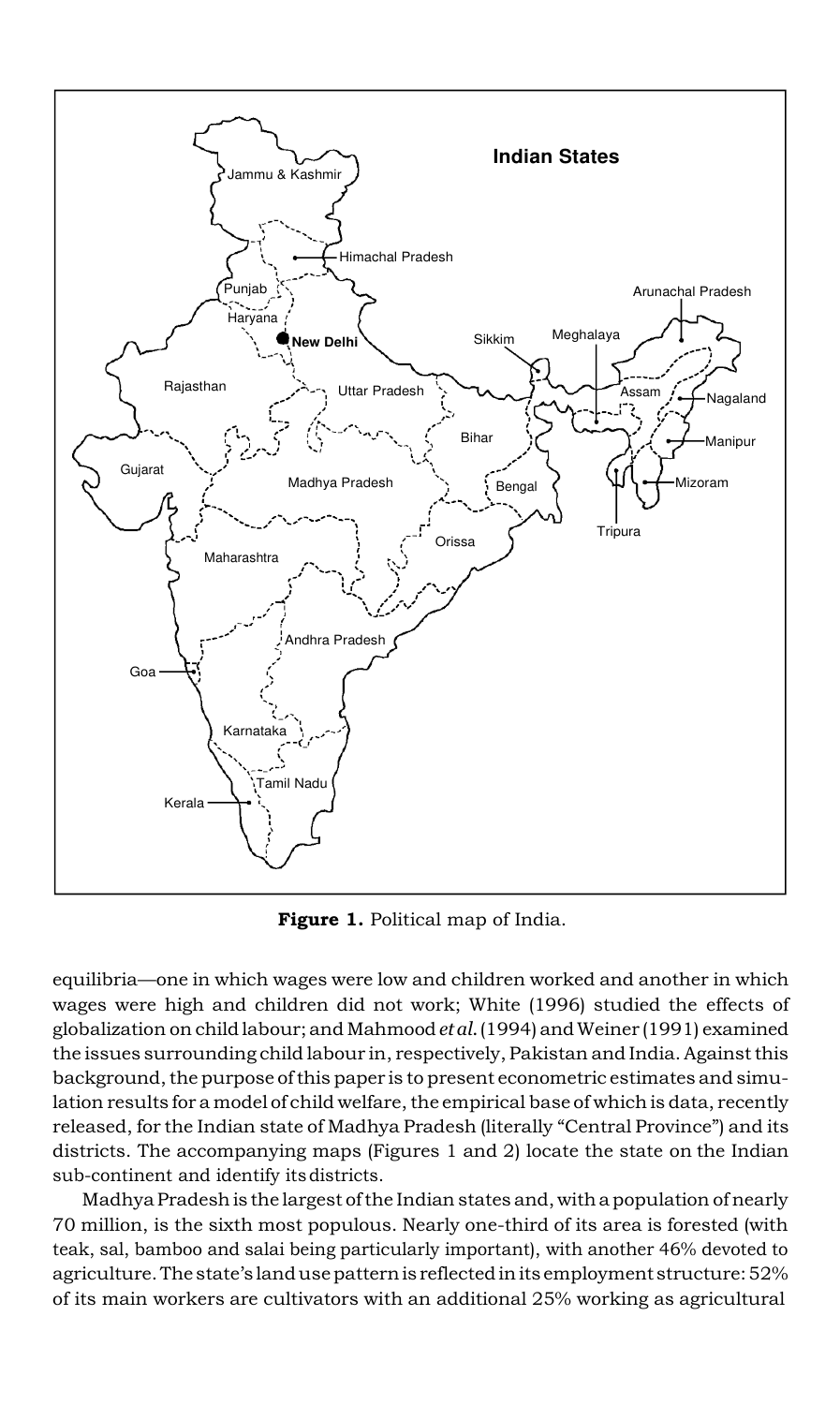

**Figure 2.** Map of Madhya Pradesh.

(including forestry) labourers. In addition to agriculture and forestry, livestock and poultry farming is an important economic activity. Although the state is rich in minerals these resources have not, as yet, been fully exploited and mining accounts for less than 1% of the state's workforce.

The states of Bihar, Madhya Pradesh, Rajasthan and Uttar Pradesh are, because of their low level of "human development", pejoratively referred to in India by the acronym BIMARU.<sup>1</sup> In all these states, levels of welfare for women and children are considerably lower than elsewhere in India and, in particular, they are characterized by: low rates of female literacy; high rates of child, infant and perinatal mortality; high rates of child participation; high fertility rates and a high proportion of higher-order births; and high rates of women dying during childbirth. To speak of these states as BIMARU states is, however, not to imply that they are content to remain so. The Government of Madhya Pradesh (1998), in particular, by publishing a *Human Development Report* for the state, containing *inter alia* a wealth of district-level data on the state, has both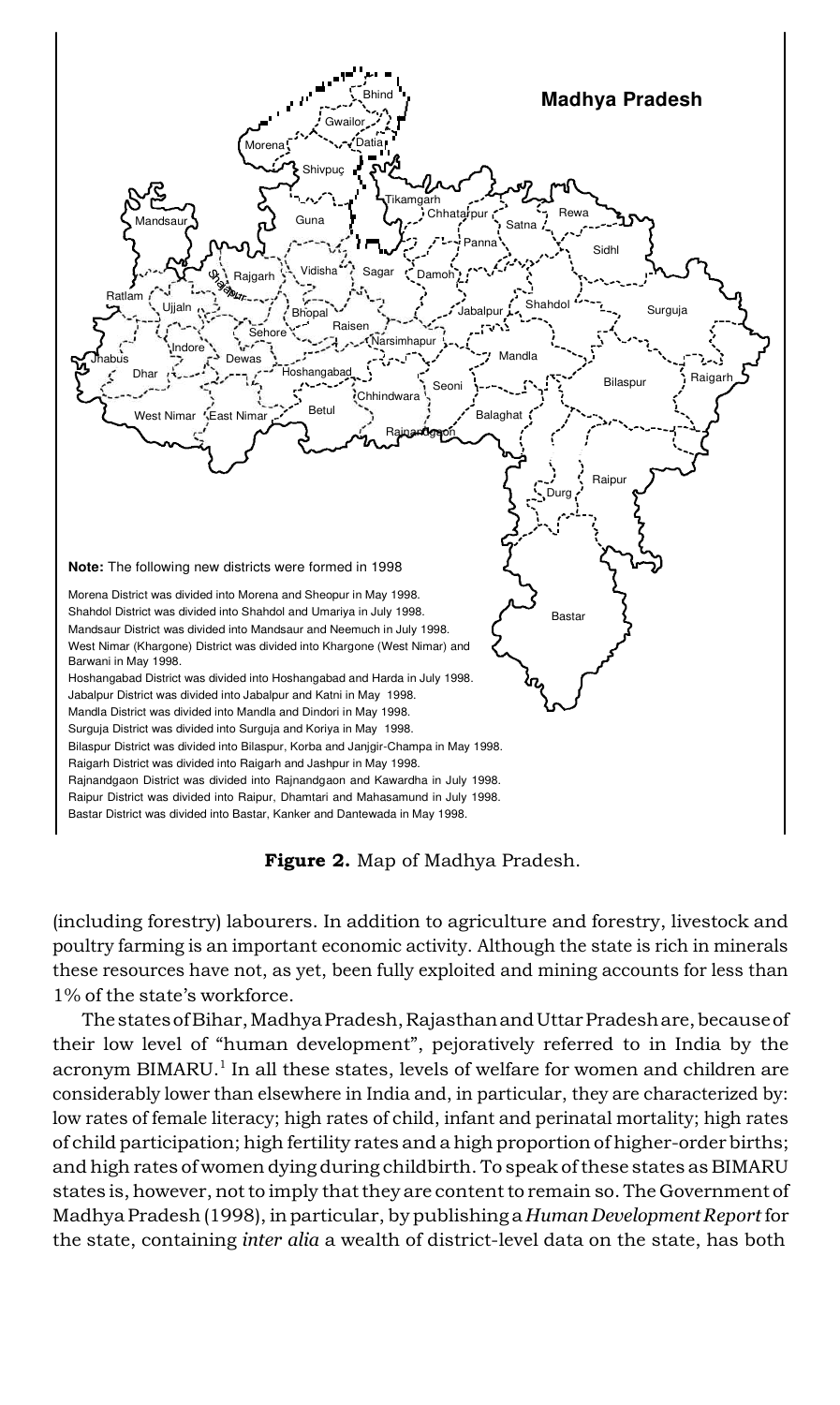painted a detailed portrait of the state and also signalled its commitment to improving upon its current low level of human development.

This report presents, for each of the state's 45 districts, detailed data for 1991 under the following broad headings: human development indices; population; gender; health; education; basic amenities; land ownership and land use; food; employment; habitat; infrastructure and facilities. From this data, we know, for example: the proportion of houses in a district which were without adequate roofing or without electricity/water/ toilet facilities or did not have access to safe drinking water (habitat); the educational achievements of persons in different districts in terms of literacy and in terms of educational level (education); the health infrastructure in different districts in terms of the availability of medical facilities and the health status of persons in the districts (health); the district-wise proportions of children and women who worked (employment); the average age of women at marriage and their childbearing experience by district (gender). In describing the data it should be stressed that these examples constitute but a small fraction of the material contained in the report.

This paper uses some of the report's data to analyse the welfare of children in Madhya Pradesh (MP). The analysis is underpinned by a seven-equation econometric model, the novelty of which is that it links the welfare of children to circumstances surrounding the lives of adults. These are: adult literacy, both male and female; the reproductive behaviour of women; the participation by women in the workforce; levels of poverty and inequality. All these circumstances interact so as to affect the mortality rates of children and their participation in the labour market. Thus, a common set of explanatory factors draws together the two, seemingly disparate, aspects of child welfare: mortality and participation. The joint analysis of child mortality and child participation contrasts with the fact that they have, as noted above, usually been studied as separate issues. The econometric framework offers the policy-maker a number of policy levers; hence policy simulations, using these estimates, explore the effects on child welfare, and on other related variables, of pulling these levers. The next section sets out the equation specifications. Section 4 discusses the estimation results, Section 5 describes the policy simulations and Section 6 concludes the paper.

The structure of the paper may be viewed in terms of three, overlapping, perspectives. The first is the *specification* of the econometric equations. Although "economic theory" provides the main guide to the specifications, it is deficient in two respects. First, theory may unambiguously predict the direction of the relationship between two variables but be unable to provide guidance as to the precise form of the variables. For example, on theoretical grounds, one might expect that women and children belonging to "badly-off" households would be more inclined to work than their counterparts in better-off households, without being able to say how "badly-off" ought to be defined. Making operational the concept of "badly-off" then becomes an *empirical* matter: it is very possible that a particular definition of being "badly-off" is empirically appropriate for women's workforce participation but that a *different* definition is appropriate for explaining children's participation. Second, theory may not even be able to offer an unambiguous guide to the direction of relationships. For example, literacy, by expanding employment opportunities, might mean that literate women were more likely to work than illiterate women; on the other hand, illiterate women by belonging to relatively more deprived households might, for reasons of need, be more likely to work. In such instances the direction of the relation is an empirical matter.

The second aspect of the paper is to explore, through econometric *estimation*, the role of specific independent variables in determining the welfare of children. This aspect draws upon the general equation specifications but hones these specifications to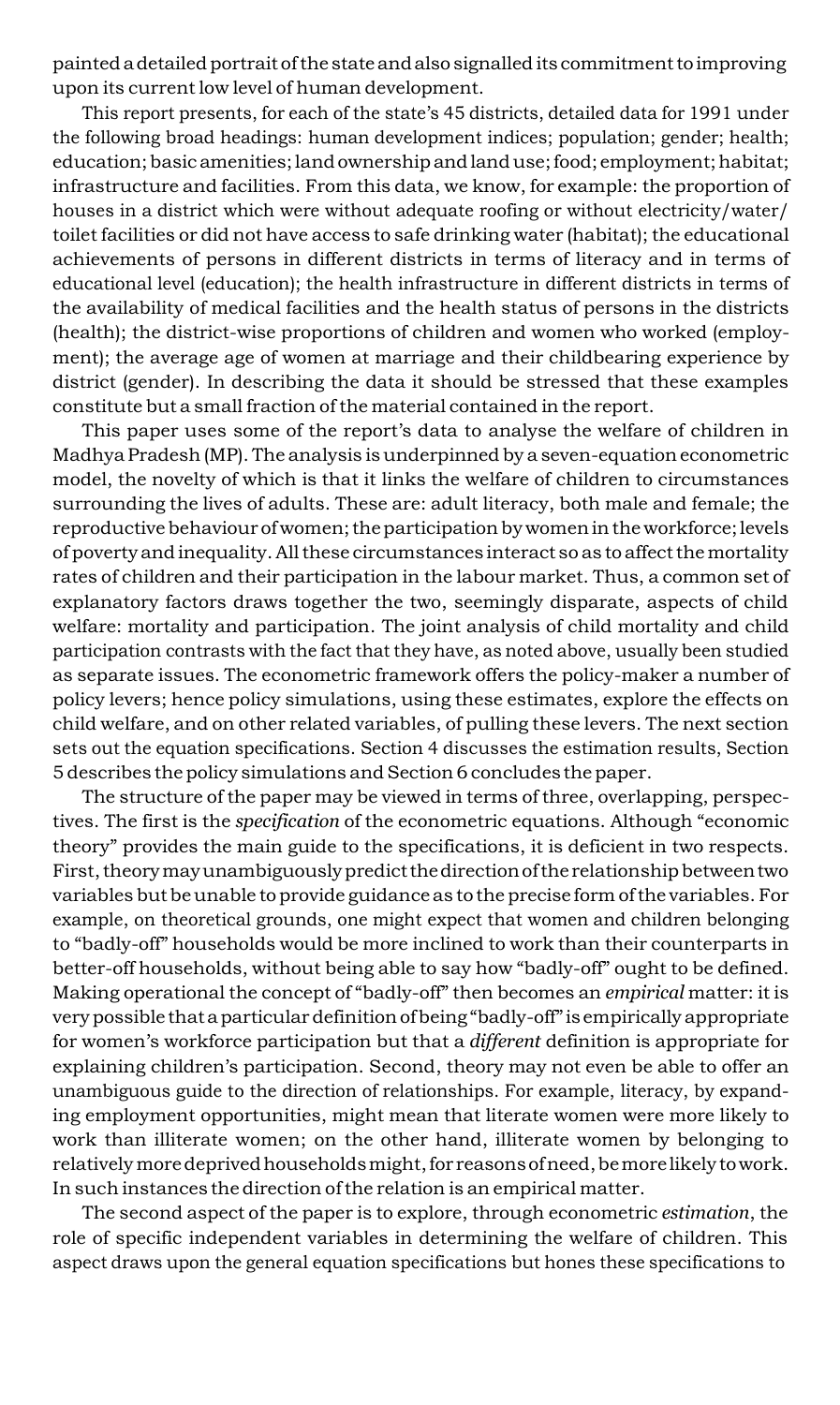give them an empirical "cutting-edge". This essentially means three things. First, certain variables which *a priori* might have seemed important influences on child welfare could be found to be empirically insignificant. In effect, the original specifications are pared to their empirical essentials. Second, as noted above, general theoretical concepts are made operational by attaching to them specific, data-based, variables. Inso doing, the variables that breathe life into a particular concept may differ from one context to another. The estimation of the equations reveals the nature of—though, not necessarily, the reasons for—these differences. Lastly, the theoretical indeterminacy of the direction of certain relationships is resolved empirically. In so doing it should be emphasized that this resolution is achieved through a measurement of the *net* effect of opposing forces: the econometric estimates are a comment on relative (*X*, pulling in one direction, is relatively more important than *Y*, pulling in another), not on absolute (*X* is important and *Y* is not), magnitudes.

The third aspect of the paper is concerned with policy: what should policy-makers do to enhance the welfare of children? This question is sought tobe answered through a sequence of *simulations*, with each successive simulation considering the effects of a change in a single policy instrument on children's welfare, while incorporating the policy changes made in the preceding simulations. In particular, the simulations explore the effects of policies to: raise literacy rates; reduce poverty and inequality; and improve infrastructure, particularly in terms of improving access to safe drinking water and to health-centre facilities. These simulations draw upon the econometric specification and estimates in that the quantitative effect of a particular policy change depends upon how, and with what strength, the policy change feeds through the system. This, in turn, depends on the structure of the system as well as upon the econometric estimates that underpin the structure.

#### **2. The Econometric Model**

The econometric model used to analyse the welfare of children comprised seven equations whose dependent variables were:

- · children's participation in the workforce as main *or* as marginal workers (*CP*1);
- · children's participation in the workforce as main workers (*CP*2);
- · women's participation in the workforce (*FPR*);
- · child mortality rate (*CMR*);
- · infant mortality rate (*IMR*);
- · births of order 4 or greater (*BO*4);
- · total fertility rate (*TFR*);

The specification of these equations is discussed below.

#### *2.1 Children in the Workforce*

In 1991, nearly 1 million children in Madhya Pradesh (constituting 6% of its child population) were employed as main workers and another 350 000 children were employed as marginal workers. In total, therefore, 8% of children in Madhya Pradesh were working, either as main or as marginal workers. The child participation rate—that is, the percentage of children, 5–14 years of age, employed as main or marginal workers (*CP*1) or simply as main workers (*CP*2)—varied according to district. In Jhabua which had the lowest per capita income in Madhya Pradesh, with nearly one-third of its population being below the poverty line, and where nearly 86% of the population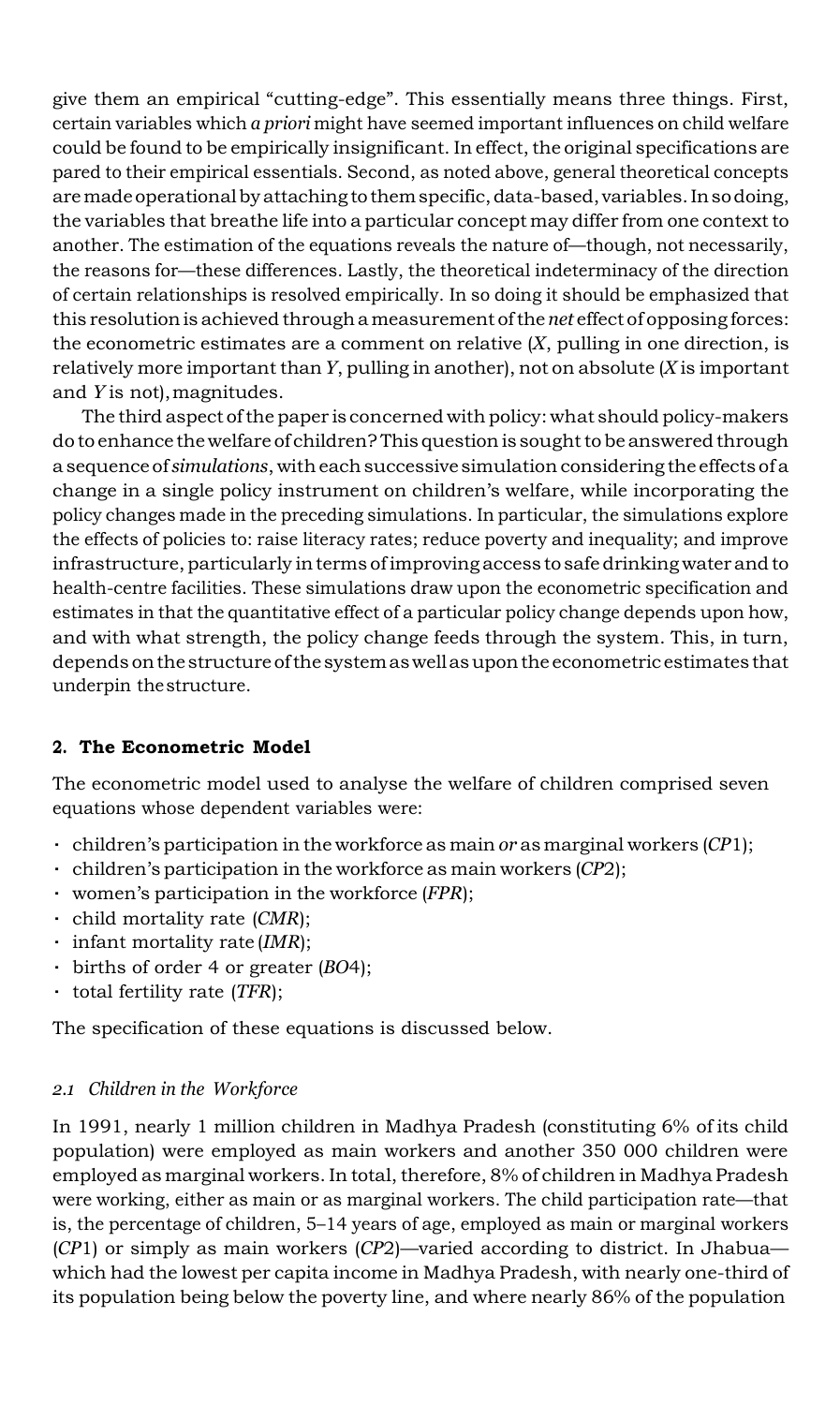belonged to the scheduled tribes—over 25% of children worked and 15% of children worked as main workers. On the other hand, in more prosperous districts, with relatively small scheduled tribe populations (Bhopal, Gwalior, Indore), less than 3% of children worked. This is consistent with the fact that the children of the non-poor seldom work, even in poor countries (Basu & Van, 1998). The participation rate of children in the workforce was, therefore, hypothesized to depend upon three factors: the economic need for children to work; parental awareness that children should not work; and"cultural" attitudes towards child labour.

Economic need was regarded as depending upon three factors. First, it was assumed that in a household model of labour market participation, members of the household joined the workforce *sequentially* in the order: husband, wife, children. The basic motivation for women to work was economic necessity and, as a family's economic necessity increased, children were also pressed into the workforce. Consequently, the expectation was that districts with high rates of women's workforce participation (*FPR*) would also have high rates of child participation. The second factor determining the child participation rate was the level of poverty, with the expectation that districts with higher levels of poverty (*POV*)—as measured by the proportion of their population below the poverty line—would also have high participation rates. The third factor determining the need for children to work was through the importance, in agriculture, of child labour on small family-owned plots. The hypothesis was that the *smaller* the degree of inequality in the distribution of land2 (*INQ*), the *greater* would the preponderance of small holdings and, therefore, the *higher* would be the rate of child participation.

In the context of child labour, it was the parents who decided whether or not a child worked. Awareness of the importance of full-time education for children was measured by the male and female literacy rates (*LTM* and *LTF*, respectively), the expectation

being that districts with higher levels of literacy would have lower rates of child participation. Literacy rates for men and for women varied considerably by district: for example, Bastar, Jhabua, Guna, Rajgarh and Sarguja had low rates of literacy—with less than one in five female, and less than one in two male, literates—while in Bhopal, Indore, Gwalior and Jabalpur over 40% of the female population and over 70% of the male population were literate.

Lastly, "cultural" attitudes towards child labour were proxied by the proportion of a district's population that were from the "scheduled" tribes (*ST*) and from the "scheduled" castes  $(*SC*)$ <sup>3</sup> Not only are persons belonging to these groups among the most disadvantaged in Indian society, but also they could, by virtue of their social and physical isolation, be justly described as being excluded from, or on the margins of, "mainstream" society. One consequence of such marginalization is that the cultural norms of scheduled caste and scheduled tribe persons could be, possibly are, different from those of caste Hindus. For example, it is accepted that, in Northern India, the patriarchal tradition—with all its unsavoury connotations in terms of *inter alia* female infanticide, child marriage, dowry—is stronger among the martial castes than among the scheduled castes (Drèze & Sen, 1999). Equally, it is possible that generations of poverty and oppression have not only dulled scheduled tribe/caste sensibilities to the undesirability of sending children to work, itmay also have led toan atitutde where the desirability of children stems precisely from the fact that they represent a supply of labour. Needless to say, this view of children as a source of earnings, far from being unique to scheduled tribe/caste households, may also be that taken by poor caste Hindus. In terms of cultural attitudes towards child labour, the difference between scheduled tribes and scheduled castes on the one hand and "mainstream" society on the other that is being expressed here is one of degree, not of kind.

Scheduled tribes and scheduled castes, in 1991, constituted, respectively, 23 and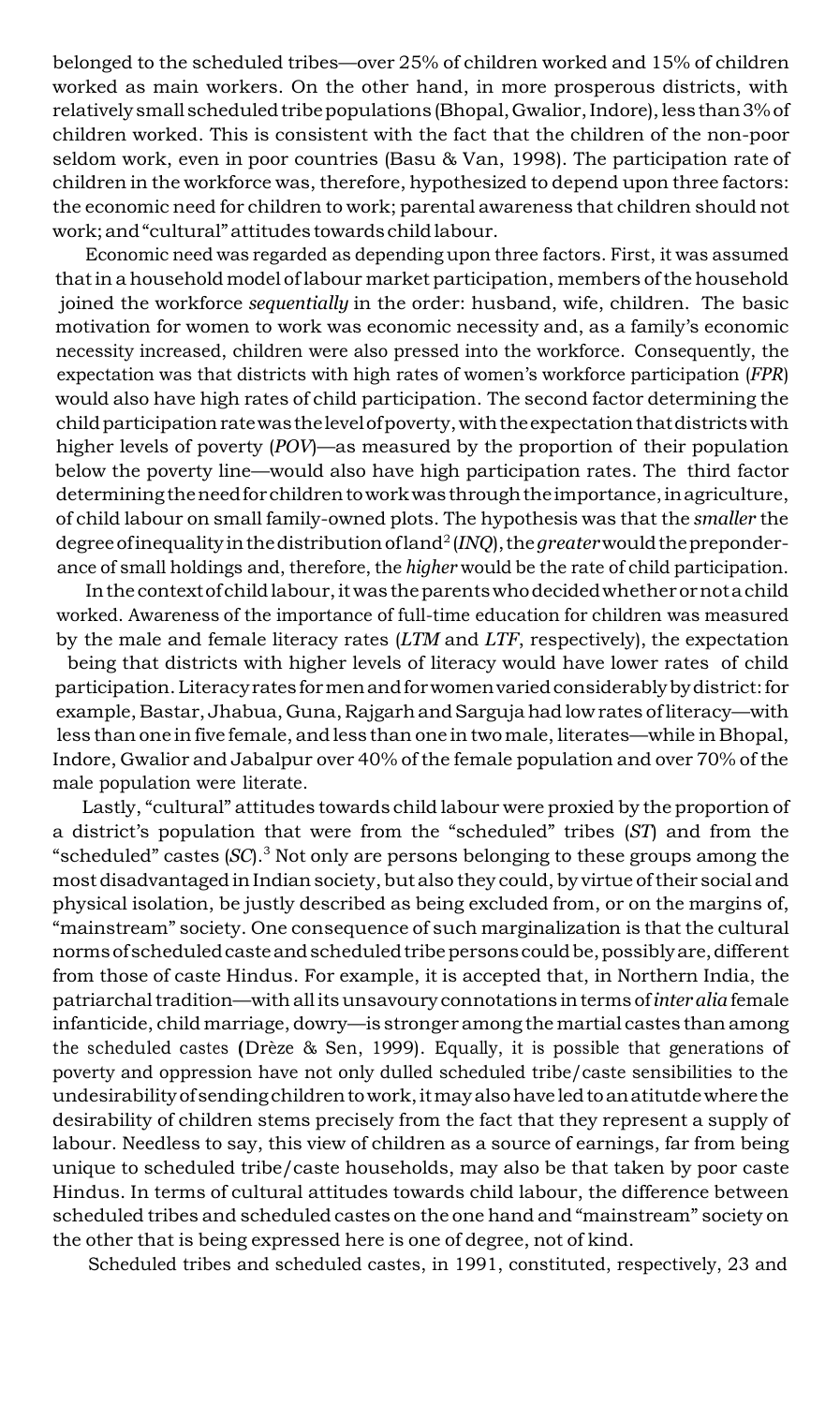15%of the population in Madhya Pradesh and thus, in a very real sense, a sharp social cleavage separated a sizeable minority of the state's population from the majority. Persons belonging to the scheduled tribes were relatively concentrated in a few districts: 85% of the population in Jhabua, 67% of the Bastar population and over half the population in Dhar, Sarguja and Mandla were from the scheduled tribes, while scheduled tribe persons constituted less than one-tenth of the population in 15 of the 45 districts in Madhya Pradesh. The distribution of scheduled castes was more even: in only eight of the 45 districts (these happening to be districts that were scheduled tribe-dominated) was the scheduled caste population share less than 10% and the highest scheduled caste population shares—in Datia, Ujjain and Chhatarpur—never exceeded 25% for any district. A characteristic of the scheduled tribe population in Madhya Pradesh, *not* shared by its scheduled caste population, is its low rate of urbanization—less than 5% of the scheduled tribe population, in contrast to 22% of scheduled caste population and 23% of the total population, lived in urban areas.

Against this background, the equations for child participation were specified as:

- $CP1_i 5 a_{10} 1 a_{11} LTM_i 1 a_{12} LTF_i 1 a_{13} FPR_i 1 a_{14} POV_i 1 a_{15} INQ_i 1 a_{16} SC_i 1 a_{17} ST_i$  $1 u_{1i}$  (1)
- $CP2_i$ 5  $a_{20}$  1  $a_{21}LTM_i$  1  $a_{22}LTF_i$  1  $a_{23}FPR_i$  1  $a_{24}POV_i$  1  $a_{25}INQ_i$  1  $a_{26}SC_i$  1  $a_{27}ST_i$ 1  $u_{2i}$  (2)

where the subscript *i* extended over the 45 districts of Madhya Pradesh and the *u1i*and  $u_{2i}$  were the relevant error terms.

#### *2.2 Women in the Workforce*

In 1991, one-third of women, compared to 52% of men, in Madhya Pradesh were in the workforce. As with children, the worker participation rate of women (*FPR*) varied considerably by district from around 50% in certain districts (Jhabua, Rajnandgaon, Bastar) to around 10% in others (Bhind, Morena, Gwalior, Bhopal). Women's participation was hypothesized to depend upon the *need* and *opportunity* for employment, these factors underpinned by *cultural* attitudes towards women working. Need was measured by a district's per capita income (*YPC*). It was expected that districts with *lower* levels of per capita income would have higher rates of female worker participation. Opportunity was measured by the fertility rate (*TFR*): the higher the fertility rate, the greater the demand that childcare would place on women's time and, therefore, the smaller, in terms of availability for employment, would be their employment opportunities. Consequently, districts characterized by relatively high fertility rates would have relatively low rates of women's participation, though such an assertion needs to be qualified in two important respects. First, there is the possibility of working mothers using their older children—particularly girls—to look after their younger siblings; second, there is the possibility that the children of working women could accompany their mothers to the workplace.

The female literacy rate (*LTF*) was also included as an explanatory variable in the women's participation equation. On the one hand, higher rates of female literacy could be viewed as expanding employment opportunities for women. On the other hand, if women, at least in the cultural context of Madhya Pradesh, worked largely because they needed, rather than wanted, to work then women workers would, to a relatively greater degree, be drawn from the ranks of illiterate women since the burden of economic need could be reasonably expected to weigh relatively heavily on such women. For these reasons, while one might expect a significant association in the districts between their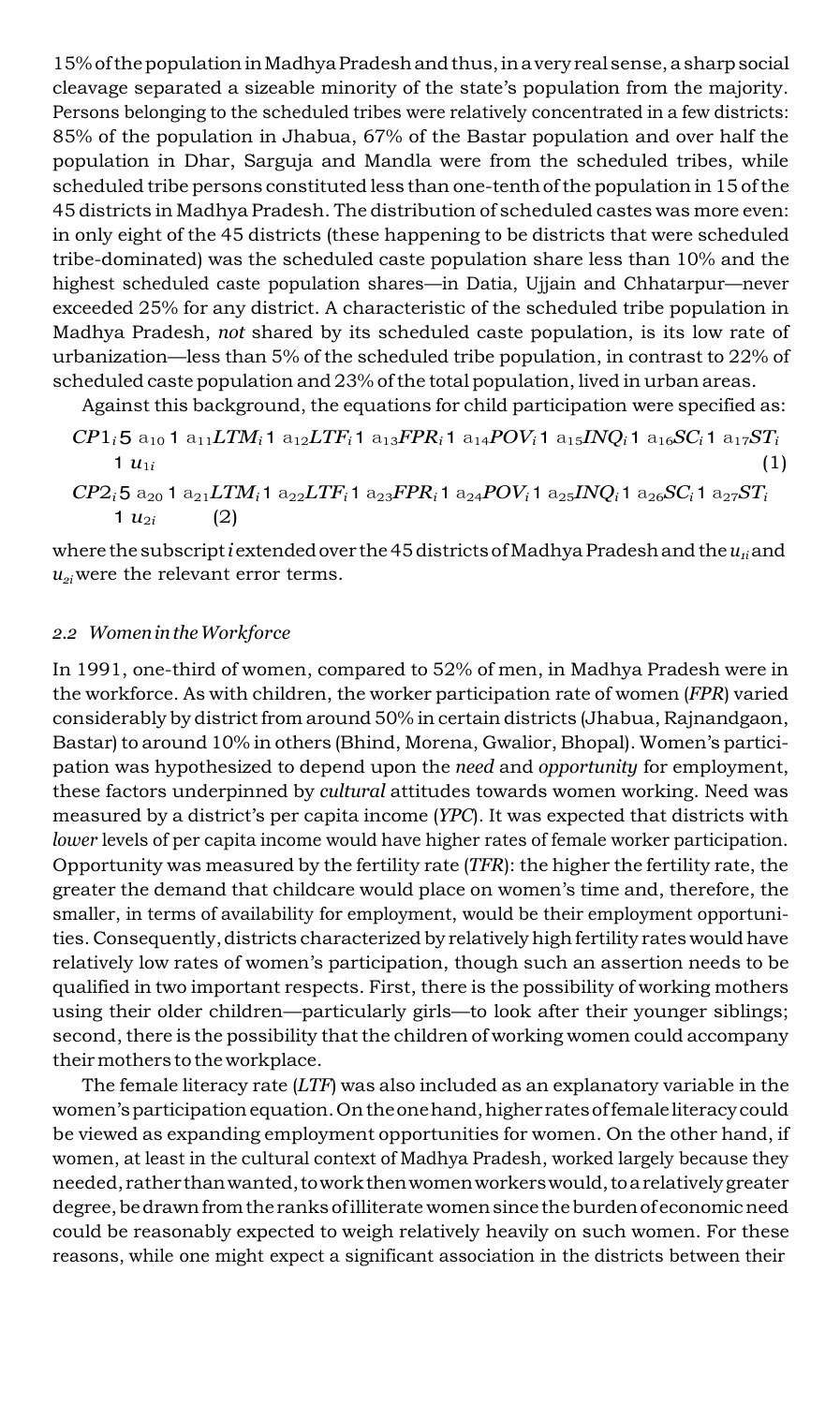women's participation and literacy rates, it is difficult to predict the direction of this association. A cultural anchor to the equation, in terms of social attitudes towards women's participation, was provided by:(i) the *SC*and*ST*variables (discussed earlier); and (ii) two dummy variables, *DUM* and *DUMB*. The variable *DUM* 5 1 for Bhopal, Indore and Morena, where women's participation, relative to other Madhya Pradesh districts, was low, *DUM* 5 0, elsewhere; and *DUMB* 5 1 for Bhind where women's participation, relative to other Madhya Pradesh districts, was *very* low (4%), *DUMB* 5 0, elsewhere. These districts, possibly because their populations were largely of the martial castes (*Kshatriya* et al.), were characterized by a "fierce patriarchy" (Dre`ze & Sen, 1999), which *inter alia* frowned upon women working. These districts, therefore, represented outliers in the usual pattern of women's workforce participation across the other districts of Madhya Pradesh.

Against this background, the equation for the female worker participation rate was specified as:

$$
FPR_i5a_{30}1a_{31}LTF_i1a_{32}YPC_i1a_{33}TFR_i1a_{34}SC_i1a_{35}ST_i1a_{36}DUM_i1a_{37}DUMB_i
$$
  
1  $u_{3i}$  (3)

where the subscript *i* extended over the 45 districts of Madhya Pradesh and  $u_{3i}$  was the error term associated with the equation.

#### *2.3 Child and Infant Mortality*

By any standards, child (*CMR*) and infant (*IMR*) mortality rates (defined, respectively, as mortality at age 5 and age 1, per 1000 of live births) in Madhya Pradesh are extremely high. Even more alarmingly, behind these high rates for the state as a whole, certain districts in Madhya Pradesh have even higher rates of child and infant mortality. Thus, in 1991, when the infant mortality rate in the state was 133 per thousand and the child mortality rate was 147 per thousand, seven districts had infant mortality rates in excess of 140 and 10 districts had child mortality rates in excess of 175. Both child and infant mortality rates were hypothesized to depend upon five factors: (i) the quality of the child/infant's physical environment; (ii) the availability of medical facilities; (iii) the economic condition of households; (iv) the quality of maternal care received by the child/infant; and (v) cultural influences affecting mortality.

The quality of the child's physical environment was measured by two variables: the percentage of households in a district with access to safe drinking water (*DRW*) and the percentage of households in a district whose dwellings had "inadequate" roofing<sup>4</sup> (*ROOF*). The quality of roofing material is the most useful indicator of the degree of protection that households obtain from the weather and other external elements: 5% of households in Madhya Pradesh (though this was as high as20% in Bastar and Bhind) lived in dwellings with inadequate roofing. The importance of access to safe drinking water does not need to be emphasized. In Madhya Pradesh, on average, 53% of households had access to safe drinking water and this comprised 80% of its urban households and 46% of its rural households. The average figure, however, masked considerable differences between the districts: only 27% of households in Jhabua, but 89% of households in Gwalior and Indore, had access to safe drinking water.

The availability of medical facilities in a district was measured by: (a) the number of health centres<sup>5</sup>per 100 km<sup>2</sup>(*HCR*); and (b) by the total number of medical beds per 100 000 of its population (*BED*). The influence of economic conditions was measured by the poverty rate (*POV*), that is, the proportion of a district's population that is "poor". The quality of maternal care was hypothesized to depend upon the number of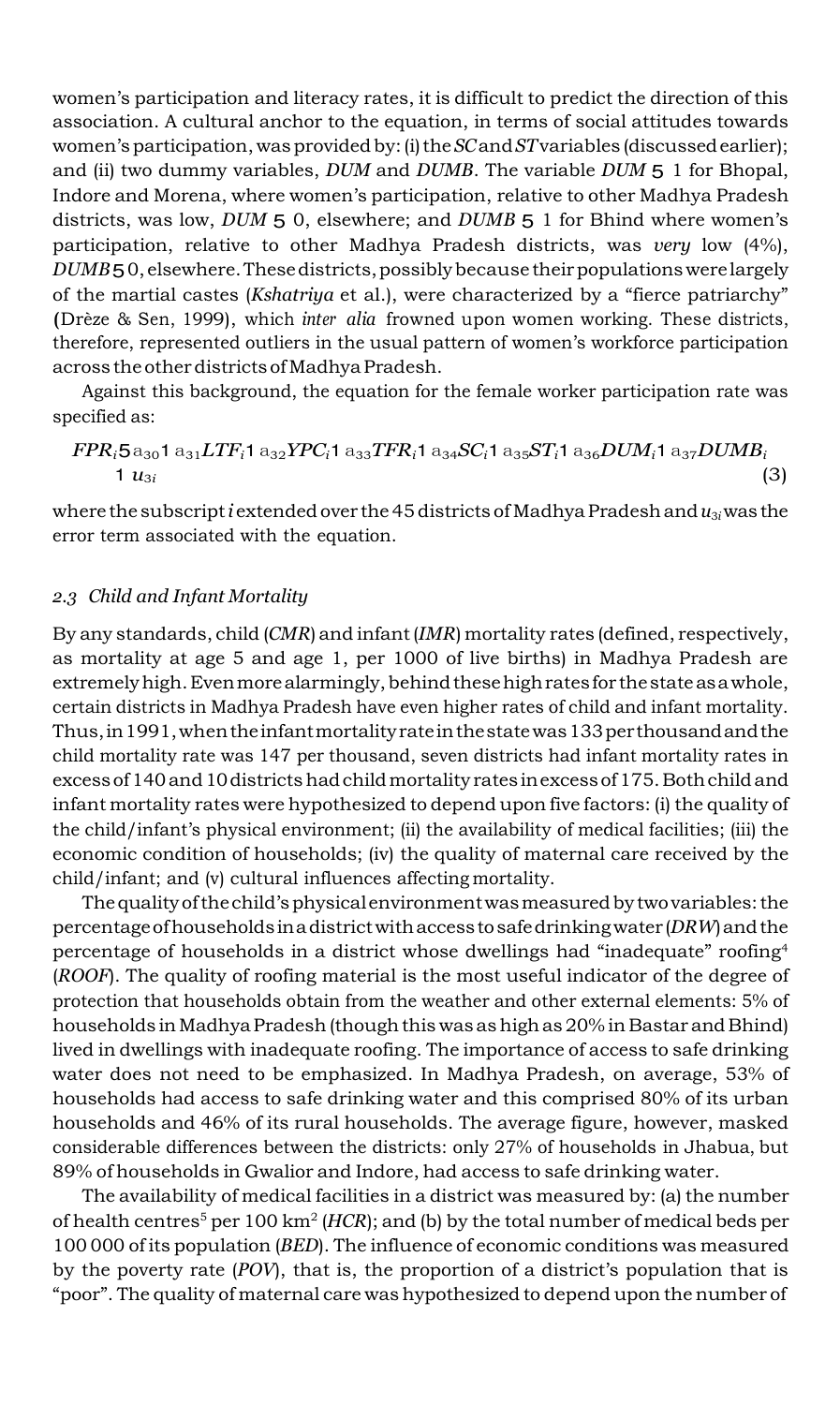children mothers had to care for and the time that they were able to devote to their care. Consequently, districts where a relatively high percentage of births were of order 4 or more (*BO*4) and where a relatively high proportion of women worked (*FPR*) would be expected to have higher rates of mortality.<sup>6</sup> Lastly, cultural influences were proxied by the proportion of a district's population that belonged to the scheduled castes (*SC*) and scheduled tribes (*ST*). The mortality equations were, against the background of this discussion, specified as:

$$
CMR_i 5a_{40} 1 a_{41} DRW_i 1 a_{42} ROOF_i 1 a_{43} HCR_i 1 a_{44} BED_i 1 a_{45} POV_i 1 a_{46} BO4_i
$$
  
1 a\_{47} FPR\_i 1 a\_{48} SC\_i 1 a\_{49} ST\_i 1 u\_{4i} (4)

$$
IMR_i5a_{50}1a_{51}DRW_i1a_{52}ROOF_i1a_{53}HCR_i1a_{54}BED_i1a_{55}POV_i1a_{56}BO4_i
$$
  
1a\_{57}FPR\_i1a\_{58}SC\_i1a\_{59}ST\_i1u\_{5i} (5)

where the subscript *i* extended over the 45 districts of Madhya Pradesh and  $u_{4i}$  and  $u_{5i}$ were the error terms associated with the equations.

#### *2.4 Fertility and Higher Order Births*

The total fertility rate (*TFR*), defined as the average number of births per woman, in a district and the share, in total births, of births of order 4 and above (*BO*4) entered as explanatory variables into, respectively, equation (3) and equations (4) and (5). The model was "closed" by specifying equations for these variables. Both the fertility rate and the share of higher order births were taken to depend on the same set of factors: districts with higher rates of female literacy would have lower fertility rates and a smaller proportion of higher order births; on the other hand, given the importance in poor families of children as "providers", fertility rates and the share of higher order births would be high in districts with high poverty rates. Overlying these influences was the cultural effect of the presence, in a district's population, of persons belonging to the scheduled castes and the scheduled tribes. The two equations were, accordingly, specified as:

$$
TFR_i 5 a_{60} 1 a_{61} LTF_i 1 a_{62} POV_i 1 a_{63} SC_i 1 a_{64} ST_i 1 u_{6i}
$$
 (6)

$$
BO4_{i}5a_{70}1a_{71}LTF_{i}1a_{72}POV_{i}1a_{73}SC_{i}1a_{74}ST_{i}1u_{7i}
$$
\n(7)

where the subscript *i* extended over the 45 districts of Madhya Pradesh and  $u<sub>6i</sub>$  and  $u<sub>7i</sub>$ were the error terms associated with the equations.

### **3. Estimation Results**

Equations (1)–(7) were estimated by treating them as a system of seemingly unrelated regression equations<sup>7</sup>(SURE). As is well known, when the equations do not contain the same set of explanatory variables and when the unobserveable and omitted factors in the individual equations (encapsulated in the error vectors,  $\mathbf{u}_i$ , 5  $\{u_i, i, 5, 1, \ldots, 45\}$ , *j* 5 1,…,7) are correlated *across* the equations, SURE estimates are more efficient than those obtained through ordinary least squares  $(OLS)$ .<sup>8</sup> Even if, in the absence of any cross-equation correlation between the error terms, there were no efficiency gains to be reaped, SURE estimation, unlike OLS, would allow the validity of cross-equation restrictions to be tested and, where appropriate, for such restrictions to be imposed.

The estimation of the equation system ran into problems of multicollinearity with respect to two sets of variables: male and female literacy rates, whose estimated correlation coefficient was 0.88; and the scheduled tribe and scheduled caste district population shares, with an estimated correlation coefficient of 2 0.87. Consequently,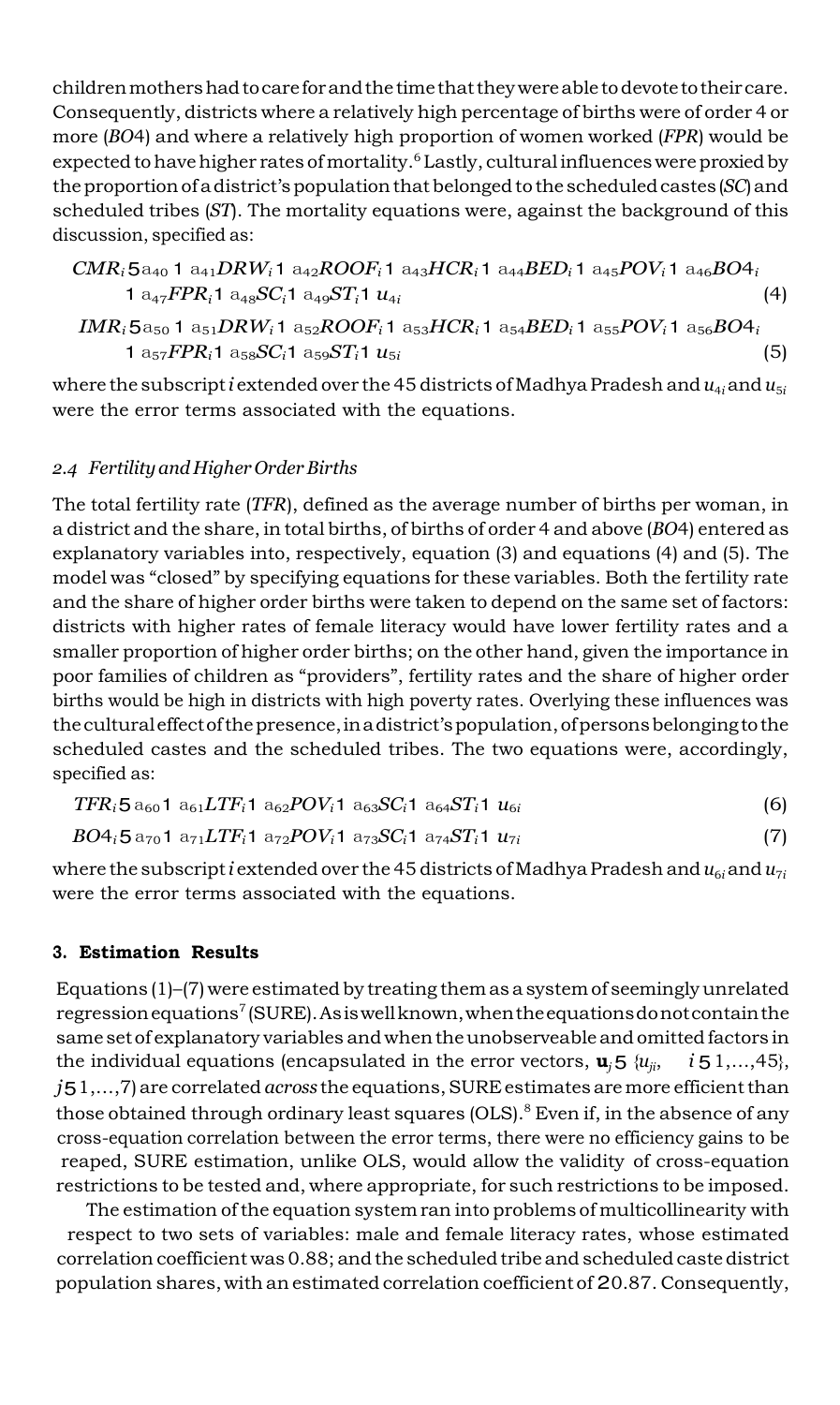when *LTM* and *LTF* were *both* used as explanatory variables in equations (1) and (2), and when *SC* and *ST* were *both* used as explanatory variables in equations (1)–(7), the results were not "sensible",<sup>9</sup> though any member of each pair, on its own, was statistically significant and plausibly signed. The solution that was adopted towards this problem was twofold. As regards the literacy rates, only the male literacy rate, *LTM*, was used in the child participation equations. This was done in the belief that, within the cultural context of Madhya Pradesh, the decision as to whether a child did or did not work was essentially made by the father. As regards the scheduled tribe/caste issue, two sets of results were obtained. The first set of results (shown in Table 1) controlled for the presence of scheduled tribes but not for scheduled castes (that is, used *ST* but *not SC* as one of the explanatory variables in equations (1)–(7)) and the second set of results (shown in Table 2) controlled for the presence of scheduled castes but not for scheduled tribes (that is, used *SC* but *not ST* as one of the explanatory variables in equations (1)–(7)). For both sets of results, the Breusch–Pagan test, with  $_{\rm c}^{-2}$  (21) values of 102.6 and 96.0, respectively, did not accept the null hypothesis that the error terms were uncorrelated across the equations and, therefore, justified the use of SURE estimation.

It should be noted parenthetically that there was very little correlation between the four "deprivation" indicators used: *POV*; *YPC*; *DRW*; and *ROOF*. The correlation between the per capita income of the districts (*YPC*) and the proportion of their populations (*POV*) below the poverty line was 2 0.15; the correlation between the proportion of the population who lacked access to safe drinking water (*DRW*) and whose dwellings had inadequate roofing (*ROOF*) was 0.19; the only significantly large correlation was 0.55 between the per capita income of the districts and the proportion of their populations who lacked access to safe drinking water.

#### *3.1 Scheduled Tribes and Scheduled Castes*

*3.1.1 Worker participation.* The top panels of Tables 1 and 2 show the summary statistics for the relevant set of equations beginning with the number of observations (45, which is the number of districts in Madhya Pradesh) for each equation and the number of parameters estimated (which varies by equation). The next statistic is the root mean square error (*RMSE*). This is the (square root of) average of the (squared) 45 equation errors, where the error for a particular district is the difference between the actual and the predicted value of the dependent variable for that district. The  $R^2$ statistic measures the goodness-of-fit and the  $c^2$  statistic tests the null hypothesis that *all* the slope coefficients are zero; the latter hypothesis was, on the basis of the computed  $c^2$  values, always rejected. Following the summary statistics are the equationby-equation estimation results.

The estimation results in Tables 1 and 2 show that the coefficients on the *SC* and the *ST* variables in all but two of the equations (1)–(7) were statistically significant but of *opposing* signs. This has two interesting implications. First, even after controlling for other (non-caste) factors, the proportionate presence of scheduled caste/tribe persons in a district exerted a significant influence on most of the dependent variables. Second, as Table 1 shows, the coefficient for *ST* was *positive* but the coefficient for *SC* was *negative*  in equations (1)–(3). *Ceteris paribus* the presence of scheduled tribes was associated with higher, and that of scheduled castes with lower, female and child worker participation rates. This result can be understood in the context of the fact that the "untouchables" of the Indian caste system are those groups which have been recognized by the Indian government as belonging to the "scheduled castes" (Deliège, 1996). The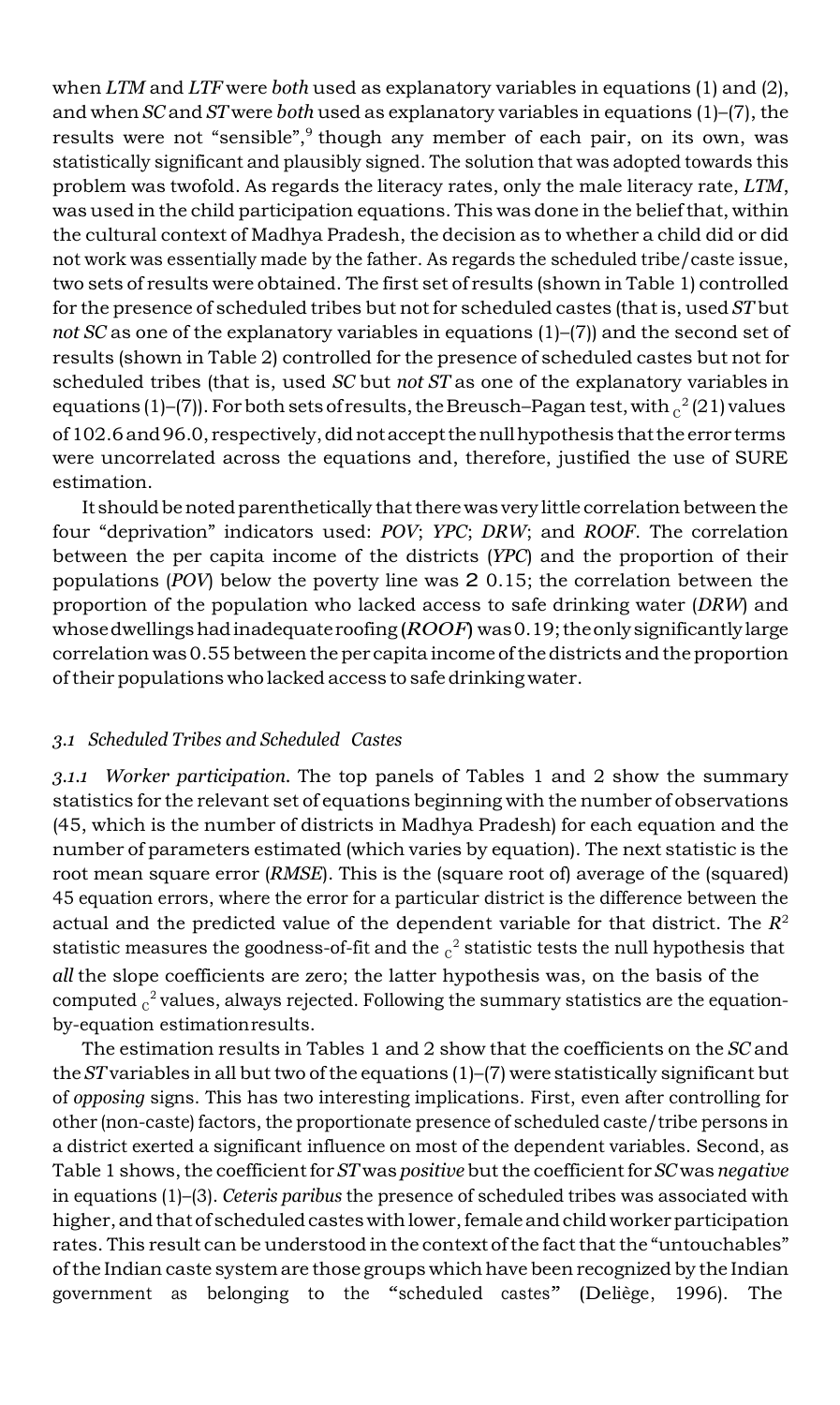| Equation                 | Obs        | Parms          | RMSE      | $R^2q$ | $\mathrm{c}^2$  |                  |                        |                           |
|--------------------------|------------|----------------|-----------|--------|-----------------|------------------|------------------------|---------------------------|
| <b>FPR</b>               | 45         | 5              | 4.98      | 0.781  | 172.1           |                  |                        |                           |
| CP1                      | 45         | 4              | 1.45      | 0.878  | 331.1           |                  |                        |                           |
| CP2                      | 45         | 5              | 1.00      | 0.875  | 318.6           |                  |                        |                           |
| CMR                      | 45         | $\overline{4}$ | 17.74     | 0.607  | 97.1            |                  |                        |                           |
| <b>IMR</b>               | 45         | 5              | 13.64     | 0.505  | 50.7            |                  |                        |                           |
| BO4                      | 45         | 3              | 3.97      | 0.398  | 44.7            |                  |                        |                           |
| <b>TFR</b>               | 45         | 3              | 0.52      | 0.407  | 43.5            |                  |                        |                           |
|                          |            |                | Standard  |        |                 |                  |                        |                           |
|                          |            | Coefficient    | error     |        | Z               | $P = \mathbb{Z}$ |                        | [95% confidence interval] |
| <b>FPR</b>               |            |                |           |        |                 |                  |                        |                           |
| LTF                      |            | 20.2417365     | 0.1065101 |        | 2 2.270         | 0.023            | 20.4504924             | 20.0329806                |
| <b>TFR</b>               |            | 24.915383      | 1.308398  |        | 2 3.757         | 0.000            | 27.479796              | 2 2.35097                 |
| STR                      |            | 0.2303166      | 0.0433767 |        | 5.310           | 0.000            | 0.1452997              | 0.3153334                 |
| DUM                      |            | 211.87277      | 2.761529  |        | 24.299          | 0.000            | 217.28526              | 26.460269                 |
| <b>DUMB</b>              | 2 20.81958 |                | 4.57359   |        | 24.552          | 0.000            | 2 29.78365             | 2 11.85551                |
| <b>CONS</b>              |            | 59.33296       | 9.021787  |        | 6.577           | 0.000            | 41.65058               | 77.01533                  |
| CP1                      |            |                |           |        |                 |                  |                        |                           |
| LTM                      |            | 20.0902388     | 0.02691   |        | 2 3.353         | 0.001            | 20.1429813             | 20.0374962                |
| <b>FPR</b>               |            | 0.1891524      | 0.026359  |        | 7.176           | 0.000            | 0.1374897              | 0.2408151                 |
| <b>INQ</b>               | 221.4347   |                | 4.494664  |        | 24.769          | 0.000            | 230.24408              | 2 12.62532                |
| <b>STR</b>               |            | 0.0667312      | 0.0162179 |        | 4.115           | 0.000            | 0.0349447              | 0.0985177                 |
| <b>CONS</b>              |            | 17.4727        | 2.460212  |        | 7.102           | 0.000            | 12.65077               | 22.29463                  |
| CP2                      |            |                |           |        |                 |                  |                        |                           |
| <b>LTM</b>               |            | 20.0268604     | 0.0191273 |        | 2 1.404         | 0.160            | 20.0643493             | 0.0106285                 |
| <b>FPR</b>               |            | 0.1529512      | 0.0191316 |        | 7.995           | 0.000            | 0.115454               | 0.1904485                 |
| <b>INQ</b>               | 2 16.22143 |                | 3.292603  |        | 24.927          | 0.000            | 2 22.67481             | 29.768047                 |
| POV                      |            | 0.0131709      | 0.0069317 |        | 1.900           | 0.057            | 20.000415              | 0.0267568                 |
| <b>STR</b>               |            | 0.0449041      | 0.0116119 |        | 3.867           | 0.000            | 0.0221451              | 0.067663                  |
| CONS                     |            | 10.01996       | 1.771197  |        | 5.657           | 0.000            | 6.548482               | 13.49145                  |
| CMR                      |            |                |           |        |                 |                  |                        |                           |
| BO4                      |            | 2.886765       | 0.4745884 |        | 6.083           | 0.000            | 1.956589               | 3.816941                  |
| <b>HCR</b>               |            | 25.349351      | 2.426429  |        | 2 2.205         | 0.027            | 210.10507              | 20.593637                 |
| BED                      |            | 20.0500805     | 0.0116247 |        | 24.308          | 0.000            | 20.0728644             | 20.0272966                |
| POV                      |            | 0.2587179      | 0.2109244 |        | 1.227           | 0.220            | 20.1546862             | 0.672122                  |
| <b>CONS</b>              |            | 100.3963       | 21.99521  |        | 4.564           | 0.000            | 57.28644               | 143.5061                  |
| <b>IMR</b>               |            |                |           |        |                 |                  |                        |                           |
| DRW                      |            | 20.2949712     | 0.1013091 |        | 2 2.912         | 0.004            | 20.4935334             | 20.0964089                |
| BED                      |            | 20.0264058     | 0.009241  |        | 2 2.857         | 0.004            | 20.0445178             | 20.0082938                |
| POV                      |            | 0.6451259      | 0.1671119 |        | 3.860           | 0.000            | 0.3175927              | 0.9726592                 |
| FPR                      |            | 0.6447227      | 0.2143018 |        | 3.008           | 0.003            | 0.2246989              | 1.064747                  |
| STR                      |            | 20.4546454     | 0.1253602 |        | 2 3.627         | 0.000            | 20.700347              | 20.2089439                |
| CONS                     | 117.324    |                | 9.554506  |        | 12.279          | 0.000            | 98.5975                | 136.0505                  |
|                          |            |                |           |        |                 |                  |                        |                           |
| BO4<br><b>LTF</b>        |            |                |           |        |                 |                  |                        |                           |
|                          |            | 20.4138496     | 0.0636364 |        | 26.503<br>2.978 | 0.000            | 20.5385747             | 20.2891246                |
| POV                      |            | 0.1432651      | 0.0481143 |        |                 | 0.003            | 0.0489627              | 0.2375675                 |
| STR                      |            | 20.1439205     | 0.0339739 |        | 24.236          | 0.000            | 20.2105081<br>38.70061 | 20.0773329                |
| CONS                     |            | 43.0122        | 2.199829  |        | 19.553          | 0.000            |                        | 47.32378                  |
| <b>TFR</b>               |            |                |           |        |                 |                  |                        |                           |
| <b>LTF</b>               |            | 20.0534528     | 0.0083776 |        | 26.380          | 0.000            | 20.0698727             | 20.037033                 |
| POV                      |            | 0.0139704      | 0.006777  |        | 2.061           | 0.039            | 0.0006877              | 0.0272531                 |
| <b>STR</b>               |            | 20.019192      | 0.0044762 |        | 24.288          | 0.000            | 20.0279652             | 20.0104188                |
| $\mathop{\mathit{CONS}}$ |            | 6.445744       | 0.2915972 |        | 22.105          | 0.000            | 5.874224               | 7.017264                  |

**Table 1.** SURE estimation results: controlling for scheduled Tribes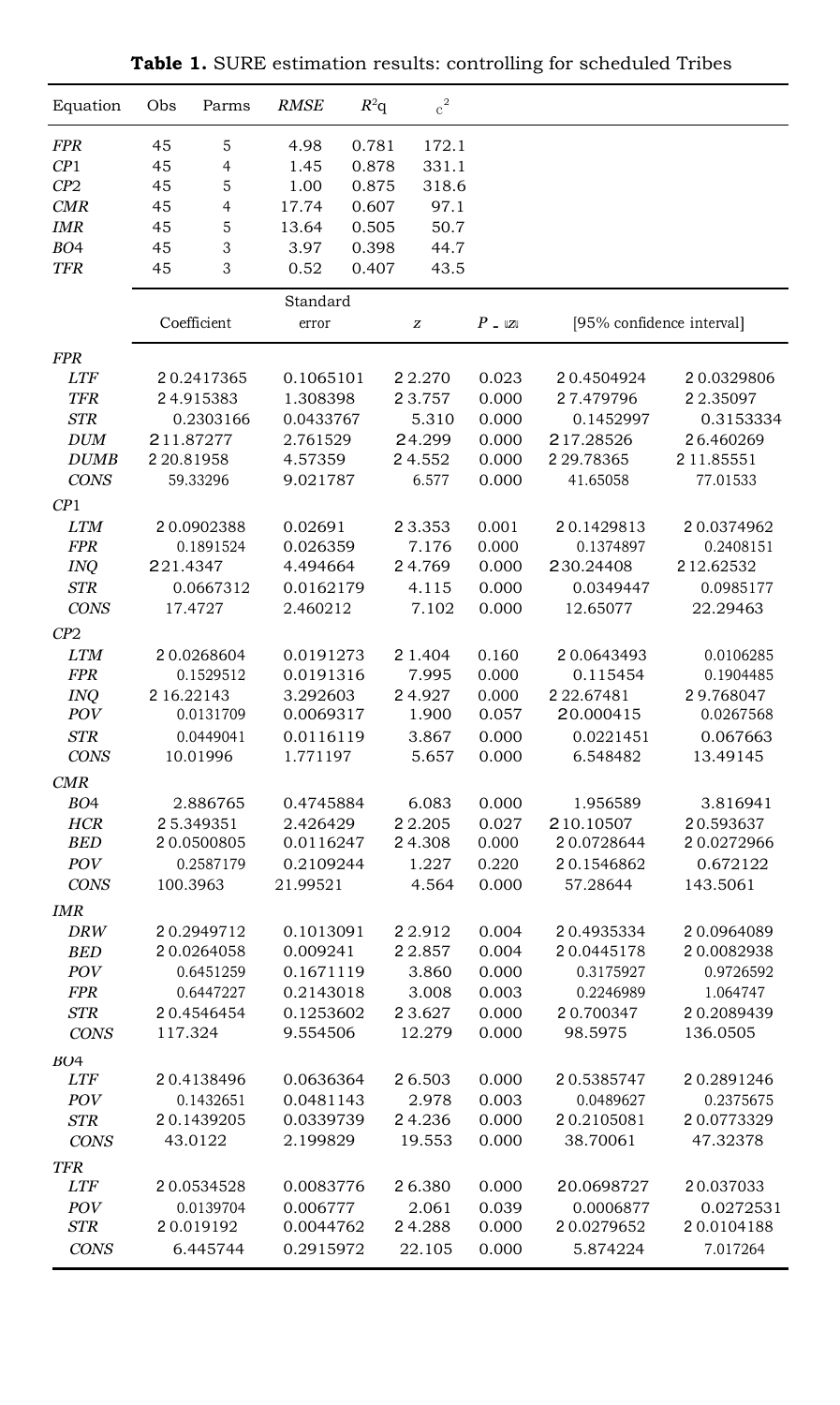| Equation          | Obs        | Parms          | <b>RMSE</b> | $R^2$ | $\mathrm{c}^2$ |                  |            |                           |
|-------------------|------------|----------------|-------------|-------|----------------|------------------|------------|---------------------------|
| <b>FPR</b>        | 45         | 5              | 4.69        | 0.806 | 194.6          |                  |            |                           |
| CP1               | 45         | $\overline{4}$ | 1.51        | 0.867 | 297.7          |                  |            |                           |
| CP2               | 45         | 5              | 1.03        | 0.866 | 294.5          |                  |            |                           |
| CMR               | 45         | $\overline{4}$ | 17.80       | 0.604 | 99.5           |                  |            |                           |
| <b>IMR</b>        | 45         | $\mathbf 5$    | 14.12       | 0.469 | 40.4           |                  |            |                           |
| BO4               | 45         | 3              | 3.81        | 0.447 | 50.6           |                  |            |                           |
| TFR               | 45         | 3              | 0.52        | 0.408 | 42.9           |                  |            |                           |
|                   |            |                | Standard    |       |                |                  |            |                           |
|                   |            | Coefficient    | error       |       | z              | $P = \mathbb{Z}$ |            | [95% confidence interval] |
| <b>FPR</b>        |            |                |             |       |                |                  |            |                           |
| LTF               |            | 20.35694       | 0.0940288   |       | 2 3.796        | 0.000            | 20.5412331 | 20.172647                 |
| TFR               |            | 24.566548      | 1.268713    |       | 2 3.599        | 0.000            | 27.05318   | 22.079917                 |
| SCS               |            | 20.8391908     | 0.1374226   |       | 26.107         | 0.000            | 21.108534  | 20.5698475                |
| <b>DUM</b>        | 2 11.77646 |                | 2.675439    |       | 24.402         | 0.000            | 217.02023  | 26.532699                 |
| <i>DUMH</i>       | 2 20.95545 |                | 4.42077     |       | 24.740         | 0.000            | 229.62     | 212.2909                  |
| <b>CONS</b>       |            | 78.57021       | 7.472166    |       | 10.515         | 0.000            | 63.92503   | 93.21538                  |
| CP1               |            |                |             |       |                |                  |            |                           |
| 1TM               |            | 20.1335611     | 0.0252419   |       | 2 5.291        | 0.000            | 20.1830343 | 20.0840879                |
| <b>FPR</b>        |            | 0.1935909      | 0.0277444   |       | 6.978          | 0.000            | 0.1392128  | 0.2479689                 |
| <b>INO</b>        | 2 22 25014 |                | 4.744821    |       | 24.689         | 0.000            | 231.54981  | 2 12.95046                |
| SCS               |            | 20.1693793     | 0.0517766   |       | 2 3.271        | 0.001            | 20.2708596 | 20.067899                 |
| <b>CONS</b>       |            | 24.28216       | 2.842549    |       | 8.542          | 0.000            | 18.71086   | 29.85345                  |
| CP2               |            |                |             |       |                |                  |            |                           |
| 1TM               |            | 20.0560241     | 0.0177046   |       | 2 3.164        | 0.002            | 20.0907244 | 20.0213238                |
| <b>FPR</b>        |            | 0.1557809      | 0.0198272   |       | 7.857          | 0.000            | 0.1169203  | 0.1946415                 |
| <b>INQ</b>        | 2 16.93929 |                | 3.431519    |       | 24.936         | 0.000            | 2 23.66494 | 2 10.21363                |
| POV               |            | 0.0133583      | 0.0069123   |       | 1.933          | 0.053            | 20.0001895 | 0.0269061                 |
| SCS               |            | 20.1181457     | 0.0364066   |       | 2 3.245        | 0.001            | 20.1895014 | 20.04679                  |
| <b>CONS</b>       |            | 14.757         | 2.044125    |       | 7.219          | 0.000            | 10.75059   | 18.76342                  |
| CMR               |            |                |             |       |                |                  |            |                           |
| BO4               |            | 2.990864       | 0.4733284   |       | 6.319          | 0.000            | 2.063158   | 3.918571                  |
| HCR               |            | 25.304398      | 2.438809    |       | 2 2.175        | 0.030            | 2 10.08438 | 20.5244207                |
| <b>BED</b>        |            | 20.0494569     | 0.011753    |       | 24.208         | 0.000            | 20.0724923 | 20.0264215                |
| POV               |            | 0.262315       | 0.2111302   |       | 1.242          | 0.214            | 20.1514926 | 0.6761226                 |
| <b>CONS</b>       |            | 96.34992       | 21.91877    |       | 4.396          | 0.000            | 53.38992   | 139.3099                  |
| <b>IMR</b>        |            |                |             |       |                |                  |            |                           |
| DRW               |            | 20.2420815     | 0.1048295   |       | 2 2.309        | 0.021            | 20.4475435 | 20.0366195                |
| <b>BED</b>        |            | 20.0261955     | 0.0096349   |       | 2 2.719        | 0.007            | 20.0450795 | 20.0073115                |
| <b>POV</b>        |            | 0.6691267      | 0.1763461   |       | 3.794          | 0.000            | 0.3234947  | 1.014759                  |
| <b>FPR</b>        |            | 0.4626693      | 0.2143486   |       | 2.158          | 0.031            | 0.0425539  | 0.8827848                 |
| SCS               |            | 1.28423        | 0.4567151   |       | 2.812          | 0.005            | 0.3890854  | 2.179376                  |
| <b>CONS</b>       |            | 89.96746       | 16.35737    |       | 5.500          | 0.000            | 57.90759   | 122.0273                  |
|                   |            |                |             |       |                |                  |            |                           |
| <b>BO4</b><br>LTF |            | 20.3457935     | 0.0561621   |       | 26.157         | 0.000            | 20.4558691 | 20.2357179                |
| POV               |            | 0.1374508      | 0.0470739   |       | 2.920          | 0.004            | 0.0451878  | 0.2297139                 |
| <b>SCS</b>        |            | 0.5063591      | 0.1085443   |       | 4.665          | 0.000            | 0.2936162  | 0.7191021                 |
| CONS              |            | 30.47301       | 2.758164    |       | 11.048         | 0.000            | 25.06711   | 35.87892                  |
|                   |            |                |             |       |                |                  |            |                           |
| <b>TFR</b>        |            |                |             |       |                |                  |            |                           |
| LTF               |            | 20.0440111     | 0.0076507   |       | 25.753         | 0.000            | 20.0590062 | 20.0290159                |
| POV               |            | 0.012797       | 0.0067946   |       | 1.883          | 0.060            | 20.0005202 | 0.0261141                 |
| SCS               |            | 0.0615849      | 0.014916    |       | 4.129          | 0.000            | 0.0323501  | 0.0908197                 |
| CONS              |            | 4.866888       | 0.3851994   |       | 12.635         | 0.000            | 4.111911   | 5.621864                  |

**Table 2.** SURE estimation results: controlling for scheduled castes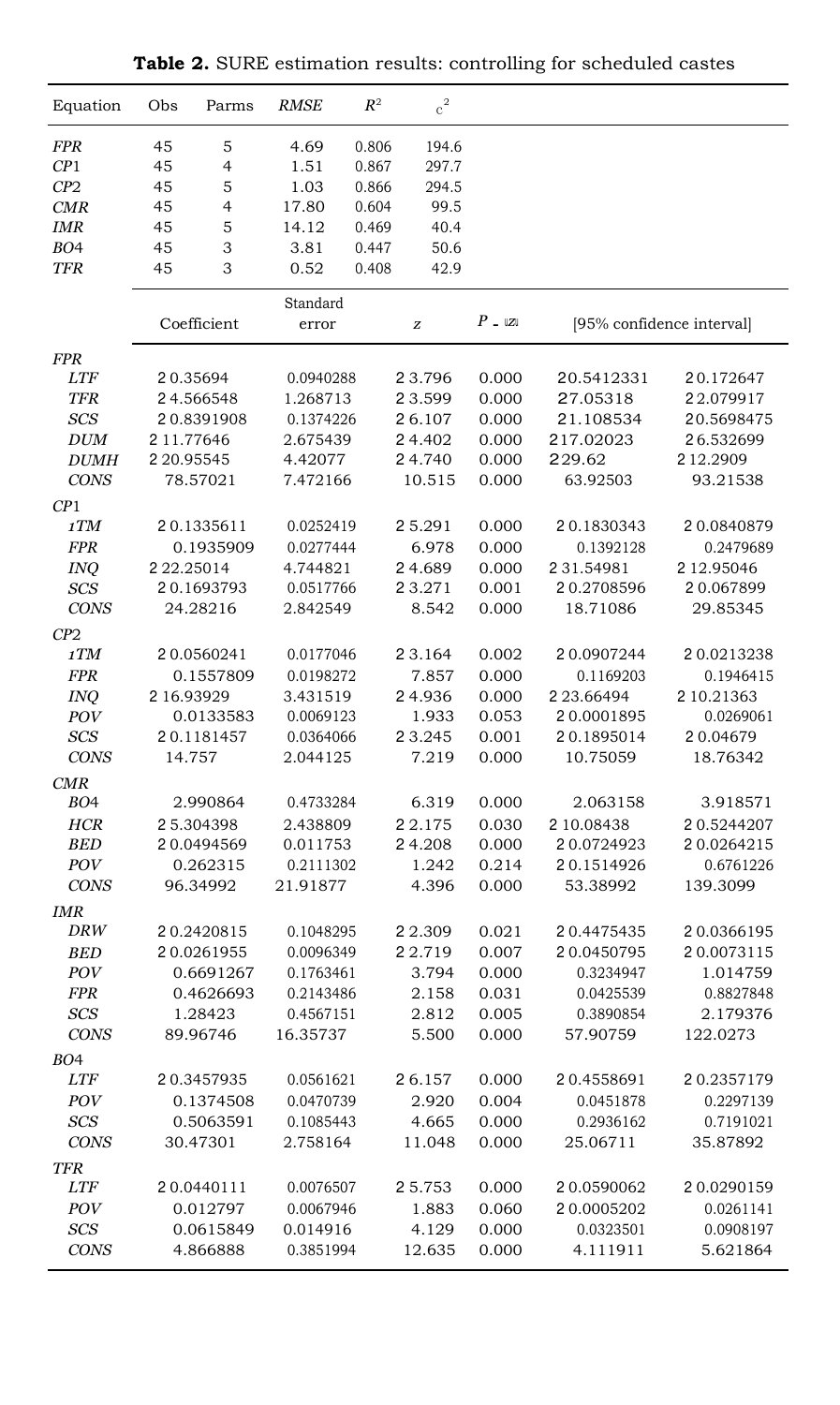"untouchability" of these groups derived from their occupational association with death and organic waste and, given the dependence of these groups on the higher castes (Bailey, 1960) for employment, water, irrigation, housing, etc. this greatly limits the type of employment that is available to scheduled caste women and children. In particular, it rules out any employment where there is the need for, or possibility of, physical contact—albeit indirectly—between the employer and the employee.<sup>10</sup>

On the other hand, although orthodox Hindus regard some scheduled tribes as "untouchables" this would be directed towards those tribes who ate beef and pork. For example, the Bhils (who are an important scheduled tribe of Madhya Pradesh, concentrated in Jhabua district) are sufficiently integrated into mainstream Hindu society for their more aristocratic segments to be able to employ Brahmin priests. So, in terms of untouchability, scheduled tribes are less handicapped than are the scheduled castes. Persons belonging to the scheduled tribes in Madhya Pradesh have the further advantage over scheduled caste persons in that the scheduled tribes are highly concentrated in certain districts. This concentration gives them an occupational independence which the scheduled castes, who are more dispersed over the state, do not enjoy. For example, most tribals engage in agriculture, using the primitive "slash-and-burn" (*jhum*) method, but the scheduled castes, who are excluded from land-ownership, depend upon higher caste land owners for employment as labourers. For all these reasons, while women and children from both scheduled caste and scheduled tribe families might need to work, employment opportunities for scheduled caste women and children, compared with opportunities for women and children from the scheduled tribes are relatively restricted.

*3.1.2 Child and infant mortality.* The second interesting implication of the scheduled tribe/scheduled caste divide is with regard to child and infant mortality. As Tables 1 and 2 show, the coefficient on *ST* was significantly negative, but the coefficient on *SC*  was significantly positive, in the infant mortality equation. This implies that, in terms of a district's population, a proportionately higher presence of scheduled tribes would *ceteris paribus* be associated with lower rates of infant mortality and a proportionately higher presence of scheduled castes would be associated with higher rates of infant mortality.

Children in poor families need to work in order to raise their family income above subsistence level. Where children are able to work—as in tribal families with their reliance on family-based agriculture for their livelihood—they are an asset and, in the allocation of family resources, emphasis is placed on their "good health". Where children are unable to find work because their employment opportunities are highly limited—as with children of scheduled caste families—family income falls below subsistence level and infant mortality rates are high.

### *3.2 Poverty and Inequality*

The above discussion leads very naturally into a discussion about the roles of poverty and inequality in determining the welfare of children. The econometric estimates unambiguously showed that, after controlling for other factors, districts with relatively high poverty rates also had relatively high rates of child and of infant mortality. In addition to its effects upon mortality rates, poverty was associated with larger families: *ceteris paribus* districts with relatively high poverty rates had relatively high fertility rates and a relatively greater proportion, in total births, of higher order births. One expla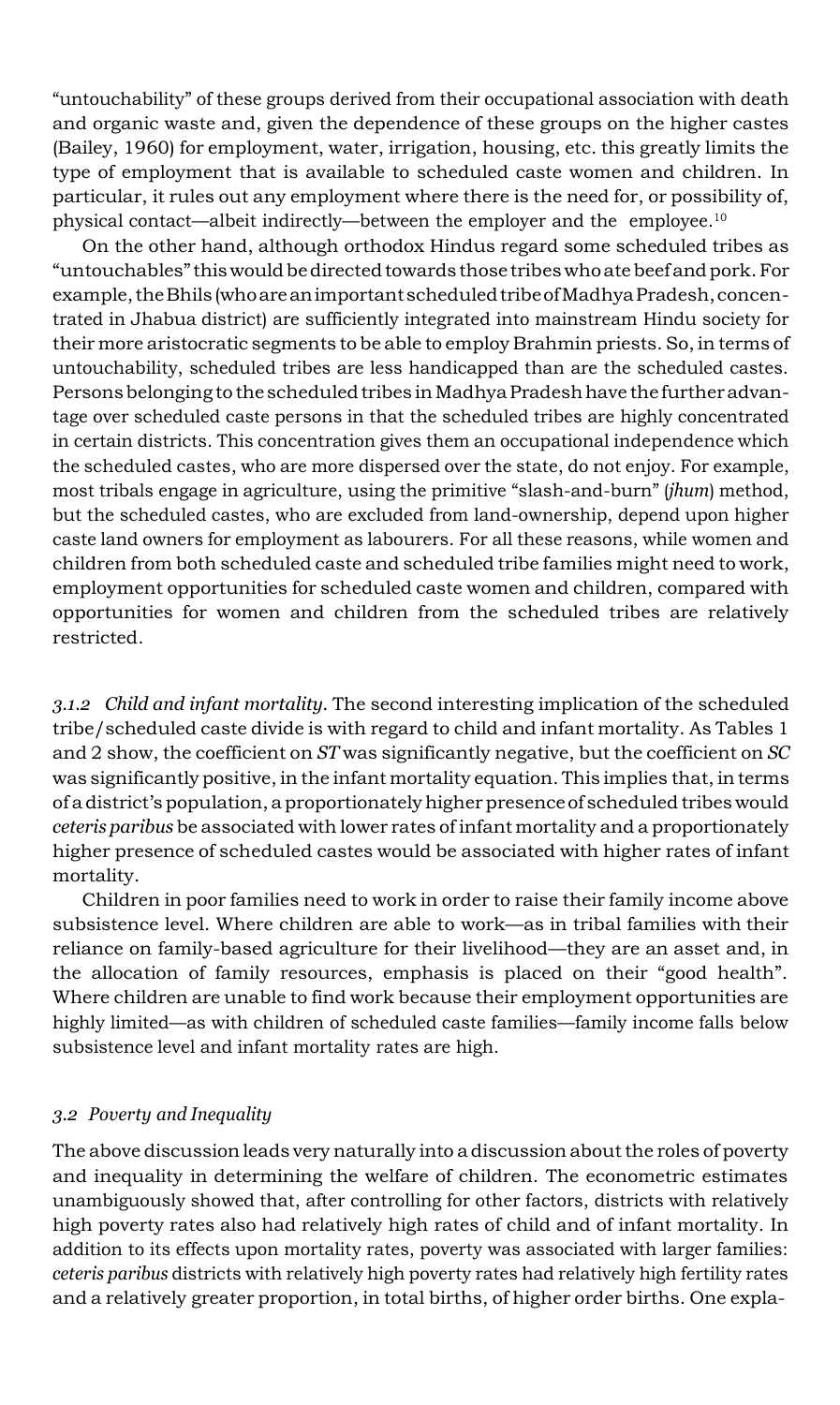nation for the last result is that since children hold out the promise of improving family fortunes through their labour—either as children, adolescents or adults—the greater the level of poverty in a district, the more widespread would be the desire for more, rather than less, children.

The role of inequality (in the distribution of land) in affecting children's welfare was both similar and different from that of poverty, discussed above. Greater equality in the distribution of land increased the preponderance, in agriculture, of small family holdings and, since the labour of children is an important input in the operation of these holdings, raised the workforce participation rate of children.<sup>11</sup> In this respect, increased equality, like higher levels of poverty, reduced the welfare of children.

#### *3.3 Male and Female Literacy Rates*

Male literacy rates had a significantly negative effect on children's workforce participation as main or as marginal workers. The male literacy effect continued to be significant for children as *main* workers when scheduled castes were controlled for (Table 2). However, when scheduled tribes were controlled for (Table 1), the male literacy variable, though adding to the explanatory power of equation (2), was not significantly different from zero. This suggests that when children participated as main workers they did so because of overwhelming economic need, hence a rise in the male literacy rates with, presumably, a concomitant increase in the awareness of educating children was not sufficient to obviate this. Alternatively, it could be that, in districts where scheduled tribes were an important part of the population, children who were main workers came from different (plausibly, worse-off) families than children who were marginal workers and that inter-district variations in male literacy rates did not affect fathers of the former—most of these men being illiterate, whatever their district of residence—but they did affect fathers of the latter.

Earlier, the effect on female workforce participation of higher female literacy levels was viewed agnostically. The estimates show that (irrespective of whether scheduled tribes or scheduled castes were controlled for) districts with higher rates of female literacy had lower rates of female participation. This suggests that women in Madhya Pradesh worked because they needed to rather than because they wanted to. Literate women were more likely to belong to relatively prosperous families and, therefore, less inclined to work. The effect of female literacy on mortality rates was indirect and operated through two channels: first, higher rates of literacy reduced the proportion, in total births, of higher order births and this, in turn, led to lower rates of child mortality; second, higher female literacy rates were associated with lower rates of female worker participation (both independently and through reductions in the total fertility rate) and this, in turn, led to lower rates of infant mortality.

#### *3.4 Health Facilities*

The availability of safe drinking water significantly reduced the infant mortality rate, though it did not have a significant affect on child mortality. Neither mortality rate was significantly affected by the absence of adequate roofing. The availability of healthcentre beds in a district played a significant role in reducing its child and infant mortality rates, but access to health centres was significant only in reducing the child mortality rate.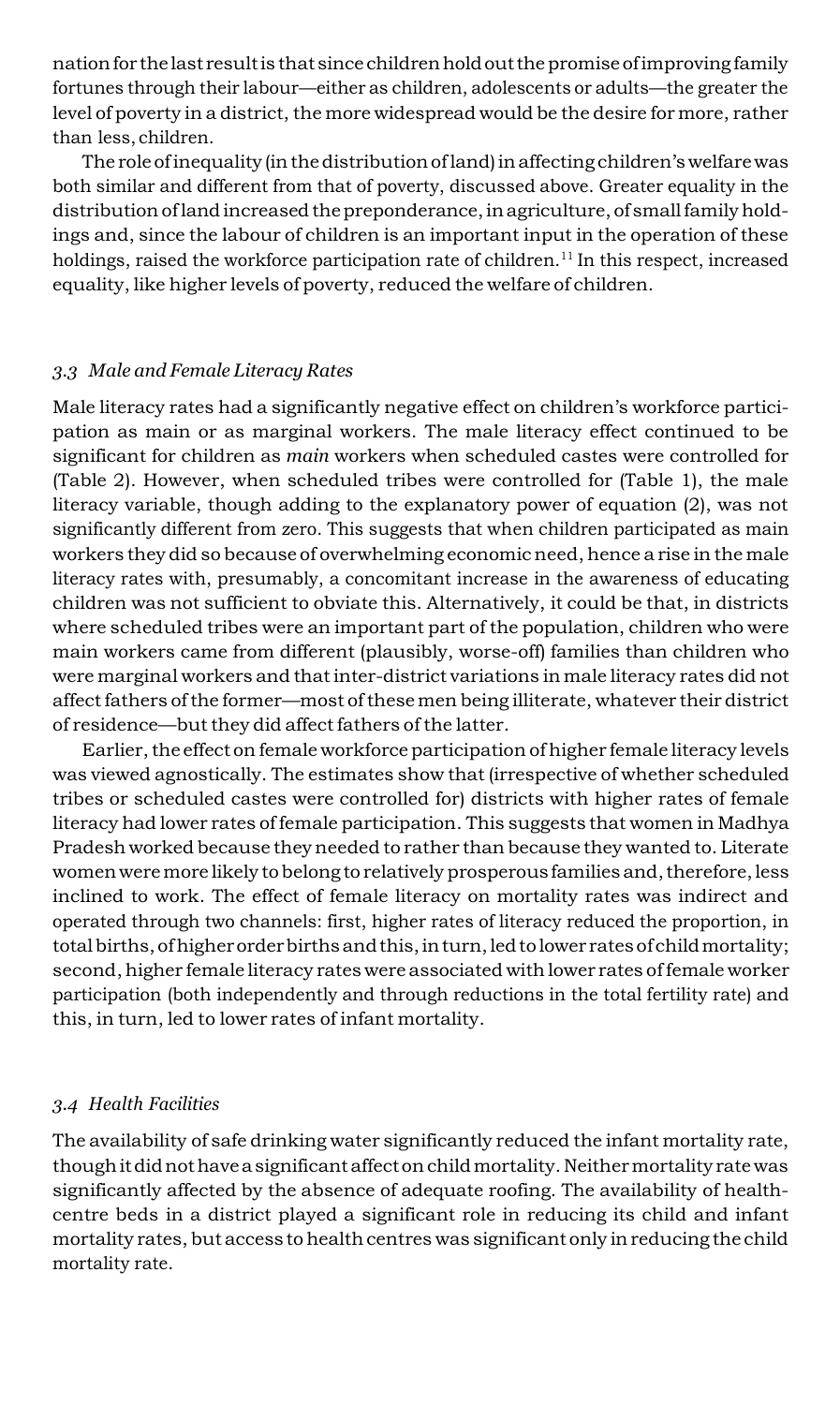## **4. Policy Simulations**

The preceding discussion suggested a number of policy instruments for improving the welfare of children. This section uses the econometric estimates shown in Table 1 (that is, after controlling for the presence of persons from the *scheduled tribes*, since these constituted nearly one-quarter of the state's population) to assess, through a sequence of policy simulations, the efficacy of these instruments in achieving these ends.<sup>12</sup> The policy instruments considered were:

- Simulation 1: Improving literacy rates, in every district, by 8% for men and 45% for women.<sup>13</sup>
- · Simulation 2: Reducing, by 25%, the poverty rate in every district.
- · Simulation 3: Reducing, by 5%, the value of the Gini coefficient in every district.
- · Simulation 4: Ensuring that in every district 90% of households had access to safe drinking water.
- Simulation 5: Increasing, in every district, the number of health centres per  $100 \text{km}^2$ by 5% and the number of beds per 100 000 of population by 20%.

It should be emphasized that these simulations were cumulative so that each step incorporated the changes made in the earlier simulations: the difference between two successive simulations then measured the effect of the latest policy change.<sup>14</sup> Since the equation system had recursive aspects, in that some of the dependent variables entered as explanatory variables in other equations, $15$  the simulations were designed as follows. First, equations (6) and (7) were used to compute the values of *TFR* and *BO*4 under the different policy scenarios of simulations 1–5. The computed value of *TFR* was then used as the value of the explanatory variable in the relevant simulation for *FPR*  (equation (3)) and the computed value of *BO*4 was similarly used for *CMR* (equation (4)). The computed value of *FPR* that emerged from these simulations was then used as the value of the explanatory variable in the relevant simulation for *CP*1 and *CP*2 (equations (1) and (2)).

Tables 3–9, respectively, show the effect of these simulations (under columns S1–S5) on: the fertility rate (*TFR*: Table 3); births of order 4 or more (*BO*4: Table 4); women's workforce participation rate (*FPR*: Table 5); children's workforce participation rate as main or marginal workers (*CP*1: Table 6); children's workforce participation rate as main workers (CP2: Table 7); child mortality rate (*CMR*: Table 8); infant mortality rate (*IMR*: Table 9). In each table, the columns headed AC and PR show, respectively, the sample, and predicted, values of the relevant variable for the various districts. The predicted values under the PR column use, in *all* the equations, the sample values of the relevant explanatory variables. The values under the column headed S0 show the predicted values computed by taking account of the recursive nature of the model, described above, but without altering the values of the policy instruments from their sample values. In other words, the predicted values under S0 are computed using the *predicted* values of *TFR*, *BO*4 and *FPR* in the relevant equations. These values under the S0 column should, therefore, be viewed as the *base simulation*  values against which the results shown under the subsequent columns are to be compared.

Comparing columns S0 and S1 of Tables 3 and 4 shows that raising the female literacy rate (simulation 1) reduced the fertility rate and the incidence of higher order births. From equation (3), the reduced fertility rate raised female workforce participation but, the higher female literacy rate *independently* reduced the female participation rate. Consequently, the net effect of an increase in the female literacy rate on female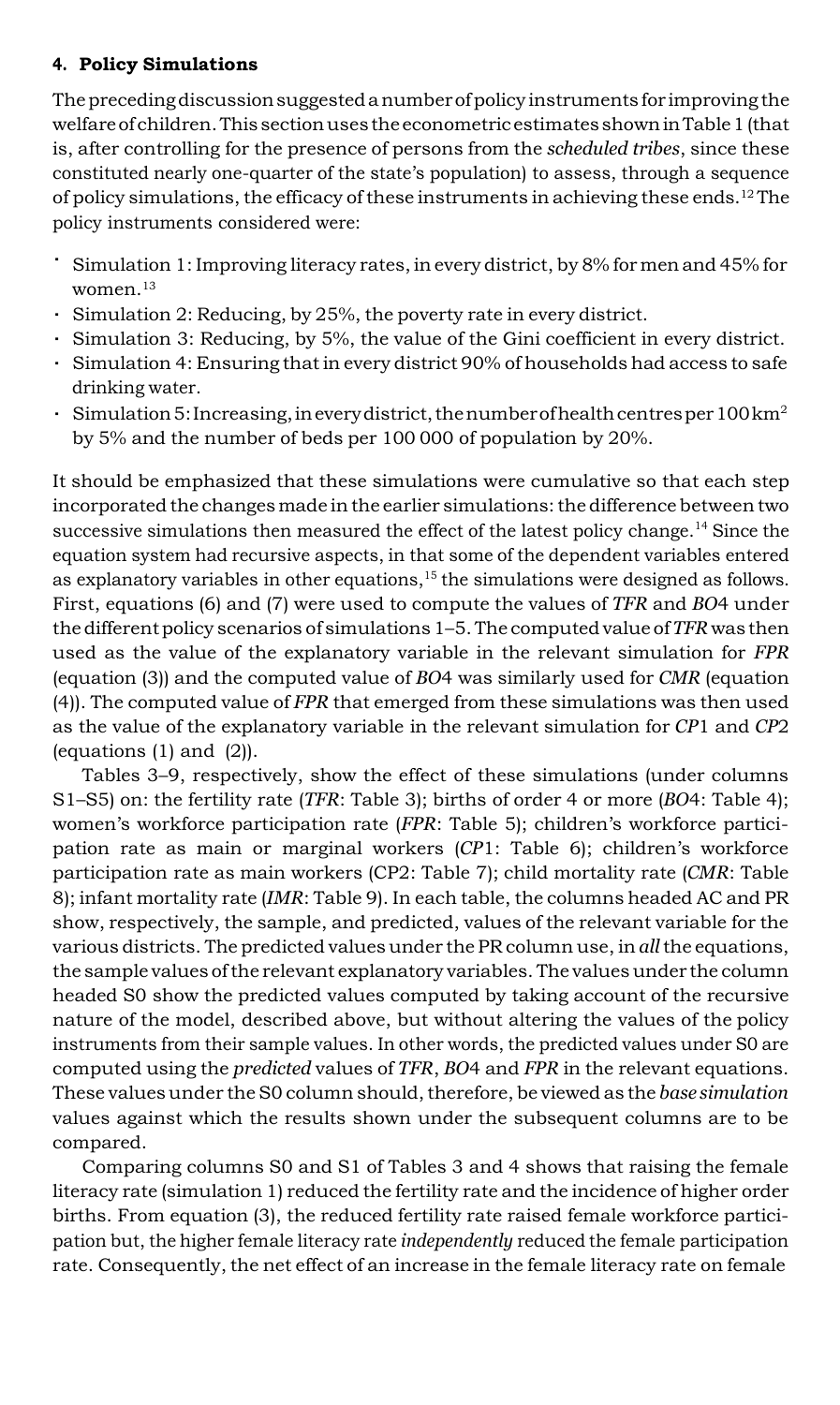| District     | AC             | PR  | SO  | S <sub>1</sub> | S <sub>2</sub> | S <sub>3</sub> | S <sub>4</sub> | S5  |
|--------------|----------------|-----|-----|----------------|----------------|----------------|----------------|-----|
| Balaghat     | 3.9            | 4.6 | 4.6 | 3.6            | 3.5            | 3.5            | 3.5            | 3.5 |
| Bastar       | 4.5            | 4.7 | 4.7 | 4.3            | 4.2            | 4.2            | 4.2            | 4.2 |
| <b>Betul</b> | 5.3            | 4.8 | 4.8 | 4.0            | 3.8            | 3.8            | 3.8            | 3.8 |
| Bhind        | 5.6            | 5.2 | 5.2 | 4.5            | 4.5            | 4.5            | 4.5            | 4.5 |
| Bhopal       | 4.8            | 4.0 | 4.0 | 2.7            | 2.6            | 2.6            | 2.6            | 2.6 |
| Bilaspur     | 4.7            | 5.0 | 5.0 | 4.4            | 4.2            | 4.2            | 4.2            | 4.2 |
| Chhatarpur   | 5.6            | 5.6 | 5.6 | 5.1            | 5.0            | 5.0            | 5.0            | 5.0 |
| Chhindwara   | 5.2            | 4.5 | 4.5 | 3.7            | 3.6            | 3.6            | 3.6            | 3.6 |
| Damoh        | 5.1            | 5.4 | 5.4 | 4.6            | 4.4            | 4.4            | 4.4            | 4.4 |
| Datia        | 5.1            | 5.4 | 5.4 | 4.8            | 4.8            | 4.8            | 4.8            | 4.8 |
| Dewas        | 4.9            | 5.2 | 5.2 | 4.5            | 4.5            | 4.5            | 4.5            | 4.5 |
| Dhar         | 5              | 4.6 | 4.6 | 4.1            | 4.0            | 4.0            | 4.0            | 4.0 |
| Durg         | 4.2            | 4.3 | 4.3 | 3.3            | 3.2            | 3.2            | 3.2            | 3.2 |
| Guna         | 5.9            | 5.5 | 5.5 | 5.1            | 5.0            | 5.0            | 5.0            | 5.0 |
| Gwalior      | 4.9            | 4.5 | 4.5 | 3.5            | 3.4            | 3.4            | 3.4            | 3.4 |
| Hshbad       | 4.7            | 4.7 | 4.7 | 3.7            | 3.6            | 3.6            | 3.6            | 3.6 |
| Indore       | 3.8            | 3.9 | 3.9 | 2.7            | 2.5            | 2.5            | 2.5            | 2.5 |
| Jabalpur     | 4.6            | 4.3 | 4.3 | 3.2            | 3.1            | 3.1            | 3.1            | 3.1 |
| Jhabua       | 5.7            | 4.6 | 4.6 | 4.3            | 4.2            | 4.2            | 4.2            | 4.2 |
| Mandla       | 4.1            | 4.8 | 4.8 | 4.3            | 4.1            | 4.1            | 4.1            | 4.1 |
| Mandsaur     | 4.1            | 5.2 | 5.2 | 4.5            | 4.4            | 4.4            | 4.4            | 4.4 |
| Morena       | 6.6            | 5.5 | 5.5 | 5.0            | 4.9            | 4.9            | 4.9            | 4.9 |
| Narsmpur     | $\overline{4}$ | 4.3 | 4.3 | 3.3            | 3.2            | 3.2            | 3.2            | 3.2 |
| NimarE       | 5.2            | 4.9 | 4.9 | 4.2            | 4.0            | 4.0            | 4.0            | 4.0 |
| NimarW       | 5.1            | 5.4 | 5.4 | 4.8            | 4.6            | 4.6            | 4.6            | 4.6 |
| Panna        | 5.7            | 5.5 | 5.5 | 5.0            | 4.9            | 4.9            | 4.9            | 4.9 |
| Raigarh      | 4              | 4.5 | 4.5 | 3.9            | 3.8            | 3.8            | 3.8            | 3.8 |
| Raipur       | 4.3            | 4.8 | 4.8 | 4.1            | 4.0            | 4.0            | 4.0            | 4.0 |
| Raisen       | 6.1            | 5.3 | 5.3 | 4.7            | 4.6            | 4.6            | 4.6            | 4.6 |
| Rajgarh      | 5.2            | 5.9 | 5.9 | 5.6            | 5.5            | 5.5            | 5.5            | 5.5 |
| Rajnangn     | 4.2            | 4.9 | 4.9 | 4.2            | 4.1            | 4.1            | 4.1            | 4.1 |
| Ratlam       | 4.7            | 4.7 | 4.7 | 4.0            | 3.9            | 3.9            | 3.9            | 3.9 |
| Rewa         | 5.6            | 5.2 | 5.2 | 4.5            | 4.4            | 4.4            | 4.4            | 4.4 |
| Sagar        | 5.5            | 5.0 | 5.0 | 4.1            | 3.9            | 3.9            | 3.9            | 3.9 |
| Sarguja      | 4.3            | 5.0 | 5.0 | 4.6            | 4.4            | 4.4            | 4.4            | 4.4 |
| Satna        | 5.5            | 5.1 | 5.1 | 4.4            | 4.3            | 4.3            | 4.3            | 4.3 |
| Sehore       | 5.2            | 5.5 | 5.5 | 5.0            | 4.9            | 4.9            | 4.9            | 4.9 |
| Seoni        | 4.3            | 4.6 | 4.6 | 3.8            | 3.7            | 3.7            | 3.7            | 3.7 |
| Shahdol      | 5              | 4.9 | 4.9 | 4.5            | 4.4            | 4.4            | 4.4            | 4.4 |
| Shajapur     | 5              | 5.6 | 5.6 | 5.2            | 5.1            | 5.1            | 5.1            | 5.1 |
| Shivpuri     | 5.4            | 5.6 | 5.6 | 5.2            | 5.2            | 5.2            | 5.2            | 5.2 |
| Sidhi        | 6              | 5.6 | 5.6 | 5.3            | 5.2            | 5.2            | 5.2            | 5.2 |
| Tikamgarh    | 6.2            | 5.6 | 5.6 | 5.1            | 5.0            | 5.0            | 5.0            | 5.0 |
| Ujjain       | 4.2            | 4.9 | 4.9 | 4.2            | 4.1            | 4.1            | 4.1            | 4.1 |
| Vidisha      | 5.6            | 5.4 | 5.4 | 4.7            | 4.6            | 4.6            | 4.6            | 4.6 |

**Table 3.** Simulation results for total fertility rates: controlling for scheduled tribes

workforce participation depended upon the *opposing* strengths of the "indirect" and "direct" effects of higher female literacy. As Table 5 shows, in all the districts, the net effect was to raise the participation rate very slightly or, in other words, the strength of the direct effect was fractionally less than that of the indirect effect.

From equation (4), the rise in female literacy, acting through the reduced proportion of higher order births, reduced the child mortality rate in all the districts (Table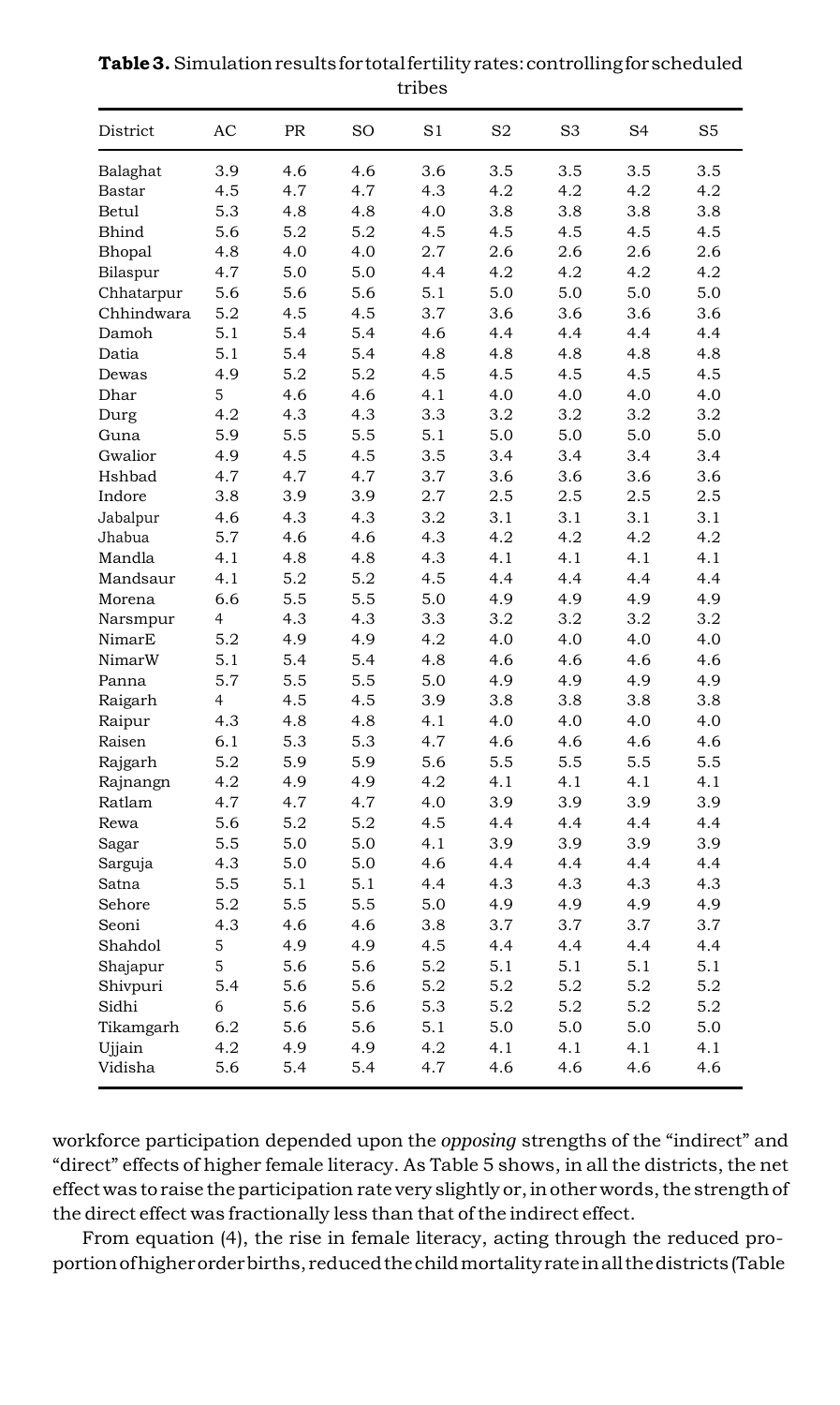| District   | AC   | PR   | S <sub>0</sub> | S1   | S <sub>2</sub> | S <sub>3</sub> | S <sub>4</sub> | S5   |
|------------|------|------|----------------|------|----------------|----------------|----------------|------|
| Balaghat   | 22.9 | 30.2 | 30.2           | 23.0 | 21.4           | 21.4           | 21.4           | 21.4 |
| Bastar     | 30.2 | 30.6 | 30.6           | 27.7 | 26.8           | 26.8           | 26.8           | 26.8 |
| Betul      | 37.7 | 33.0 | 33.0           | 26.7 | 24.3           | 24.3           | 24.3           | 24.3 |
| Bhind      | 37.1 | 34.3 | 34.3           | 29.0 | 28.3           | 28.3           | 28.3           | 28.3 |
| Bhopal     | 30   | 25.4 | 25.4           | 15.3 | 14.0           | 14.0           | 14.0           | 14.0 |
| Bilaspur   | 31.8 | 33.2 | 33.2           | 28.1 | 26.9           | 26.9           | 26.9           | 26.9 |
| Chhatarpur | 42.2 | 37.2 | 37.2           | 33.2 | 32.3           | 32.3           | 32.3           | 32.3 |
| Chhindwara | 34.8 | 29.1 | 29.1           | 23.0 | 21.9           | 21.9           | 21.9           | 21.9 |
| Damoh      | 35.8 | 36.5 | 36.5           | 30.9 | 28.9           | 28.9           | 28.9           | 28.9 |
| Datia      | 35   | 35.5 | 35.5           | 31.1 | 30.4           | 30.4           | 30.4           | 30.4 |
| Dewas      | 30.7 | 34.1 | 34.1           | 29.3 | 28.4           | 28.4           | 28.4           | 28.4 |
| Dhar       | 32.1 | 29.9 | 29.9           | 26.0 | 25.2           | 25.2           | 25.2           | 25.2 |
| Durg       | 25.1 | 27.6 | 27.6           | 19.6 | 18.6           | 18.6           | 18.6           | 18.6 |
| Guna       | 37.8 | 36.4 | 36.4           | 33.1 | 32.4           | 32.4           | 32.4           | 32.4 |
| Gwalior    | 28.9 | 28.8 | 28.8           | 21.0 | 20.2           | 20.2           | 20.2           | 20.2 |
| Hshbad     | 35.3 | 30.6 | 30.6           | 23.6 | 22.2           | 22.2           | 22.2           | 22.2 |
| Indore     | 23.1 | 24.8 | 24.8           | 14.9 | 13.7           | 13.7           | 13.7           | 13.7 |
| Jabalpur   | 31.9 | 27.9 | 27.9           | 19.5 | 18.0           | 18.0           | 18.0           | 18.0 |
| Jhabua     | 39.7 | 30.4 | 30.4           | 28.2 | 27.1           | 27.1           | 27.1           | 27.1 |
| Mandla     | 24   | 32.8 | 32.8           | 28.6 | 26.7           | 26.7           | 26.7           | 26.7 |
| Mandsaur   | 27.1 | 34.0 | 34.0           | 28.8 | 27.9           | 27.9           | 27.9           | 27.9 |
| Morena     | 41.4 | 36.5 | 36.5           | 32.7 | 31.9           | 31.9           | 31.9           | 31.9 |
| Narsmpur   | 27.9 | 27.2 | 27.2           | 19.5 | 18.6           | 18.6           | 18.6           | 18.6 |
| NimarE     | 34.4 | 33.3 | 33.3           | 27.4 | 25.6           | 25.6           | 25.6           | 25.6 |
| NimarW     | 34.4 | 37.6 | 37.6           | 33.3 | 30.5           | 30.5           | 30.5           | 30.5 |
| Panna      | 34.2 | 36.2 | 36.2           | 32.6 | 31.8           | 31.8           | 31.8           | 31.8 |
| Raigarh    | 25   | 29.3 | 29.3           | 24.4 | 23.3           | 23.3           | 23.3           | 23.3 |
| Raipur     | 29.4 | 31.3 | 31.3           | 25.5 | 24.6           | 24.6           | 24.6           | 24.6 |
| Raisen     | 34.6 | 35.3 | 35.3           | 30.5 | 29.3           | 29.3           | 29.3           | 29.3 |
| Rajgarh    | 34.2 | 40.2 | 40.2           | 37.3 | 36.2           | 36.2           | 36.2           | 36.2 |
| Rajnangn   | 26   | 32.0 | 32.0           | 26.8 | 25.8           | 25.8           | 25.8           | 25.8 |
| Ratlam     | 29.8 | 30.3 | 30.3           | 24.9 | 24.2           | 24.2           | 24.2           | 24.2 |
| Rewa       | 37.4 | 34.3 | 34.3           | 29.3 | 28.3           | 28.3           | 28.3           | 28.3 |
| Sagar      | 38.9 | 33.6 | 33.6           | 26.5 | 24.7           | 24.7           | 24.7           | 24.7 |
| Sarguja    | 30.1 | 33.3 | 33.3           | 30.1 | 28.8           | 28.8           | 28.8           | 28.8 |
| Satna      | 34.4 | 33.6 | 33.6           | 28.5 | 27.4           | 27.4           | 27.4           | 27.4 |
| Sehore     | 36.4 | 37.3 | 37.3           | 33.2 | 32.0           | 32.0           | 32.0           | 32.0 |
| Seoni      | 28.8 | 30.1 | 30.1           | 24.3 | 23.0           | 23.0           | 23.0           | 23.0 |
| Shahdol    | 33.4 | 32.8 | 32.8           | 29.1 | 27.9           | 27.9           | 27.9           | 27.9 |
| Shajapur   | 32.3 | 37.5 | 37.5           | 33.9 | 33.1           | 33.1           | 33.1           | 33.1 |
| Shivpuri   | 40.3 | 37.2 | 37.2           | 34.3 | 33.7           | 33.7           | 33.7           | 33.7 |
| Sidhi      | 39.8 | 38.2 | 38.2           | 35.7 | 34.4           | 34.4           | 34.4           | 34.4 |
| Tikamgarh  | 38   | 37.2 | 37.2           | 33.5 | 32.7           | 32.7           | 32.7           | 32.7 |
| Ujjain     | 28.7 | 32.1 | 32.1           | 26.0 | 25.3           | 25.3           | 25.3           | 25.3 |
| Vidisha    | 41.4 | 35.8 | 35.8           | 30.6 | 29.4           | 29.4           | 29.4           | 29.4 |

**Table 4.** Simulation results for higher order births: controlling for scheduled tribes

8) and this reduction was quite substantial. The rise in female literacy, however, to a very small degree, raised the infant mortality rate (Table 9) and this was because, as observed in the previous paragraph, the higher female literacy rate—acting through the fertility rate—raised, very slightly, the rate of female workforce participation, leading to a fall in the amount of maternal care. Raising the male literacy rate lowered the child participation rate but this effect was dampened by the fact that simultaneously raising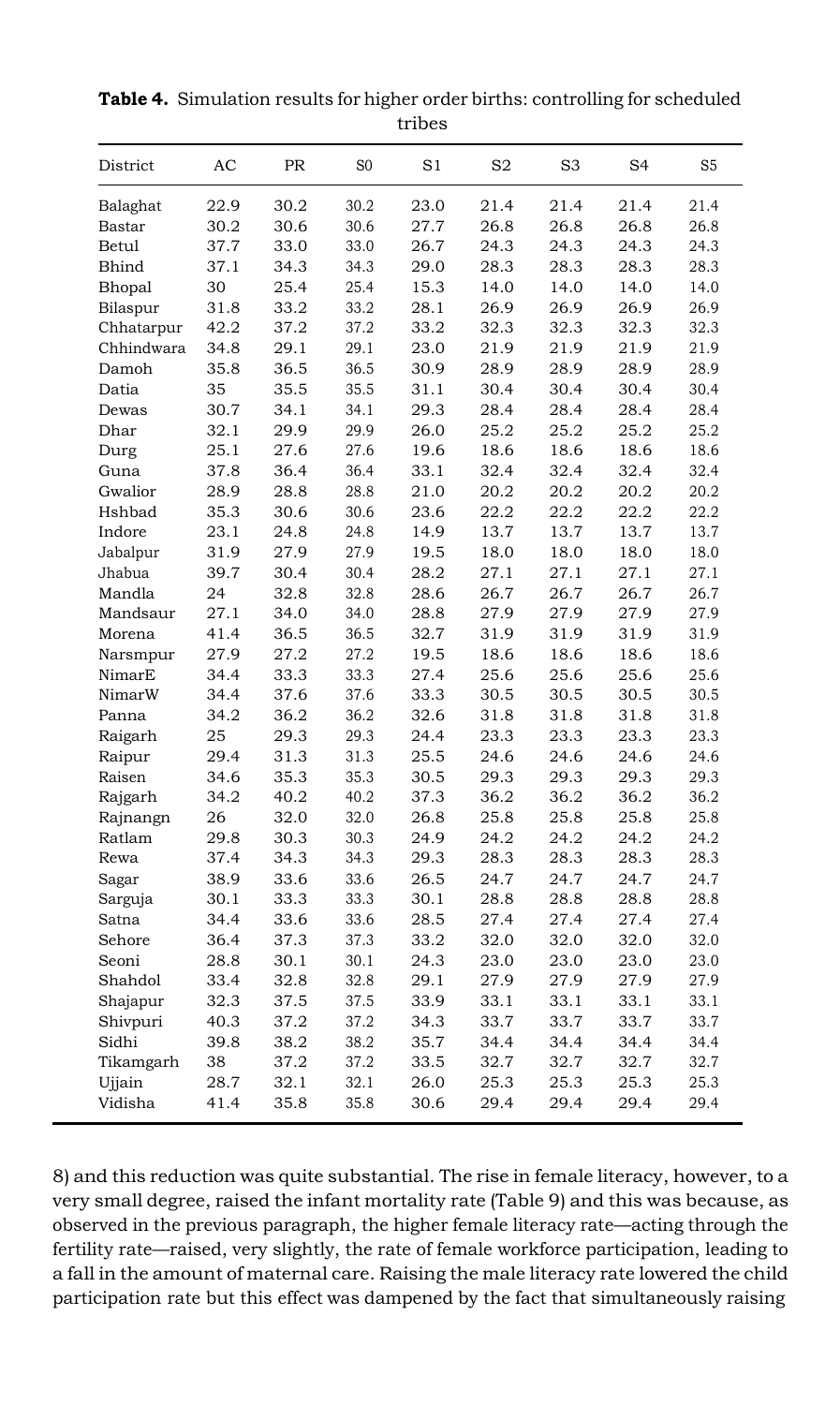| District            | AC             | PR           | S <sub>0</sub> | S1           | S <sub>2</sub> | S <sub>3</sub> | S <sub>4</sub> | S5           |
|---------------------|----------------|--------------|----------------|--------------|----------------|----------------|----------------|--------------|
| Balaghat            | 45             | 35.8         | 32.5           | 32.8         | 33.6           | 33.6           | 33.6           | 33.6         |
| <b>Bastar</b>       | 49             | 49.0         | 48.1           | 48.3         | 48.7           | 48.7           | 48.7           | 48.7         |
| Betul               | 40             | 33.7         | 36.0           | 36.4         | 37.5           | 37.5           | 37.5           | 37.5         |
| Bhind               | $\overline{4}$ | 4.4          | 6.3            | 6.5          | 6.9            | 6.9            | 6.9            | 6.9          |
| Bhopal              | 14             | 11.5         | 15.4           | 15.9         | 16.5           | 16.5           | 16.5           | 16.5         |
| Bilaspur            | 37             | 34.9         | 33.4           | 33.7         | 34.2           | 34.2           | 34.2           | 34.2         |
| Chhatarpur          | 29             | 27.5         | 27.6           | 27.8         | 28.3           | 28.3           | 28.3           | 28.3         |
| Chhindwara          | 34             | 33.9         | 37.4           | 37.7         | 38.2           | 38.2           | 38.2           | 38.2         |
| Damoh               | 28             | 29.8         | 28.5           | 28.8         | 29.8           | 29.8           | 29.8           | 29.8         |
| Datia               | 20             | 28.9         | 27.5           | 27.7         | 28.0           | 28.0           | 28.0           | 28.0         |
| Dewas               | 30             | 32.5         | 31.2           | 31.5         | 31.9           | 31.9           | 31.9           | 31.9         |
| Dhar                | 40             | 42.1         | 44.0           | 44.2         | 44.5           | 44.5           | 44.5           | 44.5         |
| Durg                | 37             | 31.2         | 30.6           | 31.0         | 31.5           | 31.5           | 31.5           | 31.5         |
| Guna                | 21             | 28.7         | 30.7           | 30.9         | 31.2           | 31.2           | 31.2           | 31.2         |
| Gwalior             | 11             | 14.0         | 15.9           | 16.3         | 16.7           | 16.7           | 16.7           | 16.7         |
| Hshbad              | 23             | 31.1         | 31.4           | 31.7         | 32.4           | 32.4           | 32.4           | 32.4         |
| Indore              | 16             | 17.2         | 16.4           | 16.9         | 17.5           | 17.5           | 17.5           | 17.5         |
| Jabalpur            | 23             | 30.0         | 31.5           | 31.9         | 32.7           | 32.7           | 32.7           | 32.7         |
| Jhabua              | 52             | 48.3         | 53.6           | 53.7         | 54.2           | 54.2           | 54.2           | 54.2         |
| Mandla              | 47             | 47.8         | 44.2           | 44.4         | 45.3           | 45.3           | 45.3           | 45.3         |
| Mandsaur            | 38             | 33.4         | 28.2           | 28.4         | 28.8           | 28.8           | 28.8           | 28.8         |
| Morena              | 12             | 11.3         | 16.6           | 16.8         | 17.2           | 17.2           | 17.2           | 17.2         |
| Narsmpur            | 25             | 32.6         | 31.1           | 31.5         | 31.9           | 31.9           | 31.9           | 31.9         |
| NimarE              | 34             | 32.3         | 33.6           | 33.9         | 34.7           | 34.7           | 34.7           | 34.7         |
| NimarW              | 39             | 39.3         | 37.9           | 38.2         | 39.5           | 39.5           | 39.5           | 39.5         |
| Panna               | 29             | 30.1         | 31.3           | 31.4         | 31.9           | 31.9           | 31.9           | 31.9         |
| Raigarh             | 41             | 44.3         | 41.7           | 42.0         | 42.5           | 42.5           | 42.5           | 42.5         |
| Raipur              | 41             | 34.9         | 32.4           | 32.7         | 33.2           | 33.2           | 33.2           | 33.2         |
| Raisen              | 22             | 26.5         | 30.5           | 30.8         | 31.3           | 31.3           | 31.3           | 31.3         |
| Rajgarh             | 38             | 30.8         | 27.1           | 27.2         | 27.7           | 27.7           | 27.7           | 27.7         |
| Rajnangn            | 50             | 37.8         | 34.5           | 34.7         | 35.2           | 35.2           | 35.2           | 35.2         |
| Ratlam              | 37             | 34.6         | 34.5           | 34.8         | 35.1           | 35.1           | 35.1           | 35.1         |
| Rewa                | 29             | 28.2         | 30.2           | 30.5         | 31.0           | 31.0           | 31.0           | 31.0         |
| Sagar               | 26             | 25.1         | 27.7           | 28.0         | 28.9           | 28.9           | 28.9           | 28.9         |
| Sarguja             | 38             | 46.4         | 42.9           | 43.1         | 43.7           | 43.7           | 43.7           | 43.7         |
| Satna               | 30             | 28.8         | 30.7           | 31.0         | 31.5           | 31.5           | 31.5           | 31.5         |
| Sehore              | 32             | 30.8         | 29.1           | 29.3         | 29.9           | 29.9           | 29.9           | 29.9         |
| Seoni               | 44             | 39.2         | 37.8           | 38.1         | 38.7           | 38.7           | 38.7           | 38.7         |
| Shahdol             | 33             | 40.6         | 40.8           | 41.0         | 41.6           | 41.6           | 41.6           | 41.6         |
| Shajapur            | 35<br>30       | 30.5         | 27.4           | 27.6         | 27.9           | 27.9           | 27.9           | 27.9         |
| Shivpuri<br>Sidhi   | 34             | 31.6         | 30.5           | 30.7         | 31.0           | 31.0           | 31.0           | 31.0         |
|                     | 33             | 33.6<br>25.0 | 35.3           | 35.4         | 36.1           | 36.1<br>28.5   | 36.1<br>28.5   | 36.1<br>28.5 |
| Tikamgarh<br>Ujjain | 26             | 31.3         | 27.9<br>27.6   | 28.1<br>27.9 | 28.5<br>28.3   | 28.3           | 28.3           | 28.3         |
| Vidisha             | 21             |              |                |              | 28.2           | 28.2           | 28.2           | 28.2         |
|                     |                | 26.1         | 27.3           | 27.6         |                |                |                |              |

**Table 5.** Simulation results for female workforce participation rate: controlling for scheduled tribes

the female literacy rate raised, as discussed above, the female participation rate and therefore pushed up the child participation rate.

Reducing the poverty rate (simulation 2) had several effects. First, via equations (6) and (7), it lowered the fertility rate and the incidence of higher order births (Tables 3 and 4). The reduction in fertility rates increased, via equation (3), the female workforce participation rate (Table 5) and, in turn, this increased the child participation rate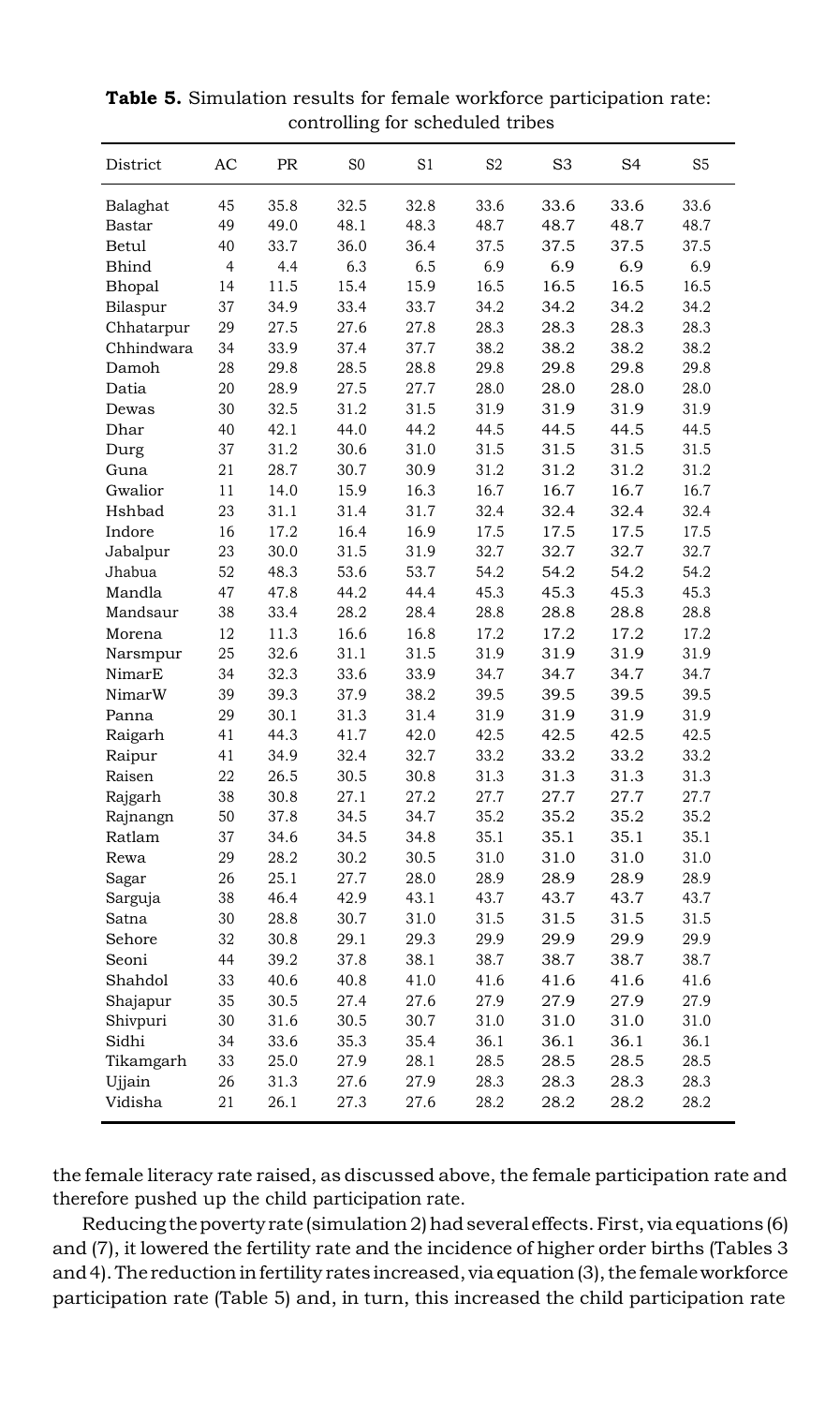| District     | AC   | <b>PR</b> | SO   | S <sub>1</sub> | S2      | S3   | S <sub>4</sub> | S5   |
|--------------|------|-----------|------|----------------|---------|------|----------------|------|
| Balaghat     | 6.7  | 5.9       | 3.5  | 3.1            | 3.3     | 4.0  | 4.0            | 4.0  |
| Bastar       | 17.7 | 15.9      | 15.7 | 15.5           | 15.6    | 16.2 | 16.2           | 16.2 |
| <b>Betul</b> | 13.8 | 10.7      | 9.9  | 9.6            | 9.8     | 10.4 | 10.4           | 10.4 |
| Bhind        | 1.7  | 1.3       | 1.7  | 1.3            | 1.4     | 1.9  | 1.9            | 1.9  |
| Bhopal       | 2.5  | 2.6       | 2.9  | 2.5            | 2.6     | 3.1  | 3.1            | 3.1  |
| Bilaspur     | 6.5  | 7.5       | 6.8  | 6.4            | 6.5     | 7.1  | 7.1            | 7.1  |
| Chhatarpur   | 8.5  | 8.0       | 7.8  | 7.5            | 7.5     | 8.1  | 8.1            | 8.1  |
| Chhindwara   | 10.5 | 10.0      | 10.6 | 10.3           | 10.4    | 10.9 | 10.9           | 10.9 |
| Damoh        | 6.4  | 5.6       | 5.7  | 5.3            | 5.5     | 6.1  | 6.1            | 6.1  |
| Datia        | 4.8  | 4.9       | 6.3  | 5.9            | 5.9     | 6.5  | 6.5            | 6.5  |
| Dewas        | 6.2  | 7.2       | 7.4  | 7.0            | 7.1     | 7.7  | 7.7            | 7.7  |
| Dhar         | 11.4 | 13.4      | 14.2 | 13.9           | 14.0    | 14.5 | 14.5           | 14.5 |
| Durg         | 5.5  | 6.2       | 5.0  | 4.5            | 4.6     | 5.2  | 5.2            | 5.2  |
| Guna         | 5.4  | 6.3       | 8.1  | 7.8            | 7.8     | 8.4  | 8.4            | 8.4  |
| Gwalior      | 2.9  | 1.7       | 2.7  | 2.2            | 2.3     | 2.9  | 2.9            | 2.9  |
| Hshbad       | 5.9  | 5.4       | 7.0  | 6.6            | 6.8     | 7.3  | 7.3            | 7.3  |
| Indore       | 3.1  | 2.3       | 2.4  | 1.9            | 2.0     | 2.6  | 2.6            | 2.6  |
| Jabalpur     | 3.8  | 4.4       | 6.0  | 5.5            | 5.7     | 6.3  | 6.3            | 6.3  |
| Jhabua       | 25.5 | 20.8      | 21.1 | 20.9           | 21.0    | 21.5 | 21.5           | 21.5 |
| Mandla       | 10.3 | 13.8      | 13.2 | 12.9           | 13.1    | 13.7 | 13.7           | 13.7 |
| Mandsaur     | 9.3  | 8.1       | 6.3  | 5.8            | 5.9     | 6.4  | 6.4            | 6.4  |
| Morena       | 3.8  | 4.3       | 5.2  | 4.8            | 4.9     | 5.4  | 5.4            | 5.4  |
| Narsmpur     | 5.4  | 6.0       | 7.2  | 6.8            | 6.9     | 7.4  | 7.4            | 7.4  |
| NimarE       | 10.6 | 10.0      | 10.0 | 9.6            | 9.8     | 10.3 | 10.3           | 10.3 |
| NimarW       | 12.6 | 13.5      | 13.3 | 13.0           | 13.2    | 13.8 | 13.8           | 13.8 |
| Panna        | 7.9  | 8.5       | 9.0  | 8.7            | 8.7     | 9.3  | 9.3            | 9.3  |
| Raigarh      | 9.7  | 11.3      | 11.5 | 11.1           | 11.2    | 11.8 | 11.8           | 11.8 |
| Raipur       | 7.6  | 8.3       | 6.7  | 6.3            | 6.3     | 7.0  | 7.0            | 7.0  |
| Raisen       | 4.9  | 6.4       | 8.0  | 7.7            | 7.8     | 8.4  | 8.4            | 8.4  |
| Rajgarh      | 11.2 | 9.2       | 7.1  | 6.8            | 6.9     | 7.5  | 7.5            | 7.5  |
| Rajnangn     | 11.2 | 11.2      | 8.2  | 7.9            | 7.9     | 8.5  | 8.5            | 8.5  |
| Ratlam       | 12   | 9.8       | 9.3  | 8.9            | 9.0     | 9.6  | 9.6            | 9.6  |
| Rewa         | 5.5  | 4.7       | 5.0  | 4.6            | 4.7     | 5.4  | 5.4            | 5.4  |
| Sagar        | 5.3  | 4.8       | 5.1  | 4.7            | 4.8     | 5.4  | 5.4            | 5.4  |
| Sarguja      | 11.1 | 13.0      | 13.9 | 13.6           | 13.7    | 14.3 | 14.3           | 14.3 |
| Satna        | 5.8  | 6.1       | 6.3  | 5.9            | 6.0     | 6.6  | 6.6            | 6.6  |
| Sehore       | 6.6  | 7.9       | 7.3  | 6.9            | $7.0\,$ | 7.6  | 7.6            | 7.6  |
| Seoni        | 10.7 | 11.0      | 9.9  | 9.5            | 9.6     | 10.2 | 10.2           | 10.2 |
| Shahdol      | 7.9  | 9.8       | 11.3 | 11.0           | 11.1    | 11.7 | 11.7           | 11.7 |
| Shajapur     | 8.4  | 7.5       | 6.1  | 5.7            | 5.7     | 6.3  | 6.3            | 6.3  |
| Shivpuri     | 8    | 9.2       | 9.3  | 9.0            | 9.0     | 9.5  | 9.5            | 9.5  |
| Sidhi        | 8.5  | 8.9       | 9.2  | 8.9            | 9.0     | 9.7  | 9.7            | 9.7  |
| Tikamgarh    | 7.7  | 9.6       | 8.6  | 8.3            | 8.4     | 8.9  | 8.9            | 8.9  |
| Ujjain       | 6.6  | 5.2       | 5.6  | 5.1            | 5.2     | 5.8  | 5.8            | 5.8  |
| Vidisha      | 5.5  | 4.6       | 5.8  | 5.4            | 5.5     | 6.1  | 6.1            | 6.1  |

**Table 6.** Simulation results for children's workforce participation rate, main or marginal: controlling for scheduled tribes

(Tables 6 and 7). But the reduction in the poverty rate also had a direct effect (equation (2)) on reducing the child participation rate as main workers. The lower incidence of higher order births reduced, via equation (4), the child mortality rate (Table 8). Second, via equations (4) and (5), lower rates of poverty had a *direct* impact in lowering child and infant mortality rates (Tables 8 and 9). Reducing the degree of inequality in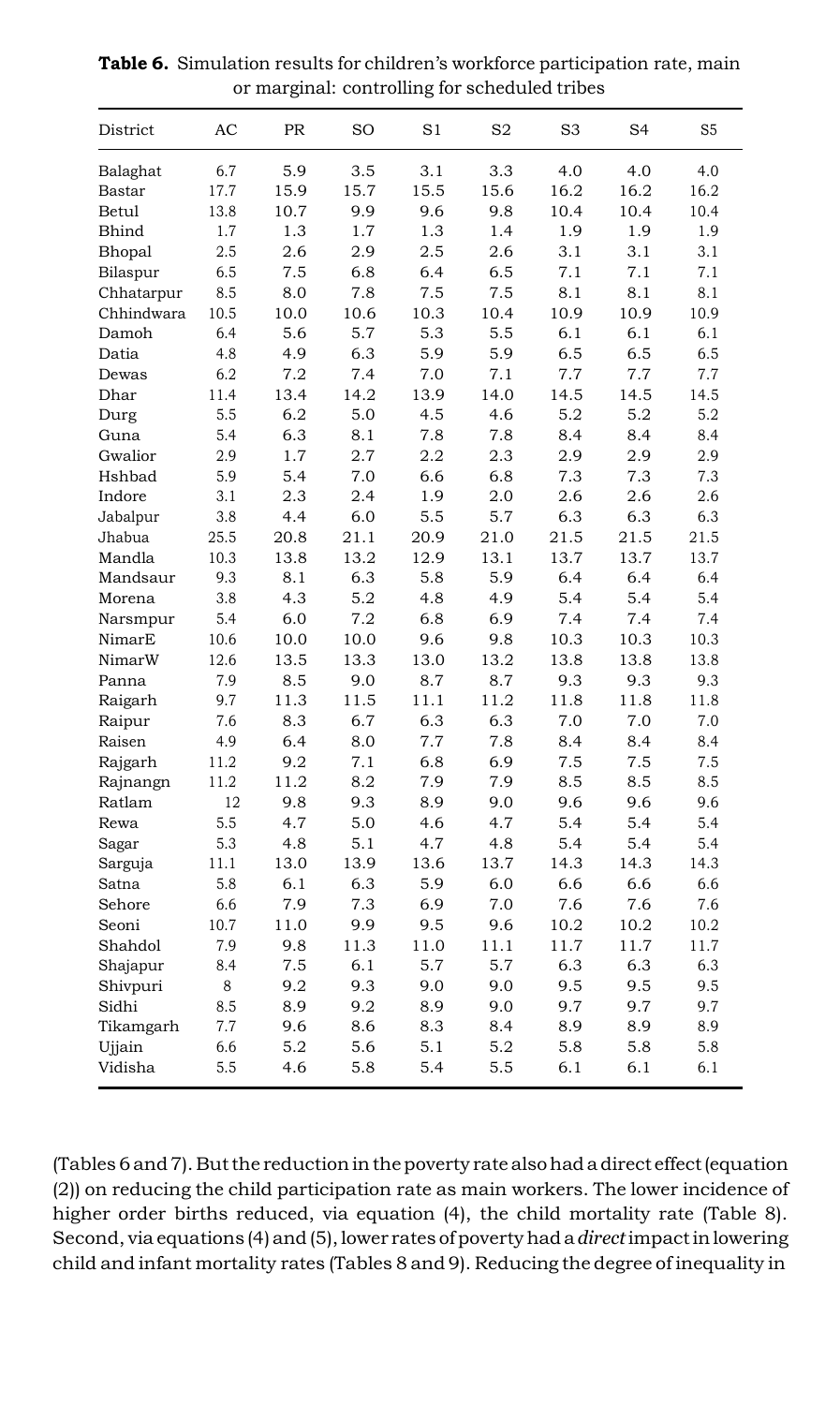| District     | AC             | <b>PR</b> | S <sub>0</sub> | S <sub>1</sub> | S2   | S3   | S <sub>4</sub> | S5   |
|--------------|----------------|-----------|----------------|----------------|------|------|----------------|------|
| Balaghat     | 5              | 5.0       | 3.1            | 3.0            | 3.0  | 3.5  | 3.5            | 3.5  |
| Bastar       | 13.4           | 10.7      | 10.5           | 10.5           | 10.5 | 10.9 | 10.9           | 10.9 |
| <b>Betul</b> | 11.2           | 8.3       | 7.7            | 7.6            | 7.6  | 8.0  | 8.0            | 8.0  |
| Bhind        | 1.5            | 0.8       | 1.2            | 1.1            | 1.1  | 1.5  | 1.5            | 1.5  |
| Bhopal       | 1.8            | 2.4       | 2.6            | 2.6            | 2.5  | 3.0  | 3.0            | 3.0  |
| Bilaspur     | 4.7            | 5.7       | 5.2            | 5.1            | 5.1  | 5.5  | 5.5            | 5.5  |
| Chhatarpur   | 5.5            | 5.4       | 5.2            | 5.1            | 5.1  | 5.5  | 5.5            | 5.5  |
| Chhindwara   | 7.9            | 7.3       | 7.8            | 7.7            | 7.7  | 8.1  | 8.1            | 8.1  |
| Damoh        | 4.9            | 4.5       | 4.6            | 4.5            | 4.4  | 4.9  | 4.9            | 4.9  |
| Datia        | 2.9            | 3.4       | 4.5            | 4.4            | 4.4  | 4.8  | 4.8            | 4.8  |
| Dewas        | 4.8            | 5.3       | 5.5            | 5.4            | 5.4  | 5.8  | 5.8            | 5.8  |
| Dhar         | 8.7            | 9.3       | 9.9            | 9.9            | 9.8  | 10.3 | 10.3           | 10.3 |
| Durg         | 4.8            | 5.2       | 4.2            | 4.1            | 4.1  | 4.6  | 4.6            | 4.6  |
| Guna         | 3.7            | 3.9       | 5.4            | 5.3            | 5.3  | 5.8  | 5.8            | 5.8  |
| Gwalior      | 2.3            | 1.5       | 2.2            | 2.1            | 2.1  | 2.5  | 2.5            | 2.5  |
| Hshbad       | 4.3            | 4.3       | 5.6            | 5.5            | 5.5  | 5.9  | 5.9            | 5.9  |
| Indore       | 2.7            | 2.3       | 2.4            | 2.3            | 2.3  | 2.7  | 2.7            | 2.7  |
| Jabalpur     | 2.9            | 3.8       | 5.1            | 5.0            | 5.0  | 5.4  | 5.4            | 5.4  |
| Jhabua       | 15.2           | 14.1      | 14.3           | 14.3           | 14.2 | 14.6 | 14.6           | 14.6 |
|              | 8.5            | 10.2      | 9.8            | 9.7            | 9.7  | 10.1 | 10.1           |      |
| Mandla       |                |           |                |                |      |      |                | 10.1 |
| Mandsaur     | 7.4            | 6.4       | 4.9            | 4.8            | 4.8  | 5.2  | 5.2            | 5.2  |
| Morena       | 3.1            | 2.8       | 3.5            | 3.4            | 3.4  | 3.8  | 3.8            | 3.8  |
| Narsmpur     | 4.1            | 4.7       | 5.6            | 5.5            | 5.5  | 5.9  | 5.9            | 5.9  |
| NimarE       | 8.5            | 7.7       | 7.6            | 7.5            | 7.5  | 7.9  | 7.9            | 7.9  |
| NimarW       | 9.8            | 10.1      | 10.0           | 9.9            | 9.8  | 10.2 | 10.2           | 10.2 |
| Panna        | 5.6            | 5.7       | 6.0            | 6.0            | 6.0  | 6.4  | 6.4            | 6.4  |
| Raigarh      | 6.5            | 8.2       | 8.3            | 8.2            | 8.2  | 8.7  | 8.7            | 8.7  |
| Raipur       | 6.1            | 6.4       | 5.1            | 5.0            | 5.0  | 5.5  | 5.5            | 5.5  |
| Raisen       | 3.6            | 4.5       | 5.8            | 5.7            | 5.7  | 6.1  | 6.1            | 6.1  |
| Rajgarh      | 7.2            | 6.4       | 4.7            | 4.7            | 4.6  | 5.1  | 5.1            | 5.1  |
| Rajnangn     | 9.4            | 8.5       | 6.1            | 6.1            | 6.0  | 6.5  | 6.5            | 6.5  |
| Ratlam       | 8.3            | 7.1       | 6.7            | 6.6            | 6.6  | 7.0  | 7.0            | 7.0  |
| Rewa         | $\overline{4}$ | 3.5       | 3.7            | 3.6            | 3.6  | 4.1  | 4.1            | 4.1  |
| Sagar        | 3.9            | 4.1       | 4.3            | 4.2            | 4.2  | 4.7  | 4.7            | 4.7  |
| Sarguja      | 6.9            | 8.9       | 9.7            | 9.6            | 9.6  | 10.0 | 10.0           | 10.0 |
| Satna        | 4.4            | 4.5       | 4.6            | 4.5            | 4.5  | 5.0  | 5.0            | 5.0  |
| Sehore       | 4.7            | 5.8       | 5.4            | 5.3            | 5.2  | 5.7  | 5.7            | 5.7  |
| Seoni        | 8.2            | 8.2       | 7.3            | 7.2            | 7.2  | 7.6  | 7.6            | 7.6  |
| Shahdol      | 5.6            | 6.7       | 7.9            | 7.8            | 7.8  | 8.3  | 8.3            | 8.3  |
| Shajapur     | 6              | 5.4       | 4.3            | 4.2            | 4.2  | 4.6  | 4.6            | 4.6  |
| Shivpuri     | 5.6            | 6.2       | 6.2            | 6.2            | 6.1  | 6.5  | 6.5            | 6.5  |
| Sidhi        | 5.6            | 6.0       | 6.2            | 6.1            | 6.1  | 6.6  | 6.6            | 6.6  |
| Tikamgarh    | 5              | 6.6       | 5.8            | 5.7            | 5.7  | 6.1  | 6.1            | 6.1  |
| Ujjain       | 5              | 3.9       | 4.2            | 4.1            | 4.1  | 4.5  | 4.5            | 4.5  |
| Vidisha      | 3.9            | 3.3       | 4.3            | 4.2            | 4.2  | 4.6  | 4.6            | 4.6  |

**Table 7.** Simulation results for children's workforce participation rate, main: controlling for scheduled tribes

the distribution of land-holdings (simulation 3), unlike poverty reduction, had a single effect: acting through equations (1) and (2), it increased the workforce participation rate of children (Tables 6 and 7). However, in assessing this result, the possibility that inequality reduction might be an important instrument for reducing poverty should not be discounted.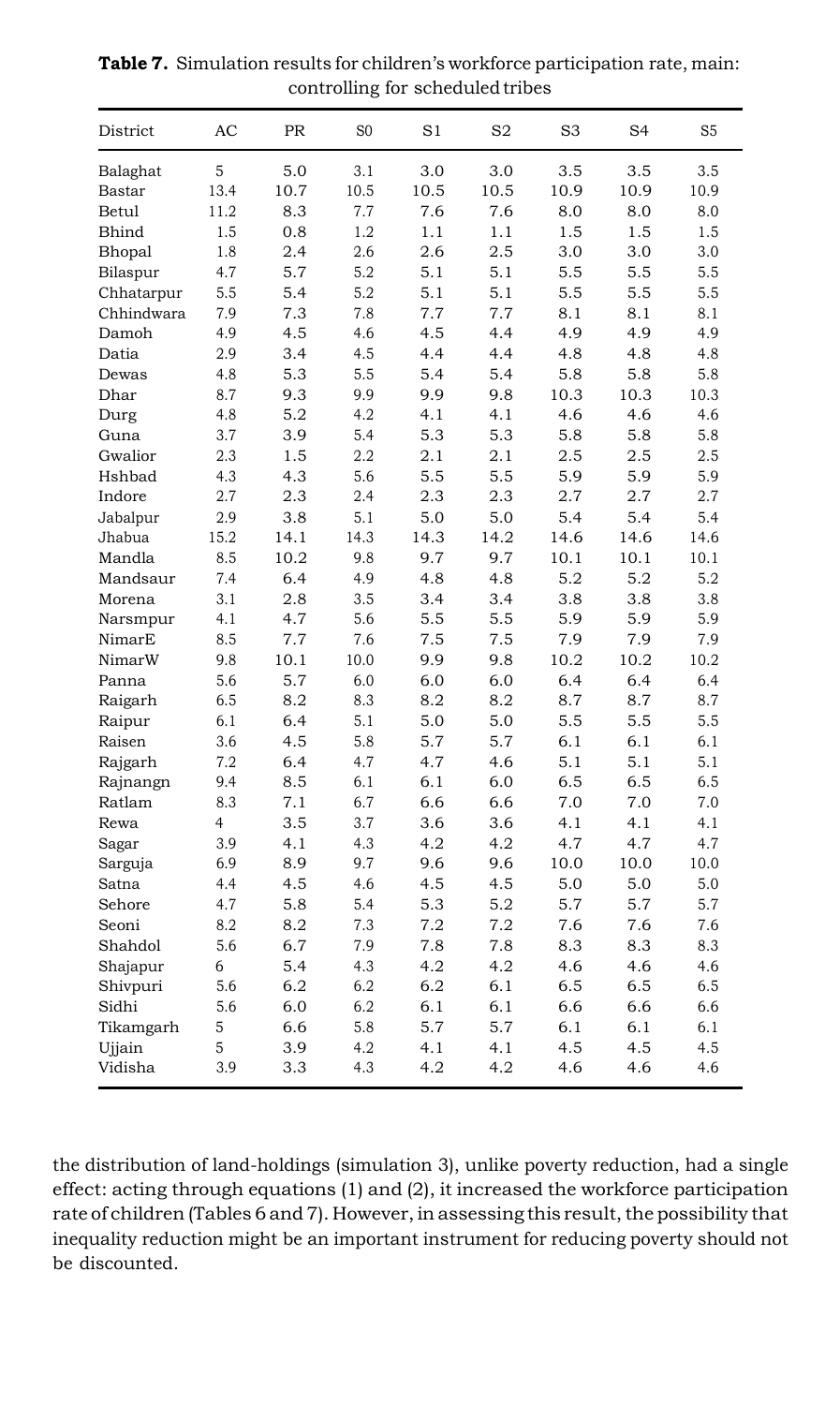| 167<br>131.8<br>153.0<br>132.0<br>124.4<br>124.4<br>124.4<br>118.9<br>Balaghat<br>129<br>126.6<br>127.7<br>119.5<br>115.2<br>115.2<br>115.2<br>104.4<br>Bastar<br>174.5<br>156.2<br>145.2<br><b>Betul</b><br>180<br>188.1<br>145.2<br>145.2<br>140.6<br>Bhind<br>149<br>167.1<br>159.0<br>143.8<br>140.2<br>140.2<br>140.2<br>134.8<br>115.5<br>80.3<br>69.9<br>Bhopal<br>105<br>128.8<br>86.4<br>80.3<br>80.3<br>Bilaspur<br>123<br>119.2<br>123.2<br>108.5<br>102.9<br>102.9<br>102.9<br>90.9<br>199<br>180.4<br>164.8<br>Chhatarpur<br>194.8<br>169.0<br>164.8<br>164.8<br>160.1<br>Chhindwara<br>142<br>150.0<br>133.4<br>115.9<br>101.9<br>110.7<br>110.7<br>110.7<br>194<br>191.9<br>Damoh<br>189.8<br>175.6<br>166.3<br>166.3<br>166.3<br>163.4<br>Datia<br>178<br>177.5<br>178.8<br>166.1<br>163.1<br>163.1<br>163.1<br>160.4<br>129<br>158.6<br>168.3<br>154.5<br>150.1<br>150.1<br>Dewas<br>150.1<br>145.3<br>Dhar<br>122<br>142.3<br>135.9<br>124.7<br>121.1<br>121.1<br>121.1<br>115.4<br>93.0<br>Durg<br>122<br>121.3<br>128.4<br>105.4<br>100.6<br>100.6<br>100.6<br>Guna<br>195<br>175.2<br>171.3<br>161.6<br>158.6<br>158.6<br>152.7<br>158.6<br>154.0<br>Gwalior<br>119<br>153.7<br>131.3<br>127.2<br>127.2<br>127.2<br>122.4<br>Hshbad<br>179<br>166.9<br>153.4<br>133.2<br>126.5<br>126.5<br>126.5<br>119.8<br>94<br>122.4<br>127.5<br>98.8<br>93.3<br>Indore<br>93.3<br>93.3<br>86.4<br>147<br>142.4<br>130.7<br>106.5<br>99.4<br>99.4<br>99.4<br>90.7<br>Jabalpur<br>169<br>177.2<br>144.1<br>138.8<br>Jhabua<br>150.3<br>138.8<br>138.8<br>133.7<br>Mandla<br>132<br>134.1<br>159.4<br>147.4<br>138.4<br>138.4<br>138.4<br>132.5<br>150<br>134.2<br>154.1<br>138.9<br>Mandsaur<br>134.9<br>134.9<br>134.9<br>127.7<br>138<br>185.8<br>171.7<br>160.6<br>157.1<br>151.5<br>Morena<br>157.1<br>157.1<br>Narsmpur<br>148<br>150.8<br>148.8<br>126.5<br>122.7<br>122.7<br>122.7<br>118.5<br>NimarE<br>151<br>154.6<br>151.3<br>134.4<br>126.0<br>126.0<br>126.0<br>118.1<br>158<br>151.9<br>139.5<br>126.7<br>126.7<br>115.9<br>NimarW<br>142.8<br>126.7<br>Panna<br>182.1<br>188.0<br>177.6<br>173.6<br>173.6<br>173.6<br>170.9<br>204<br>125.2<br>120.4<br>Raigarh<br>131<br>127.0<br>139.4<br>120.4<br>120.4<br>113.5<br>Raipur<br>137<br>120.5<br>126.0<br>109.3<br>104.9<br>104.9<br>104.9<br>94.6<br>179<br>177.0<br>179.0<br>165.3<br>159.6<br>159.6<br>159.6<br>155.4<br>Raisen<br>Rajgarh<br>182<br>169.1<br>186.4<br>178.0<br>173.2<br>173.2<br>173.2<br>168.3<br>Rajnangn<br>150<br>143.6<br>160.8<br>145.9<br>141.0<br>141.0<br>141.0<br>136.2<br>Ratlam<br>149<br>131.2<br>132.7<br>117.1<br>113.9<br>113.9<br>113.9<br>105.0<br>196<br>179.9<br>Rewa<br>171.0<br>156.6<br>151.6<br>151.6<br>151.6<br>148.4<br>177.1<br>172<br>161.7<br>141.4<br>132.7<br>132.7<br>132.7<br>125.7<br>Sagar<br>Sarguja<br>113<br>142.6<br>151.9<br>142.5<br>136.4<br>136.4<br>136.4<br>128.7<br>Satna<br>203<br>163.8<br>161.6<br>146.6<br>141.8<br>141.8<br>141.8<br>136.5<br>178<br>178.8<br>181.4<br>159.0<br>Sehore<br>169.6<br>163.9<br>163.9<br>163.9<br>Seoni<br>152<br>150.5<br>154.2<br>137.5<br>126.1<br>131.3<br>131.3<br>131.3<br>163.2<br>150.8<br>Shahdol<br>160<br>161.6<br>145.2<br>145.2<br>145.2<br>139.3<br>Shajapur<br>168<br>160.9<br>176.0<br>165.4<br>161.8<br>156.8<br>161.8<br>161.8 | District | AC | PR | S <sub>0</sub> | S1 | S2 | S <sub>3</sub> | S <sub>4</sub> | S5 |
|-----------------------------------------------------------------------------------------------------------------------------------------------------------------------------------------------------------------------------------------------------------------------------------------------------------------------------------------------------------------------------------------------------------------------------------------------------------------------------------------------------------------------------------------------------------------------------------------------------------------------------------------------------------------------------------------------------------------------------------------------------------------------------------------------------------------------------------------------------------------------------------------------------------------------------------------------------------------------------------------------------------------------------------------------------------------------------------------------------------------------------------------------------------------------------------------------------------------------------------------------------------------------------------------------------------------------------------------------------------------------------------------------------------------------------------------------------------------------------------------------------------------------------------------------------------------------------------------------------------------------------------------------------------------------------------------------------------------------------------------------------------------------------------------------------------------------------------------------------------------------------------------------------------------------------------------------------------------------------------------------------------------------------------------------------------------------------------------------------------------------------------------------------------------------------------------------------------------------------------------------------------------------------------------------------------------------------------------------------------------------------------------------------------------------------------------------------------------------------------------------------------------------------------------------------------------------------------------------------------------------------------------------------------------------------------------------------------------------------------------------------------------------------------------------------------------------------------------------------------------------------------------------------------------------------------------------------------------------------------------------------------------------------------------------------------------------------------------------------------------------------------------------------------------------------------------------------------------------------------------------------------------------------------------------------------------------------|----------|----|----|----------------|----|----|----------------|----------------|----|
|                                                                                                                                                                                                                                                                                                                                                                                                                                                                                                                                                                                                                                                                                                                                                                                                                                                                                                                                                                                                                                                                                                                                                                                                                                                                                                                                                                                                                                                                                                                                                                                                                                                                                                                                                                                                                                                                                                                                                                                                                                                                                                                                                                                                                                                                                                                                                                                                                                                                                                                                                                                                                                                                                                                                                                                                                                                                                                                                                                                                                                                                                                                                                                                                                                                                                                                             |          |    |    |                |    |    |                |                |    |
|                                                                                                                                                                                                                                                                                                                                                                                                                                                                                                                                                                                                                                                                                                                                                                                                                                                                                                                                                                                                                                                                                                                                                                                                                                                                                                                                                                                                                                                                                                                                                                                                                                                                                                                                                                                                                                                                                                                                                                                                                                                                                                                                                                                                                                                                                                                                                                                                                                                                                                                                                                                                                                                                                                                                                                                                                                                                                                                                                                                                                                                                                                                                                                                                                                                                                                                             |          |    |    |                |    |    |                |                |    |
|                                                                                                                                                                                                                                                                                                                                                                                                                                                                                                                                                                                                                                                                                                                                                                                                                                                                                                                                                                                                                                                                                                                                                                                                                                                                                                                                                                                                                                                                                                                                                                                                                                                                                                                                                                                                                                                                                                                                                                                                                                                                                                                                                                                                                                                                                                                                                                                                                                                                                                                                                                                                                                                                                                                                                                                                                                                                                                                                                                                                                                                                                                                                                                                                                                                                                                                             |          |    |    |                |    |    |                |                |    |
|                                                                                                                                                                                                                                                                                                                                                                                                                                                                                                                                                                                                                                                                                                                                                                                                                                                                                                                                                                                                                                                                                                                                                                                                                                                                                                                                                                                                                                                                                                                                                                                                                                                                                                                                                                                                                                                                                                                                                                                                                                                                                                                                                                                                                                                                                                                                                                                                                                                                                                                                                                                                                                                                                                                                                                                                                                                                                                                                                                                                                                                                                                                                                                                                                                                                                                                             |          |    |    |                |    |    |                |                |    |
|                                                                                                                                                                                                                                                                                                                                                                                                                                                                                                                                                                                                                                                                                                                                                                                                                                                                                                                                                                                                                                                                                                                                                                                                                                                                                                                                                                                                                                                                                                                                                                                                                                                                                                                                                                                                                                                                                                                                                                                                                                                                                                                                                                                                                                                                                                                                                                                                                                                                                                                                                                                                                                                                                                                                                                                                                                                                                                                                                                                                                                                                                                                                                                                                                                                                                                                             |          |    |    |                |    |    |                |                |    |
|                                                                                                                                                                                                                                                                                                                                                                                                                                                                                                                                                                                                                                                                                                                                                                                                                                                                                                                                                                                                                                                                                                                                                                                                                                                                                                                                                                                                                                                                                                                                                                                                                                                                                                                                                                                                                                                                                                                                                                                                                                                                                                                                                                                                                                                                                                                                                                                                                                                                                                                                                                                                                                                                                                                                                                                                                                                                                                                                                                                                                                                                                                                                                                                                                                                                                                                             |          |    |    |                |    |    |                |                |    |
|                                                                                                                                                                                                                                                                                                                                                                                                                                                                                                                                                                                                                                                                                                                                                                                                                                                                                                                                                                                                                                                                                                                                                                                                                                                                                                                                                                                                                                                                                                                                                                                                                                                                                                                                                                                                                                                                                                                                                                                                                                                                                                                                                                                                                                                                                                                                                                                                                                                                                                                                                                                                                                                                                                                                                                                                                                                                                                                                                                                                                                                                                                                                                                                                                                                                                                                             |          |    |    |                |    |    |                |                |    |
|                                                                                                                                                                                                                                                                                                                                                                                                                                                                                                                                                                                                                                                                                                                                                                                                                                                                                                                                                                                                                                                                                                                                                                                                                                                                                                                                                                                                                                                                                                                                                                                                                                                                                                                                                                                                                                                                                                                                                                                                                                                                                                                                                                                                                                                                                                                                                                                                                                                                                                                                                                                                                                                                                                                                                                                                                                                                                                                                                                                                                                                                                                                                                                                                                                                                                                                             |          |    |    |                |    |    |                |                |    |
|                                                                                                                                                                                                                                                                                                                                                                                                                                                                                                                                                                                                                                                                                                                                                                                                                                                                                                                                                                                                                                                                                                                                                                                                                                                                                                                                                                                                                                                                                                                                                                                                                                                                                                                                                                                                                                                                                                                                                                                                                                                                                                                                                                                                                                                                                                                                                                                                                                                                                                                                                                                                                                                                                                                                                                                                                                                                                                                                                                                                                                                                                                                                                                                                                                                                                                                             |          |    |    |                |    |    |                |                |    |
|                                                                                                                                                                                                                                                                                                                                                                                                                                                                                                                                                                                                                                                                                                                                                                                                                                                                                                                                                                                                                                                                                                                                                                                                                                                                                                                                                                                                                                                                                                                                                                                                                                                                                                                                                                                                                                                                                                                                                                                                                                                                                                                                                                                                                                                                                                                                                                                                                                                                                                                                                                                                                                                                                                                                                                                                                                                                                                                                                                                                                                                                                                                                                                                                                                                                                                                             |          |    |    |                |    |    |                |                |    |
|                                                                                                                                                                                                                                                                                                                                                                                                                                                                                                                                                                                                                                                                                                                                                                                                                                                                                                                                                                                                                                                                                                                                                                                                                                                                                                                                                                                                                                                                                                                                                                                                                                                                                                                                                                                                                                                                                                                                                                                                                                                                                                                                                                                                                                                                                                                                                                                                                                                                                                                                                                                                                                                                                                                                                                                                                                                                                                                                                                                                                                                                                                                                                                                                                                                                                                                             |          |    |    |                |    |    |                |                |    |
|                                                                                                                                                                                                                                                                                                                                                                                                                                                                                                                                                                                                                                                                                                                                                                                                                                                                                                                                                                                                                                                                                                                                                                                                                                                                                                                                                                                                                                                                                                                                                                                                                                                                                                                                                                                                                                                                                                                                                                                                                                                                                                                                                                                                                                                                                                                                                                                                                                                                                                                                                                                                                                                                                                                                                                                                                                                                                                                                                                                                                                                                                                                                                                                                                                                                                                                             |          |    |    |                |    |    |                |                |    |
|                                                                                                                                                                                                                                                                                                                                                                                                                                                                                                                                                                                                                                                                                                                                                                                                                                                                                                                                                                                                                                                                                                                                                                                                                                                                                                                                                                                                                                                                                                                                                                                                                                                                                                                                                                                                                                                                                                                                                                                                                                                                                                                                                                                                                                                                                                                                                                                                                                                                                                                                                                                                                                                                                                                                                                                                                                                                                                                                                                                                                                                                                                                                                                                                                                                                                                                             |          |    |    |                |    |    |                |                |    |
|                                                                                                                                                                                                                                                                                                                                                                                                                                                                                                                                                                                                                                                                                                                                                                                                                                                                                                                                                                                                                                                                                                                                                                                                                                                                                                                                                                                                                                                                                                                                                                                                                                                                                                                                                                                                                                                                                                                                                                                                                                                                                                                                                                                                                                                                                                                                                                                                                                                                                                                                                                                                                                                                                                                                                                                                                                                                                                                                                                                                                                                                                                                                                                                                                                                                                                                             |          |    |    |                |    |    |                |                |    |
|                                                                                                                                                                                                                                                                                                                                                                                                                                                                                                                                                                                                                                                                                                                                                                                                                                                                                                                                                                                                                                                                                                                                                                                                                                                                                                                                                                                                                                                                                                                                                                                                                                                                                                                                                                                                                                                                                                                                                                                                                                                                                                                                                                                                                                                                                                                                                                                                                                                                                                                                                                                                                                                                                                                                                                                                                                                                                                                                                                                                                                                                                                                                                                                                                                                                                                                             |          |    |    |                |    |    |                |                |    |
|                                                                                                                                                                                                                                                                                                                                                                                                                                                                                                                                                                                                                                                                                                                                                                                                                                                                                                                                                                                                                                                                                                                                                                                                                                                                                                                                                                                                                                                                                                                                                                                                                                                                                                                                                                                                                                                                                                                                                                                                                                                                                                                                                                                                                                                                                                                                                                                                                                                                                                                                                                                                                                                                                                                                                                                                                                                                                                                                                                                                                                                                                                                                                                                                                                                                                                                             |          |    |    |                |    |    |                |                |    |
|                                                                                                                                                                                                                                                                                                                                                                                                                                                                                                                                                                                                                                                                                                                                                                                                                                                                                                                                                                                                                                                                                                                                                                                                                                                                                                                                                                                                                                                                                                                                                                                                                                                                                                                                                                                                                                                                                                                                                                                                                                                                                                                                                                                                                                                                                                                                                                                                                                                                                                                                                                                                                                                                                                                                                                                                                                                                                                                                                                                                                                                                                                                                                                                                                                                                                                                             |          |    |    |                |    |    |                |                |    |
|                                                                                                                                                                                                                                                                                                                                                                                                                                                                                                                                                                                                                                                                                                                                                                                                                                                                                                                                                                                                                                                                                                                                                                                                                                                                                                                                                                                                                                                                                                                                                                                                                                                                                                                                                                                                                                                                                                                                                                                                                                                                                                                                                                                                                                                                                                                                                                                                                                                                                                                                                                                                                                                                                                                                                                                                                                                                                                                                                                                                                                                                                                                                                                                                                                                                                                                             |          |    |    |                |    |    |                |                |    |
|                                                                                                                                                                                                                                                                                                                                                                                                                                                                                                                                                                                                                                                                                                                                                                                                                                                                                                                                                                                                                                                                                                                                                                                                                                                                                                                                                                                                                                                                                                                                                                                                                                                                                                                                                                                                                                                                                                                                                                                                                                                                                                                                                                                                                                                                                                                                                                                                                                                                                                                                                                                                                                                                                                                                                                                                                                                                                                                                                                                                                                                                                                                                                                                                                                                                                                                             |          |    |    |                |    |    |                |                |    |
|                                                                                                                                                                                                                                                                                                                                                                                                                                                                                                                                                                                                                                                                                                                                                                                                                                                                                                                                                                                                                                                                                                                                                                                                                                                                                                                                                                                                                                                                                                                                                                                                                                                                                                                                                                                                                                                                                                                                                                                                                                                                                                                                                                                                                                                                                                                                                                                                                                                                                                                                                                                                                                                                                                                                                                                                                                                                                                                                                                                                                                                                                                                                                                                                                                                                                                                             |          |    |    |                |    |    |                |                |    |
|                                                                                                                                                                                                                                                                                                                                                                                                                                                                                                                                                                                                                                                                                                                                                                                                                                                                                                                                                                                                                                                                                                                                                                                                                                                                                                                                                                                                                                                                                                                                                                                                                                                                                                                                                                                                                                                                                                                                                                                                                                                                                                                                                                                                                                                                                                                                                                                                                                                                                                                                                                                                                                                                                                                                                                                                                                                                                                                                                                                                                                                                                                                                                                                                                                                                                                                             |          |    |    |                |    |    |                |                |    |
|                                                                                                                                                                                                                                                                                                                                                                                                                                                                                                                                                                                                                                                                                                                                                                                                                                                                                                                                                                                                                                                                                                                                                                                                                                                                                                                                                                                                                                                                                                                                                                                                                                                                                                                                                                                                                                                                                                                                                                                                                                                                                                                                                                                                                                                                                                                                                                                                                                                                                                                                                                                                                                                                                                                                                                                                                                                                                                                                                                                                                                                                                                                                                                                                                                                                                                                             |          |    |    |                |    |    |                |                |    |
|                                                                                                                                                                                                                                                                                                                                                                                                                                                                                                                                                                                                                                                                                                                                                                                                                                                                                                                                                                                                                                                                                                                                                                                                                                                                                                                                                                                                                                                                                                                                                                                                                                                                                                                                                                                                                                                                                                                                                                                                                                                                                                                                                                                                                                                                                                                                                                                                                                                                                                                                                                                                                                                                                                                                                                                                                                                                                                                                                                                                                                                                                                                                                                                                                                                                                                                             |          |    |    |                |    |    |                |                |    |
|                                                                                                                                                                                                                                                                                                                                                                                                                                                                                                                                                                                                                                                                                                                                                                                                                                                                                                                                                                                                                                                                                                                                                                                                                                                                                                                                                                                                                                                                                                                                                                                                                                                                                                                                                                                                                                                                                                                                                                                                                                                                                                                                                                                                                                                                                                                                                                                                                                                                                                                                                                                                                                                                                                                                                                                                                                                                                                                                                                                                                                                                                                                                                                                                                                                                                                                             |          |    |    |                |    |    |                |                |    |
|                                                                                                                                                                                                                                                                                                                                                                                                                                                                                                                                                                                                                                                                                                                                                                                                                                                                                                                                                                                                                                                                                                                                                                                                                                                                                                                                                                                                                                                                                                                                                                                                                                                                                                                                                                                                                                                                                                                                                                                                                                                                                                                                                                                                                                                                                                                                                                                                                                                                                                                                                                                                                                                                                                                                                                                                                                                                                                                                                                                                                                                                                                                                                                                                                                                                                                                             |          |    |    |                |    |    |                |                |    |
|                                                                                                                                                                                                                                                                                                                                                                                                                                                                                                                                                                                                                                                                                                                                                                                                                                                                                                                                                                                                                                                                                                                                                                                                                                                                                                                                                                                                                                                                                                                                                                                                                                                                                                                                                                                                                                                                                                                                                                                                                                                                                                                                                                                                                                                                                                                                                                                                                                                                                                                                                                                                                                                                                                                                                                                                                                                                                                                                                                                                                                                                                                                                                                                                                                                                                                                             |          |    |    |                |    |    |                |                |    |
|                                                                                                                                                                                                                                                                                                                                                                                                                                                                                                                                                                                                                                                                                                                                                                                                                                                                                                                                                                                                                                                                                                                                                                                                                                                                                                                                                                                                                                                                                                                                                                                                                                                                                                                                                                                                                                                                                                                                                                                                                                                                                                                                                                                                                                                                                                                                                                                                                                                                                                                                                                                                                                                                                                                                                                                                                                                                                                                                                                                                                                                                                                                                                                                                                                                                                                                             |          |    |    |                |    |    |                |                |    |
|                                                                                                                                                                                                                                                                                                                                                                                                                                                                                                                                                                                                                                                                                                                                                                                                                                                                                                                                                                                                                                                                                                                                                                                                                                                                                                                                                                                                                                                                                                                                                                                                                                                                                                                                                                                                                                                                                                                                                                                                                                                                                                                                                                                                                                                                                                                                                                                                                                                                                                                                                                                                                                                                                                                                                                                                                                                                                                                                                                                                                                                                                                                                                                                                                                                                                                                             |          |    |    |                |    |    |                |                |    |
|                                                                                                                                                                                                                                                                                                                                                                                                                                                                                                                                                                                                                                                                                                                                                                                                                                                                                                                                                                                                                                                                                                                                                                                                                                                                                                                                                                                                                                                                                                                                                                                                                                                                                                                                                                                                                                                                                                                                                                                                                                                                                                                                                                                                                                                                                                                                                                                                                                                                                                                                                                                                                                                                                                                                                                                                                                                                                                                                                                                                                                                                                                                                                                                                                                                                                                                             |          |    |    |                |    |    |                |                |    |
|                                                                                                                                                                                                                                                                                                                                                                                                                                                                                                                                                                                                                                                                                                                                                                                                                                                                                                                                                                                                                                                                                                                                                                                                                                                                                                                                                                                                                                                                                                                                                                                                                                                                                                                                                                                                                                                                                                                                                                                                                                                                                                                                                                                                                                                                                                                                                                                                                                                                                                                                                                                                                                                                                                                                                                                                                                                                                                                                                                                                                                                                                                                                                                                                                                                                                                                             |          |    |    |                |    |    |                |                |    |
|                                                                                                                                                                                                                                                                                                                                                                                                                                                                                                                                                                                                                                                                                                                                                                                                                                                                                                                                                                                                                                                                                                                                                                                                                                                                                                                                                                                                                                                                                                                                                                                                                                                                                                                                                                                                                                                                                                                                                                                                                                                                                                                                                                                                                                                                                                                                                                                                                                                                                                                                                                                                                                                                                                                                                                                                                                                                                                                                                                                                                                                                                                                                                                                                                                                                                                                             |          |    |    |                |    |    |                |                |    |
|                                                                                                                                                                                                                                                                                                                                                                                                                                                                                                                                                                                                                                                                                                                                                                                                                                                                                                                                                                                                                                                                                                                                                                                                                                                                                                                                                                                                                                                                                                                                                                                                                                                                                                                                                                                                                                                                                                                                                                                                                                                                                                                                                                                                                                                                                                                                                                                                                                                                                                                                                                                                                                                                                                                                                                                                                                                                                                                                                                                                                                                                                                                                                                                                                                                                                                                             |          |    |    |                |    |    |                |                |    |
|                                                                                                                                                                                                                                                                                                                                                                                                                                                                                                                                                                                                                                                                                                                                                                                                                                                                                                                                                                                                                                                                                                                                                                                                                                                                                                                                                                                                                                                                                                                                                                                                                                                                                                                                                                                                                                                                                                                                                                                                                                                                                                                                                                                                                                                                                                                                                                                                                                                                                                                                                                                                                                                                                                                                                                                                                                                                                                                                                                                                                                                                                                                                                                                                                                                                                                                             |          |    |    |                |    |    |                |                |    |
|                                                                                                                                                                                                                                                                                                                                                                                                                                                                                                                                                                                                                                                                                                                                                                                                                                                                                                                                                                                                                                                                                                                                                                                                                                                                                                                                                                                                                                                                                                                                                                                                                                                                                                                                                                                                                                                                                                                                                                                                                                                                                                                                                                                                                                                                                                                                                                                                                                                                                                                                                                                                                                                                                                                                                                                                                                                                                                                                                                                                                                                                                                                                                                                                                                                                                                                             |          |    |    |                |    |    |                |                |    |
|                                                                                                                                                                                                                                                                                                                                                                                                                                                                                                                                                                                                                                                                                                                                                                                                                                                                                                                                                                                                                                                                                                                                                                                                                                                                                                                                                                                                                                                                                                                                                                                                                                                                                                                                                                                                                                                                                                                                                                                                                                                                                                                                                                                                                                                                                                                                                                                                                                                                                                                                                                                                                                                                                                                                                                                                                                                                                                                                                                                                                                                                                                                                                                                                                                                                                                                             |          |    |    |                |    |    |                |                |    |
|                                                                                                                                                                                                                                                                                                                                                                                                                                                                                                                                                                                                                                                                                                                                                                                                                                                                                                                                                                                                                                                                                                                                                                                                                                                                                                                                                                                                                                                                                                                                                                                                                                                                                                                                                                                                                                                                                                                                                                                                                                                                                                                                                                                                                                                                                                                                                                                                                                                                                                                                                                                                                                                                                                                                                                                                                                                                                                                                                                                                                                                                                                                                                                                                                                                                                                                             |          |    |    |                |    |    |                |                |    |
|                                                                                                                                                                                                                                                                                                                                                                                                                                                                                                                                                                                                                                                                                                                                                                                                                                                                                                                                                                                                                                                                                                                                                                                                                                                                                                                                                                                                                                                                                                                                                                                                                                                                                                                                                                                                                                                                                                                                                                                                                                                                                                                                                                                                                                                                                                                                                                                                                                                                                                                                                                                                                                                                                                                                                                                                                                                                                                                                                                                                                                                                                                                                                                                                                                                                                                                             |          |    |    |                |    |    |                |                |    |
|                                                                                                                                                                                                                                                                                                                                                                                                                                                                                                                                                                                                                                                                                                                                                                                                                                                                                                                                                                                                                                                                                                                                                                                                                                                                                                                                                                                                                                                                                                                                                                                                                                                                                                                                                                                                                                                                                                                                                                                                                                                                                                                                                                                                                                                                                                                                                                                                                                                                                                                                                                                                                                                                                                                                                                                                                                                                                                                                                                                                                                                                                                                                                                                                                                                                                                                             |          |    |    |                |    |    |                |                |    |
|                                                                                                                                                                                                                                                                                                                                                                                                                                                                                                                                                                                                                                                                                                                                                                                                                                                                                                                                                                                                                                                                                                                                                                                                                                                                                                                                                                                                                                                                                                                                                                                                                                                                                                                                                                                                                                                                                                                                                                                                                                                                                                                                                                                                                                                                                                                                                                                                                                                                                                                                                                                                                                                                                                                                                                                                                                                                                                                                                                                                                                                                                                                                                                                                                                                                                                                             |          |    |    |                |    |    |                |                |    |
|                                                                                                                                                                                                                                                                                                                                                                                                                                                                                                                                                                                                                                                                                                                                                                                                                                                                                                                                                                                                                                                                                                                                                                                                                                                                                                                                                                                                                                                                                                                                                                                                                                                                                                                                                                                                                                                                                                                                                                                                                                                                                                                                                                                                                                                                                                                                                                                                                                                                                                                                                                                                                                                                                                                                                                                                                                                                                                                                                                                                                                                                                                                                                                                                                                                                                                                             |          |    |    |                |    |    |                |                |    |
| 190.3<br>181.4<br>173.0<br>170.3<br>Shivpuri<br>200<br>170.3<br>170.3<br>166.2                                                                                                                                                                                                                                                                                                                                                                                                                                                                                                                                                                                                                                                                                                                                                                                                                                                                                                                                                                                                                                                                                                                                                                                                                                                                                                                                                                                                                                                                                                                                                                                                                                                                                                                                                                                                                                                                                                                                                                                                                                                                                                                                                                                                                                                                                                                                                                                                                                                                                                                                                                                                                                                                                                                                                                                                                                                                                                                                                                                                                                                                                                                                                                                                                                              |          |    |    |                |    |    |                |                |    |
| Sidhi<br>165<br>183.0<br>178.4<br>171.1<br>165.0<br>165.0<br>159.7<br>165.0                                                                                                                                                                                                                                                                                                                                                                                                                                                                                                                                                                                                                                                                                                                                                                                                                                                                                                                                                                                                                                                                                                                                                                                                                                                                                                                                                                                                                                                                                                                                                                                                                                                                                                                                                                                                                                                                                                                                                                                                                                                                                                                                                                                                                                                                                                                                                                                                                                                                                                                                                                                                                                                                                                                                                                                                                                                                                                                                                                                                                                                                                                                                                                                                                                                 |          |    |    |                |    |    |                |                |    |
| Tikamgarh<br>180.4<br>178.2<br>167.4<br>163.9<br>163.9<br>163.9<br>160.0<br>187                                                                                                                                                                                                                                                                                                                                                                                                                                                                                                                                                                                                                                                                                                                                                                                                                                                                                                                                                                                                                                                                                                                                                                                                                                                                                                                                                                                                                                                                                                                                                                                                                                                                                                                                                                                                                                                                                                                                                                                                                                                                                                                                                                                                                                                                                                                                                                                                                                                                                                                                                                                                                                                                                                                                                                                                                                                                                                                                                                                                                                                                                                                                                                                                                                             |          |    |    |                |    |    |                |                |    |
| Ujjain<br>147<br>124.9<br>134.6<br>117.1<br>113.7<br>113.7<br>113.7<br>103.8                                                                                                                                                                                                                                                                                                                                                                                                                                                                                                                                                                                                                                                                                                                                                                                                                                                                                                                                                                                                                                                                                                                                                                                                                                                                                                                                                                                                                                                                                                                                                                                                                                                                                                                                                                                                                                                                                                                                                                                                                                                                                                                                                                                                                                                                                                                                                                                                                                                                                                                                                                                                                                                                                                                                                                                                                                                                                                                                                                                                                                                                                                                                                                                                                                                |          |    |    |                |    |    |                |                |    |
| Vidisha<br>191<br>201.0<br>184.7<br>169.8<br>164.0<br>164.0<br>164.0<br>160.3                                                                                                                                                                                                                                                                                                                                                                                                                                                                                                                                                                                                                                                                                                                                                                                                                                                                                                                                                                                                                                                                                                                                                                                                                                                                                                                                                                                                                                                                                                                                                                                                                                                                                                                                                                                                                                                                                                                                                                                                                                                                                                                                                                                                                                                                                                                                                                                                                                                                                                                                                                                                                                                                                                                                                                                                                                                                                                                                                                                                                                                                                                                                                                                                                                               |          |    |    |                |    |    |                |                |    |

**Table 8.** Simulation results for child mortality rates: controlling for scheduled tribes

Improving access to safe drinking water (simulation 4) had the important effect of reducing infant mortality rates (Table 9), and improving infrastructure with respect to health centres—both in terms of access and in terms of bed capacity—reduced child and infant mortality rates (Tables 8 and 9).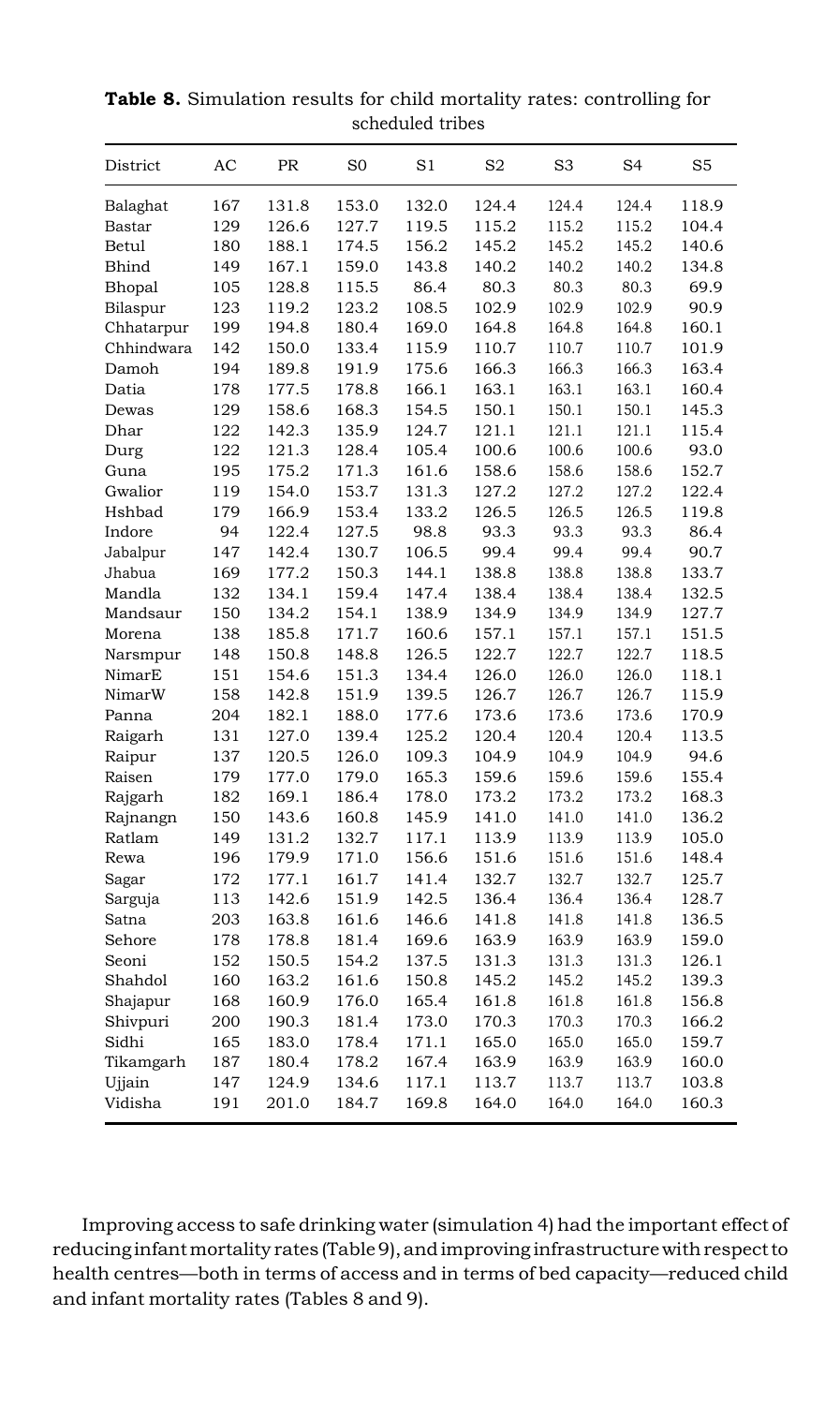| District   | AC  | PR    | S <sub>0</sub> | S <sub>1</sub> | S <sub>2</sub> | S <sub>3</sub> | S <sub>4</sub> | S <sub>5</sub> |
|------------|-----|-------|----------------|----------------|----------------|----------------|----------------|----------------|
| Balaghat   | 141 | 142.6 | 134.5          | 134.7          | 127.9          | 127.9          | 113.2          | 110.9          |
| Bastar     | 98  | 93.2  | 92.6           | 92.7           | 88.9           | 88.9           | 77.4           | 72.2           |
| Betul      | 146 | 141.1 | 138.6          | 138.8          | 128.9          | 128.9          | 120.0          | 118.0          |
| Bhind      | 105 | 111.7 | 113.2          | 113.4          | 110.1          | 110.1          | 94.5           | 92.3           |
| Bhopal     | 94  | 97.9  | 98.8           | 99.1           | 93.6           | 93.6           | 93.4           | 88.5           |
| Bilaspur   | 109 | 108.3 | 106.0          | 106.1          | 101.1          | 101.1          | 90.4           | 84.8           |
| Chhatarpur | 136 | 133.1 | 132.2          | 132.4          | 128.6          | 128.6          | 108.8          | 106.7          |
| Chhindwara | 119 | 106.6 | 108.7          | 108.9          | 104.3          | 104.3          | 94.5           | 90.4           |
| Damoh      | 166 | 148.8 | 149.1          | 149.3          | 141.0          | 141.0          | 125.8          | 124.7          |
| Datia      | 131 | 119.3 | 124.1          | 124.3          | 121.6          | 121.6          | 111.9          | 111.0          |
| Dewas      | 97  | 117.6 | 118.4          | 118.6          | 114.6          | 114.6          | 107.3          | 105.3          |
| Dhar       | 99  | 101.3 | 103.9          | 104.0          | 100.8          | 100.8          | 95.7           | 93.7           |
| Durg       | 102 | 116.1 | 112.0          | 112.2          | 108.0          | 108.0          | 102.4          | 99.1           |
| Guna       | 124 | 107.4 | 113.6          | 113.7          | 111.0          | 111.0          | 100.4          | 97.6           |
| Gwalior    | 96  | 108.5 | 111.7          | 112.0          | 108.3          | 108.3          | 101.4          | 99.3           |
| Hshbad     | 138 | 117.0 | 122.4          | 122.6          | 116.6          | 116.6          | 107.6          | 104.6          |
| Indore     | 71  | 105.3 | 105.6          | 105.9          | 101.0          | 101.0          | 100.7          | 97.7           |
| Jabalpur   | 121 | 111.7 | 117.2          | 117.5          | 111.1          | 111.1          | 104.3          | 100.4          |
| Jhabua     | 92  | 103.3 | 104.3          | 104.3          | 99.7           | 99.7           | 92.0           | 90.1           |
| Mandla     | 114 | 131.3 | 129.5          | 129.6          | 121.5          | 121.5          | 106.3          | 103.9          |
| Mandsaur   | 111 | 123.7 | 117.4          | 117.6          | 114.0          | 114.0          | 102.2          | 98.9           |
| Morena     | 118 | 110.0 | 113.0          | 113.1          | 110.0          | 110.0          | 96.3           | 93.8           |
| Narsmpur   | 120 | 109.2 | 113.1          | 113.4          | 109.9          | 109.9          | 108.3          | 106.6          |
| NimarE     | 129 | 121.7 | 121.4          | 121.6          | 114.1          | 114.1          | 107.8          | 104.4          |
| NimarW     | 126 | 125.7 | 125.0          | 125.1          | 113.8          | 113.8          | 107.0          | 102.0          |
| Panna      | 132 | 131.2 | 132.6          | 132.8          | 129.2          | 129.2          | 110.9          | 109.8          |
| Raigarh    | 112 | 113.7 | 114.2          | 114.3          | 110.0          | 110.0          | 95.3           | 92.4           |
| Raipur     | 121 | 112.8 | 107.3          | 107.5          | 103.6          | 103.6          | 92.9           | 88.2           |
| Raisen     | 141 | 120.9 | 126.4          | 126.6          | 121.4          | 121.4          | 111.9          | 110.1          |
| Rajgarh    | 125 | 131.6 | 124.6          | 124.7          | 120.3          | 120.3          | 110.6          | 108.5          |
| Rajnangn   | 129 | 131.3 | 121.2          | 121.4          | 117.1          | 117.1          | 105.9          | 103.9          |
| Ratlam     | 128 | 97.7  | 96.1           | 96.2           | 93.4           | 93.4           | 91.3           | 87.2           |
| Rewa       | 149 | 136.3 | 137.1          | 137.3          | 132.8          | 132.8          | 114.4          | 113.4          |
| Sagar      | 138 | 134.9 | 136.0          | 136.2          | 128.4          | 128.4          | 114.6          | 111.4          |
| Sarguja    | 92  | 115.3 | 118.5          | 118.6          | 113.1          | 113.1          | 94.7           | 91.2           |
| Satna      | 142 | 128.9 | 129.4          | 129.5          | 125.2          | 125.2          | 107.7          | 105.5          |
| Sehore     | 125 | 127.9 | 126.1          | 126.2          | 121.1          | 121.1          | 111.0          | 108.9          |
| Seoni      | 126 | 128.0 | 124.0          | 124.2          | 118.7          | 118.7          | 105.9          | 103.7          |
| Shahdol    | 137 | 117.9 | 123.0          | 123.1          | 118.1          | 118.1          | 99.5           | 96.8           |
| Shajapur   | 116 | 123.4 | 118.4          | 118.6          | 115.4          | 115.4          | 107.1          | 105.0          |
| Shivpuri   | 120 | 116.6 | 116.9          | 117.0          | 114.6          | 114.6          | 104.3          | 102.5          |
| Sidhi      | 111 | 129.0 | 129.8          | 129.9          | 124.4          | 124.4          | 106.5          | 104.3          |
| Tikamgarh  | 142 | 135.8 | 132.6          | 132.7          | 129.5          | 129.5          | 110.3          | 108.9          |
| Ujjain     | 77  | 98.3  | 99.4           | 99.6           | 96.5           | 96.5           | 94.1           | 89.4           |
| Vidisha    | 107 | 129.2 | 133.3          | 133.4          | 128.3          | 128.3          | 115.3          | 113.7          |

**Table 9.** Simulation results for infant mortality rates: Controlling for scheduled tribes

### **5. Conclusions**

The issue of "women'sagency"—of which the two most important aspects are women's education and women's paid employment—has, in the context of improving the position of women and the welfare of their children, received considerable attention in the development studies literature (Dre`ze & Sen, 1999; Dre`ze *et al.*, 1995; Murthi *et*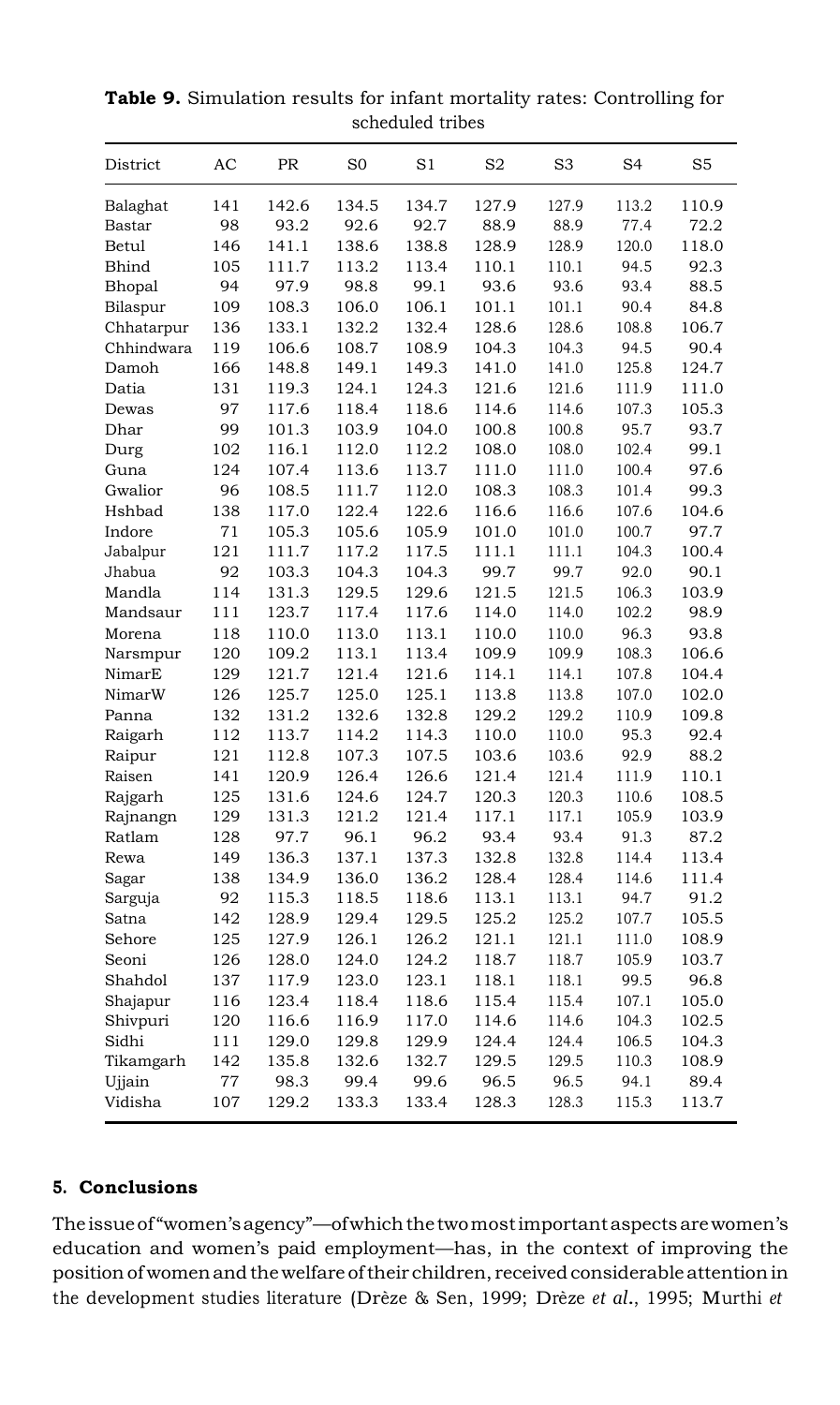*al.*, 1995). Their results suggested that higher levels of female labour-force participation reduced the gender bias in child survival but did not have a statistically significant effect on the level of child (under five) mortality; on the other, hand, higher rates of female literacy unambiguously reduced child mortality. This paper supports the finding that higher rates of female participation do not affect the child mortality rate, but it does suggest that the rate of infant mortality is adversely affected. In other words, an important result from this study is that maternal care is significantly more important for the survival of infants than it is for the survival of older children and that the supply of such care is diminished, to the detriment of infants, through women's paid employment.

On the issue of literacy, the line of causation, pursued in this paper, was more complex: female literacy and participation rates were linked through female reproductive behaviour, with a further link existing between female participation rates and infant and child mortality rates.<sup>16</sup> Higher rates of female literacy affected the reproductive behaviour of women in a way that enhanced their welfare: both fertility rates and the proportion of higher order births, in total births, fell in consequence of higher literacy. With several young children in the family, a mother's available time, and the household's resources allocated to children, would mostly be spent on infants, and older children could be neglected. Consequently, when the proportion of higher order births fell, women had more time and resources to devote to their older children, and the child (under five) mortality rate fell. In that sense, within the analytical framework of this study, rates of female literacy and child mortality were negatively correlated. This result is consistent with that of LeGrand & Phillips (1996) who found that, in Bangladesh, fertility reductions lessened the mortality of children between the ages of two and five but did not affect infant mortality. However, the position with respect to infant mortality was different. Higher rates of female literacy lowered fertility rates and, by improving women's opportunities for paid employment, increased women's participation; but they also, independently of fertility rates, reduced women's participation, for reasons discussed earlier. The empirical finding of this paper was that the net effect of higher female literacy rates would be to increase participation by a small amount and, thereby, through the maternal care argument set out earlier, to slightly raise infant mortality rates.

This study's conclusion was that the role of women's agency in affecting infant mortality was dwarfed by the fact that the two biggest killers of infants in Madhya Pradesh were unsafe drinking water and poverty: the largest decreases in infant mortality could be achieved by allowing more households access to safe drinking water while simultaneously reducing the number of households in poverty. The result on the importance of safe drinking water supports the findings of Lee *et al.* (1997), who argued that conventional reduced-form econometric estimates, if anything, understated the importance of better sanitation and water quality on the health of children.

On the issue of child labour—the existence of which has raised much concern recently in Western Europe and the USA—the findings suggest that the representation of the phenomenon (as, for example, by Basu & Van (1998)) as one driven by parental need allied to ignorance about the importance of "investing" in children, rather than by parental greed, is an accurate one. High levels of poverty and low rates of male adult literacy were associated with high rates of child participation. Overlying this, however, were two other factors. The first was the importance of family labour and the importance of child labour to the family's labour input in making small family-owned holdings economically viable: *ceteris paribus* districts with relatively low degrees of inequality in the distribution of land had relatively high rates of child participation. The second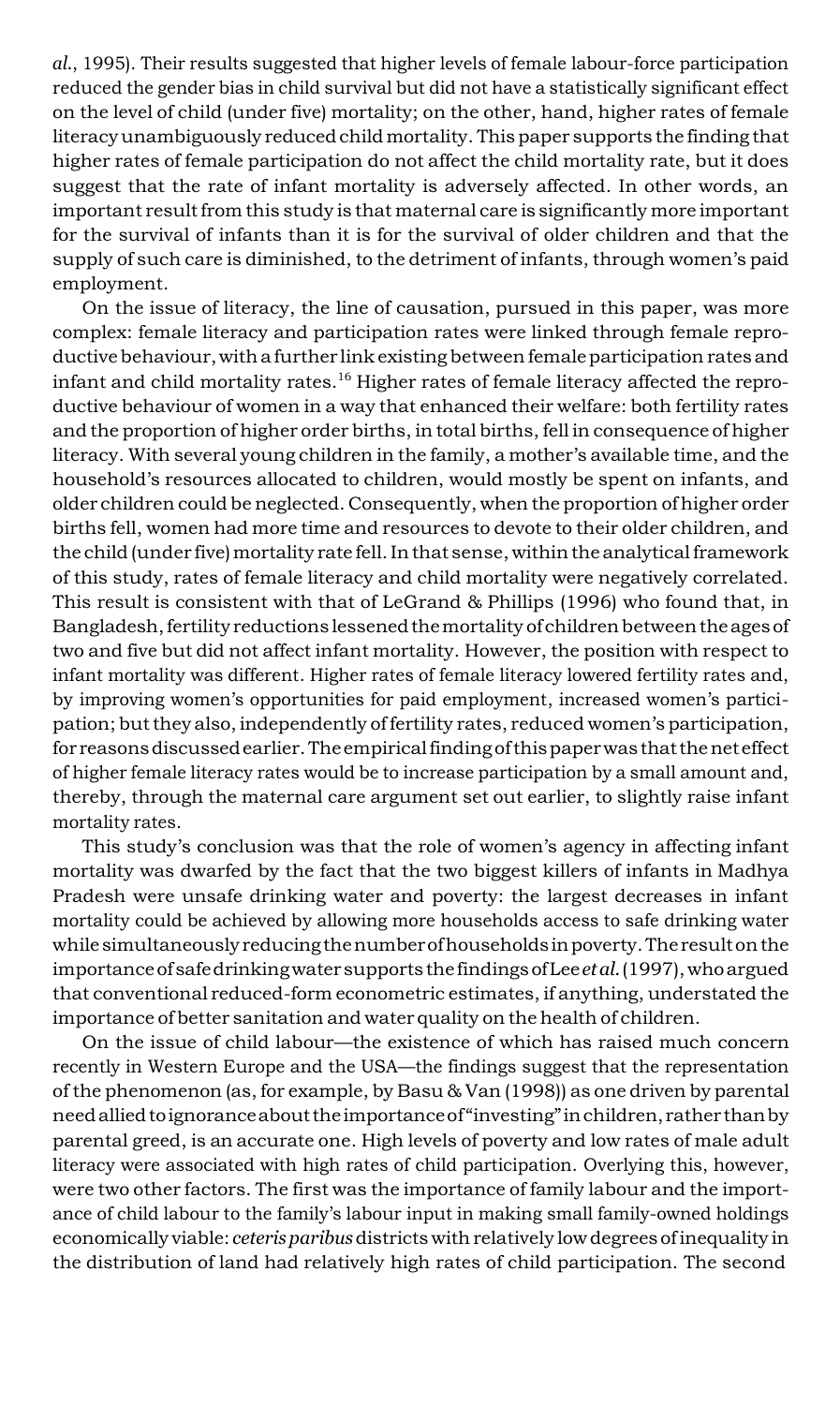factor was "cultural": after controlling for other factors, districts with a high proportion of scheduled tribe persons in their population were those where child labour was most likely to be prevalent.

The Madhya Pradesh government has undertaken a number of policy initiatives to address the problem of a lack of human development in the state. Under the Education Guarantee Scheme all areas which do not have a school within 1 km can have one on demand. The Mission to Control Diarrhoeal Disease, prompted by the fact that 28% of infant deaths in Madhya Pradesh were caused by diarrhoea, has taken as its aim a reduction in the incidence of water-borne disease through increased provision of, and access to, safe drinking water. A scheme of "barefoot doctors" (*Jon Swastya Rakshak*) has been in operation for 2 years to provide basic health care in villages. Against this background of pro-developmental policies, the contribution of this study has been to provide a quantitative assessment of their effects, particularly as they relate to the welfare of children in Madhya Pradesh.

#### **Notes**

- 1. *Bimari* being the Hindi word for a sick person.
- 2. As measured by the Gini coefficient of operational holdings. The value of the Gini coefficient ranged from 0.47 in West Nimar to 0.72 in Balaghat.
- 3. So termed because the Indian Constitution formally recognized the plight of the "untouchables" of Indian society by establishing their ethnic subgroups as scheduled castes (80 million) and scheduled tribes (38 million). Besides banning untouchability, the Constitution provides these groups with specific educational and vocation privileges and grants them special representation in the Indian Parliament.
- 4. Grass leaves, reeds, thatch, wood, mud, unburnt bricks.
- 5. Hospitals, community health centres, dispensaries, primary health centres and sub-health centres.
- 6. Though on women's participation note that Dre`ze *et. al.* (1995) have argued that paid employment could, by exposing women to outside influences, improve the *quality* of care they give their children.
- 7. See Zellner (1962).
- 8. In the absence of any cross-equation correlation between the errors there is, of course, no gain in efficiency.
- 9. See Greene (1993), p. 420 for a discussion of the symptoms of multicollinearity.
- 10. For example, any work involving domestic duties in a higher caste home is impossible.
- 11. The female participation, regardless of its origins, has also (as equations (1) and (2) show) an independent effect on the childrens' participation rate.
- 12. The simulations based on the estimates of Table 2 were qualitatively not very different from those reported, and for reasons of expositional ease are not shown.
- 13. These were the percentage gaps between the MP and the all-India literacy rates.
- 14. So, for example, simulation 2 measures the effect of reducing poverty, given the higher literacy rates of simulation 1.
- 15. In particular, *TFR* and *BO*4 were explanatory variables in, respectively, equations (3) and (4), and *FPR* was an explanatory variable in equations (1) and (2).
- 16. Such links were not considered in the studies cited earlier.

### **References**

- Ashagrie, K. (1993) Statistics on child labour, *Bulletin of Labour Statistics*, International Labour Organization), pp. 11–24.
- Bailey, F.G. (1960) *Tribe, Caste and Nation* (Manchester; Manchester University Press).
- Basu, K. & Van, P.H. (1998) The economics of child labour, *American Economic Review*, 88, pp. 412–427.
- Deliège, R. (1996) At the threshold of untouchability: pallars and valaiyars in a Tamil village, in: C.J. Fuller (Ed.) *Caste Today* (Delhi; Oxford University Press).